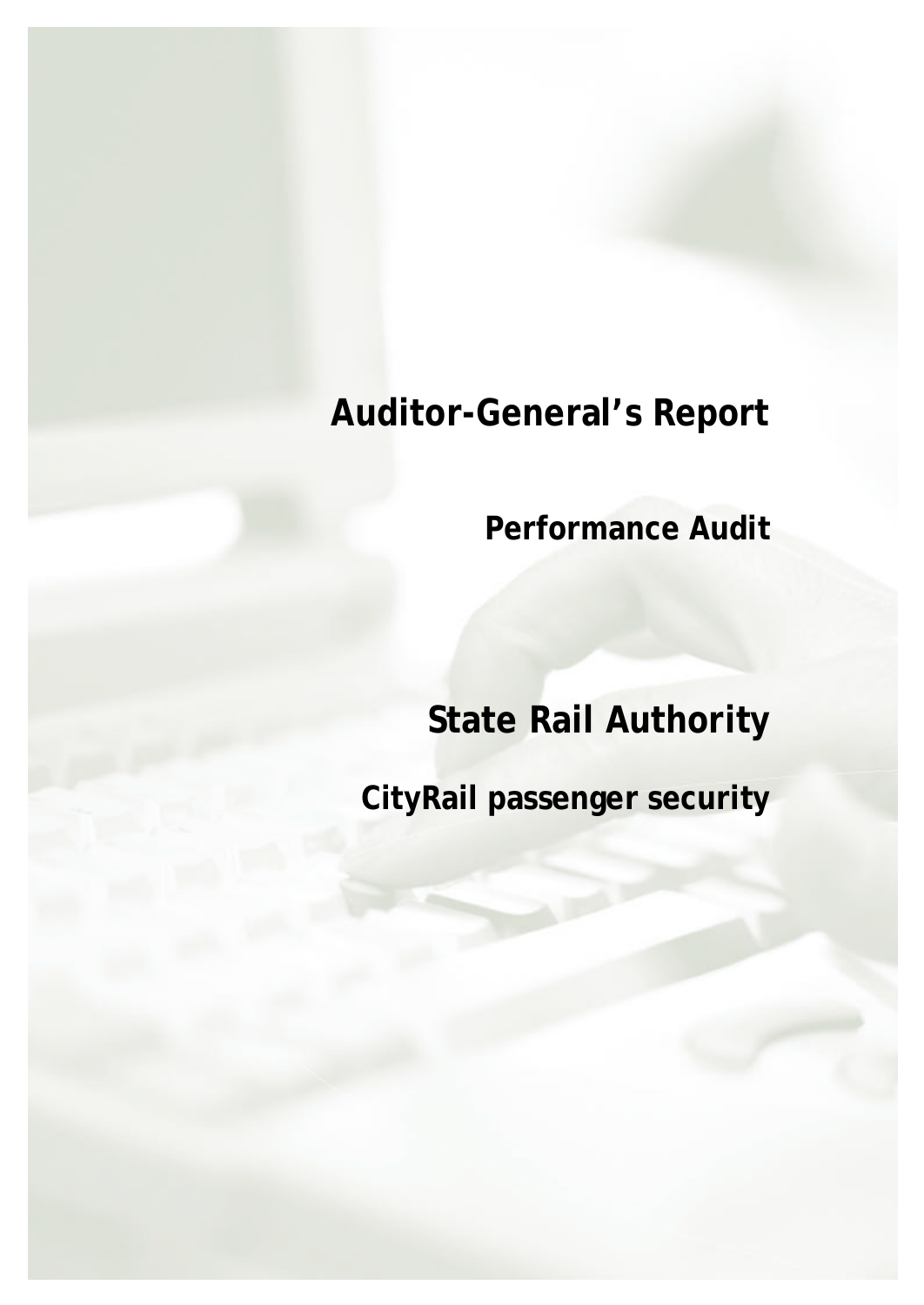#### **State Library of New South Wales cataloguing-in publication data**

New South Wales. Audit Office.

Performance audit report: State Rail Authority: CityRail passenger security / [The Audit Office of New South Wales]

#### 0734721439

1. CityRail (N.S.W.) – Security measures – Auditing. 2. Railroads – New South Wales – Safety measures – Auditing. 4. Railroads – New South Wales – Passenger traffic. 5. Local transit crime – New South Wales. I. Title: State Rail Authority: CityRail passenger security. II. Title: CityRail passenger security. III. Auditor-General's report: performance audit: State Rail Authority: CityRail passenger security.

#### 354.767309944

© Copyright reserved by The Audit Office of New South Wales. All rights reserved. No part of this publication may be reproduced without prior consent of The Audit Office of New South Wales.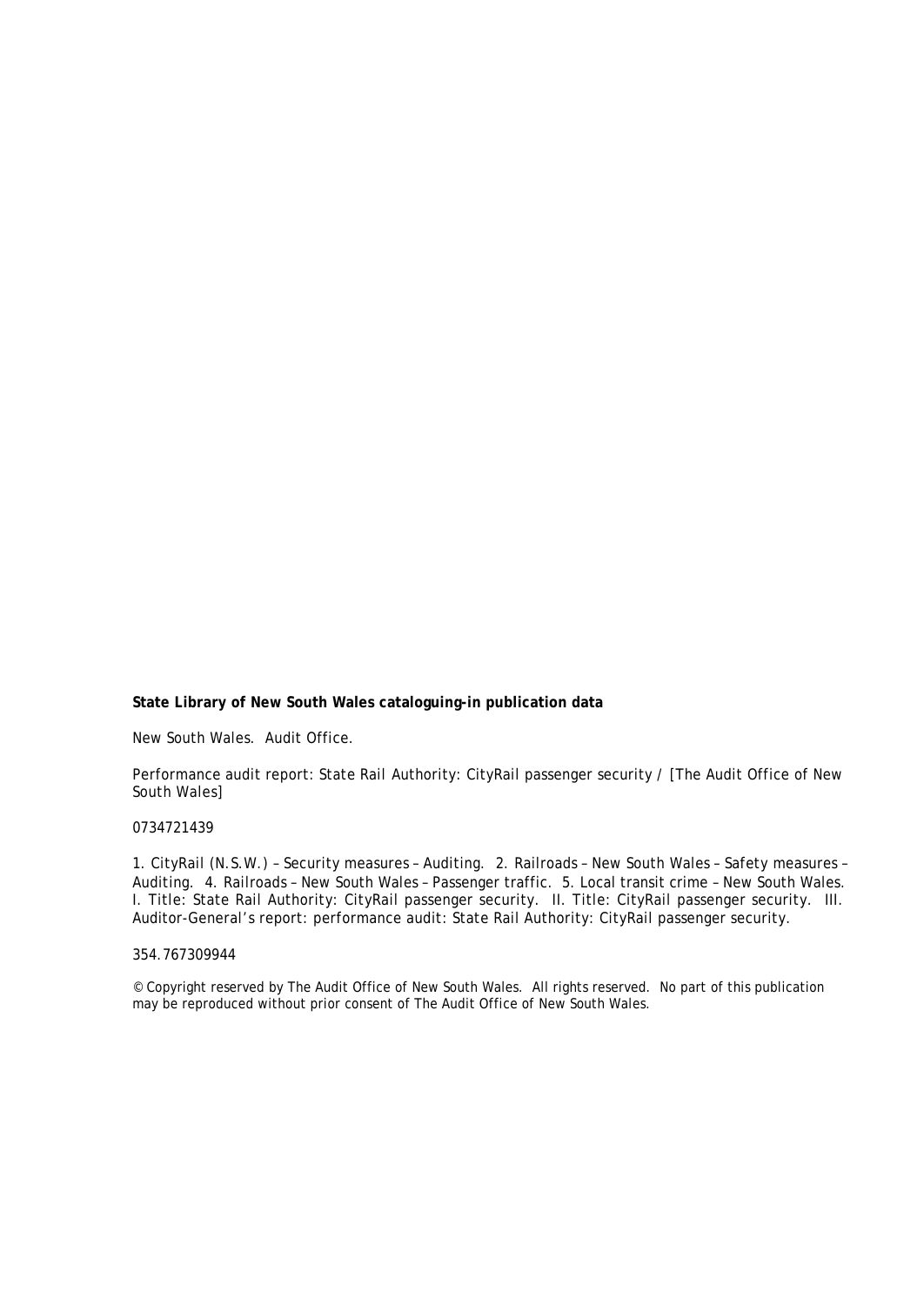# **Contents**

# **Foreword**

|                                                           | <b>Executive Summary</b>             | $\mathbf{1}$   |  |  |
|-----------------------------------------------------------|--------------------------------------|----------------|--|--|
|                                                           | Other comments                       | $\overline{4}$ |  |  |
| 1.                                                        | <b>Introduction</b>                  | 13             |  |  |
| 1.1                                                       | <b>About StateRail</b>               | 14             |  |  |
| 1.2                                                       | Crime on CityRail                    | 15             |  |  |
| 2.                                                        | <b>Managing passenger security</b>   | 19             |  |  |
| 2.1                                                       | Introduction                         | 20             |  |  |
| 2.2                                                       | Security plans                       | 20             |  |  |
| 2.3                                                       | Monitoring and reviewing performance | 21             |  |  |
| 2.4                                                       | Reporting crime on CityRail          | 22             |  |  |
| 2.5                                                       | Transit policing                     | 23             |  |  |
| 3.                                                        | <b>Crime on CityRail</b>             | 25             |  |  |
| 3.1                                                       | Introduction                         | 26             |  |  |
| 3.2                                                       | Results for crime on CityRail        | 26             |  |  |
| 3.3                                                       | Results for serious crimes           | 28             |  |  |
| 3.4                                                       | Results by offence type              | 29             |  |  |
| 3.5.                                                      | Crime and time of travel             | 31             |  |  |
| 3.6                                                       | Malicious damage                     | 32             |  |  |
| 4.                                                        | Protecting passengers on trains      | 33             |  |  |
| 4.1                                                       | Introduction                         | 34             |  |  |
| 4.2                                                       | Contract security guards             | 34             |  |  |
| 4.3                                                       | <b>Results</b>                       | 35             |  |  |
| 4.4                                                       | The contract                         | 35             |  |  |
| 4.5                                                       | Transit officers                     | 36             |  |  |
| 5.                                                        | Protecting passengers on stations    | 37             |  |  |
| 5.1                                                       | Introduction                         | 38             |  |  |
| 5.2                                                       | Security initiatives                 | 38             |  |  |
| 5.3                                                       | Results                              | 39             |  |  |
| 5.4                                                       | Implementation                       | 40             |  |  |
| 6.                                                        | Improving passenger confidence       | 43             |  |  |
| 6.1                                                       | Introduction                         | 44             |  |  |
| 6.2                                                       | Passenger surveys                    | 44             |  |  |
| <b>Appendices</b>                                         |                                      | 47             |  |  |
| Audit scope and objectives                                |                                      |                |  |  |
| Data used to analyse crime on CityRail                    |                                      |                |  |  |
| Crime data                                                |                                      |                |  |  |
| State Rail's response to recommendations                  |                                      |                |  |  |
| Performance Audits by the Audit Office of New South Wales |                                      |                |  |  |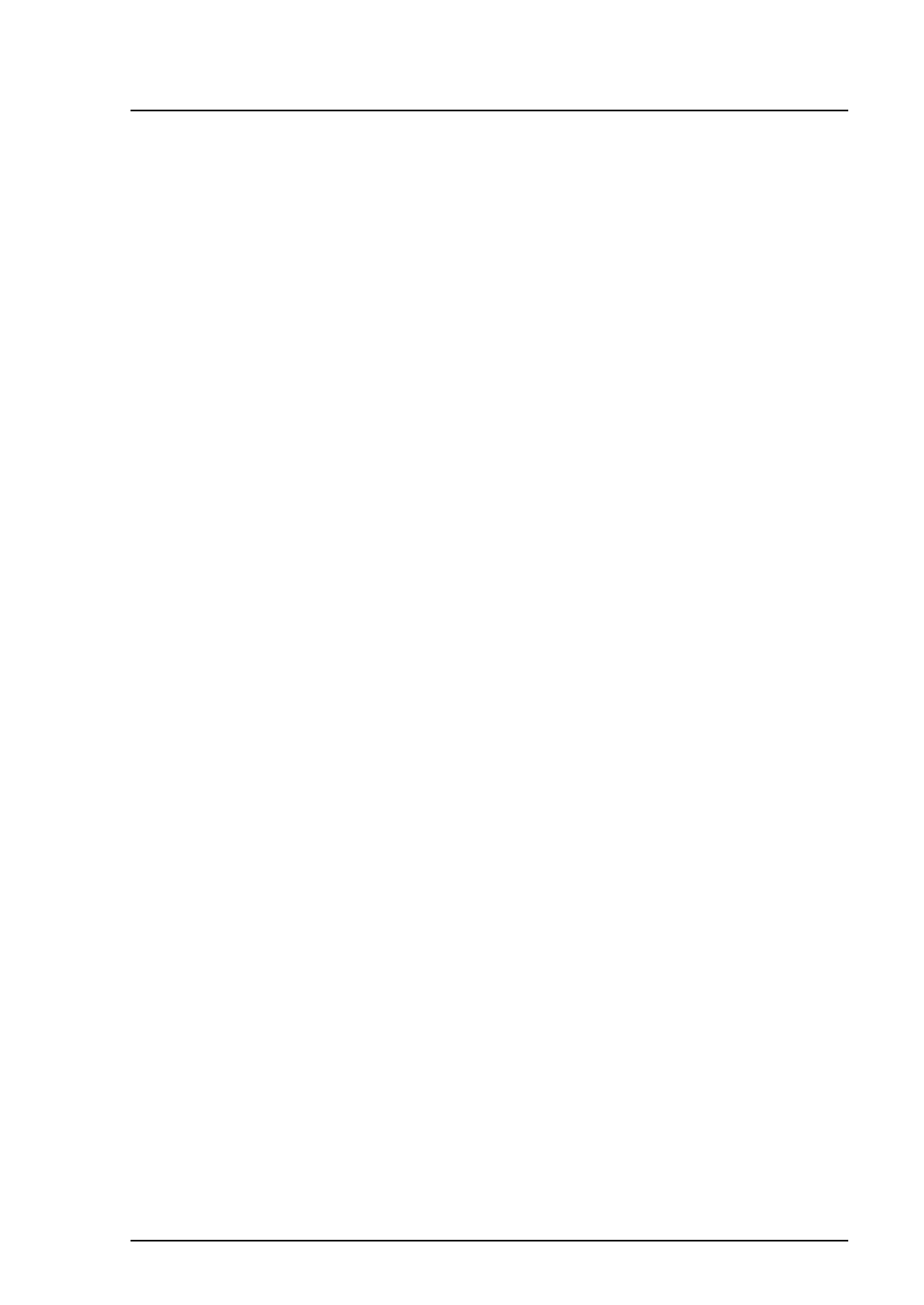# **Foreword**

There are many sound public policy reasons why public transport should be encouraged.

There are also many reasons why individuals choose to use – or not use – public transport. Perceptions of personal safety and security undoubtedly play a part in these choices.

Of the total number of serious crimes such as assaults and robberies, only a small portion occurs on a train or railway station. But when they do occur, they are widely reported in the media.

These crimes can raise public concern regarding the safety of train travel, particularly at night and on less well-patronised trains and stations.

Not all these concerns may be justified. Even so, they can lead to reduced patronage, decreased fare revenue and lower utilisation of rail services.

Over the last decade, CityRail has introduced a number of strategies in an attempt to reduce crime on stations and trains and improve passenger confidence in the safety of rail travel. Since 1998, over \$220 million has been spent on upgrading passenger security on stations and trains.

This audit examines the impact of these strategies on reported crime levels on CityRail over the last 5 years. It also examines data on passenger opinions about the safety of rail travel.

R J Sendt Auditor-General

February 2003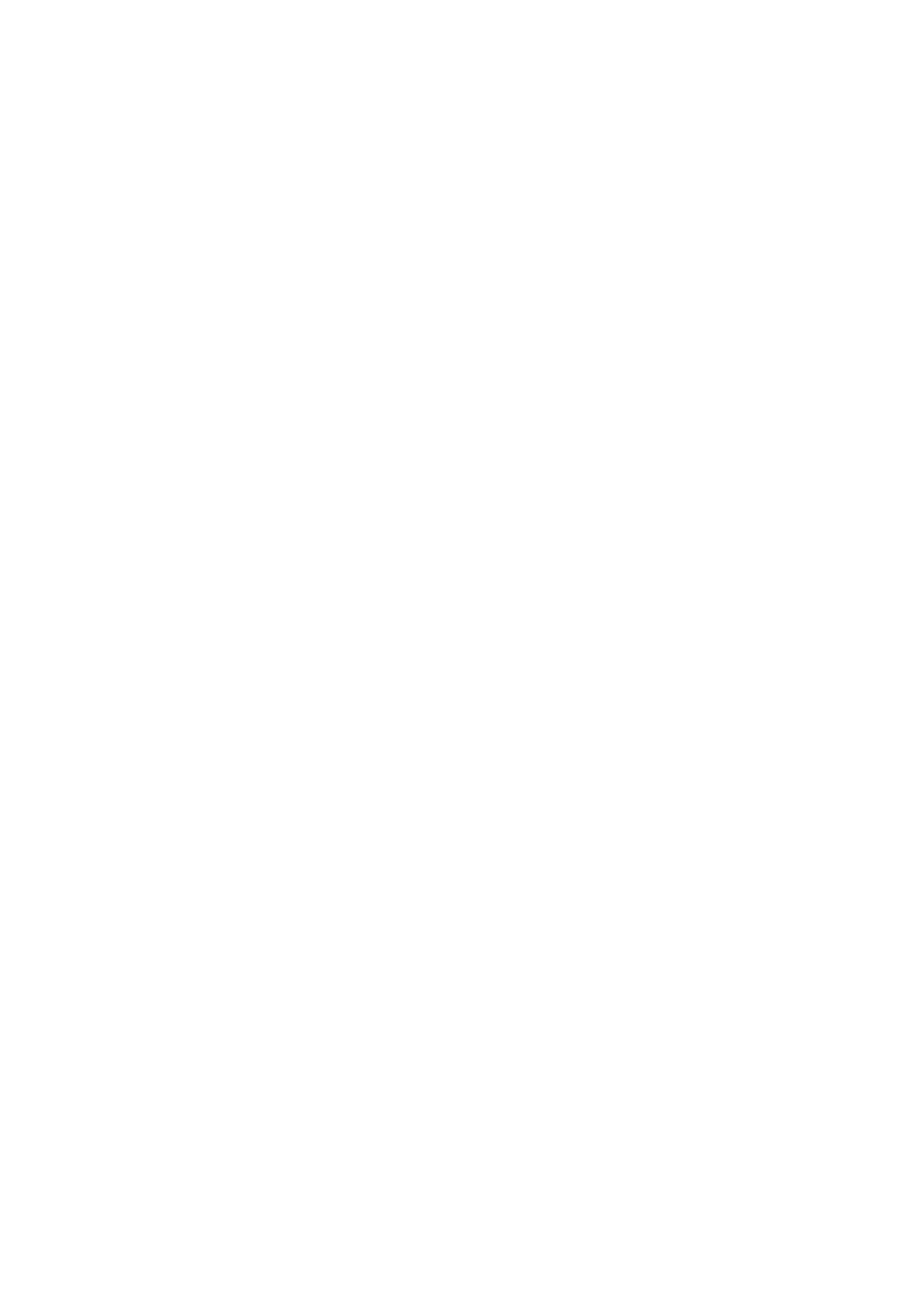**Executive summary**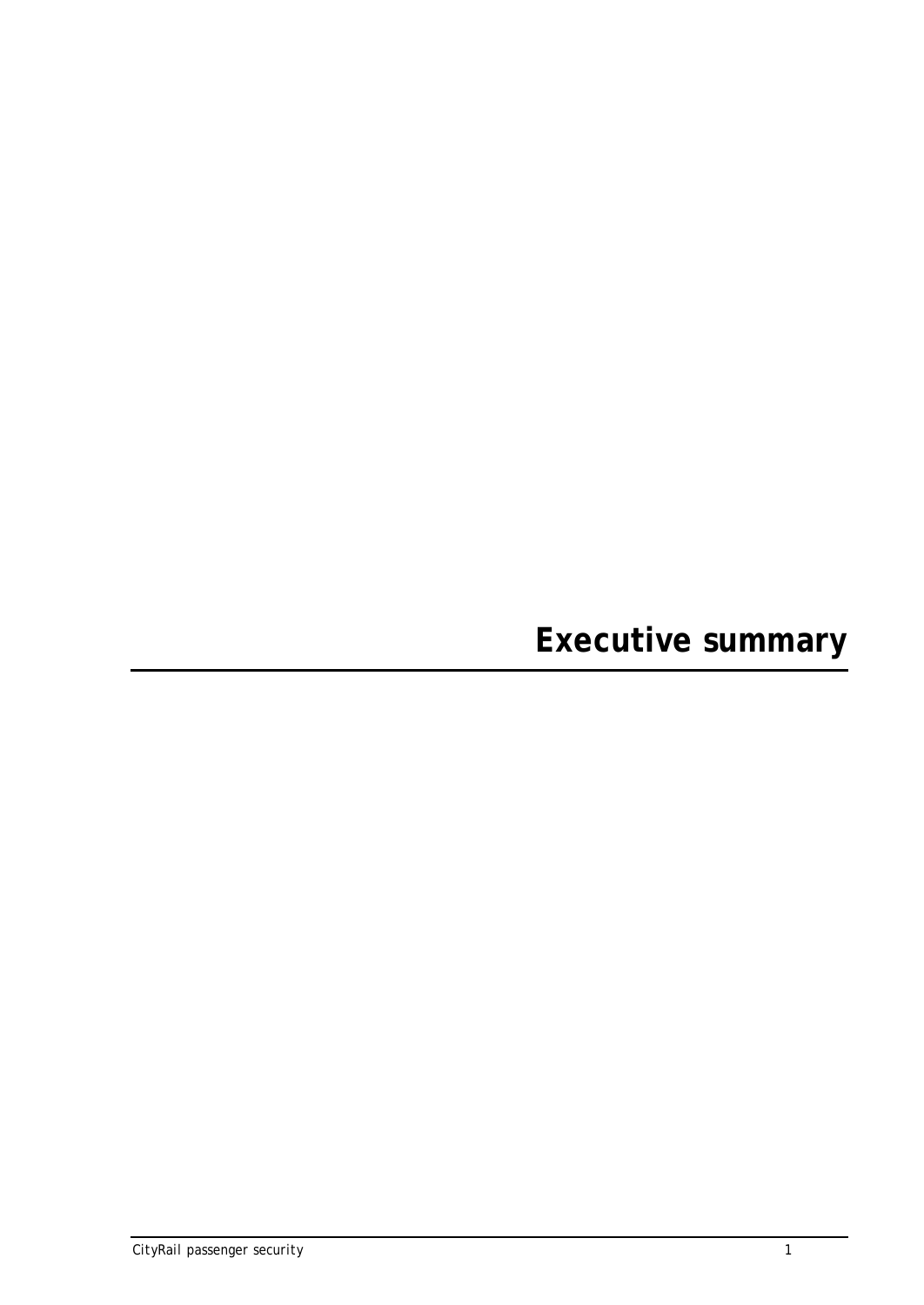#### **Executive summary**

In early 1998, the NSW Government announced a range of security initiatives for CityRail trains, stations and car parks in order to make the rail system safe, secure and accessible for all customers.

The State Rail Authority (StateRail) has now implemented most of these initiatives at a cost of over \$220 million. The aim was to reduce incidents of crime and improve public perception and public confidence in the safety of train travel.

The audit examines changes in the number of reported serious or violent crimes such as assaults, sexual offences, and robberies following the implementation of security initiatives. It also examines changes in less serious offences such as steal from person. The audit examines offences reported as occurring on trains or stations separately from 1997-98 to 2001-02.

Statistics on crime reported to NSW Police have been used in the analysis. Although changes in reported crime rates may reflect changes in the number of crimes, they may also reflect public willingness to report crime.

#### **Audit opinion**

**StateRail has invested significantly over the last five years in passenger safety and security.** 

**Security guards on trains from 7.00 pm were introduced in 1998. More recently, additional lighting, 5,700 closed circuit television cameras (CCTV) and emergency help points have been installed on CityRail stations. In addition, CityRail has employed some 100 transit officers to patrol its network and intends to employ another 200 transit officers in 2003.**

**While substantial steps have been taken to reduce crime and improve passenger safety and security, the results have been mixed.** 

**Overall, the risk of a passenger becoming a victim of a crime on CityRail has increased.**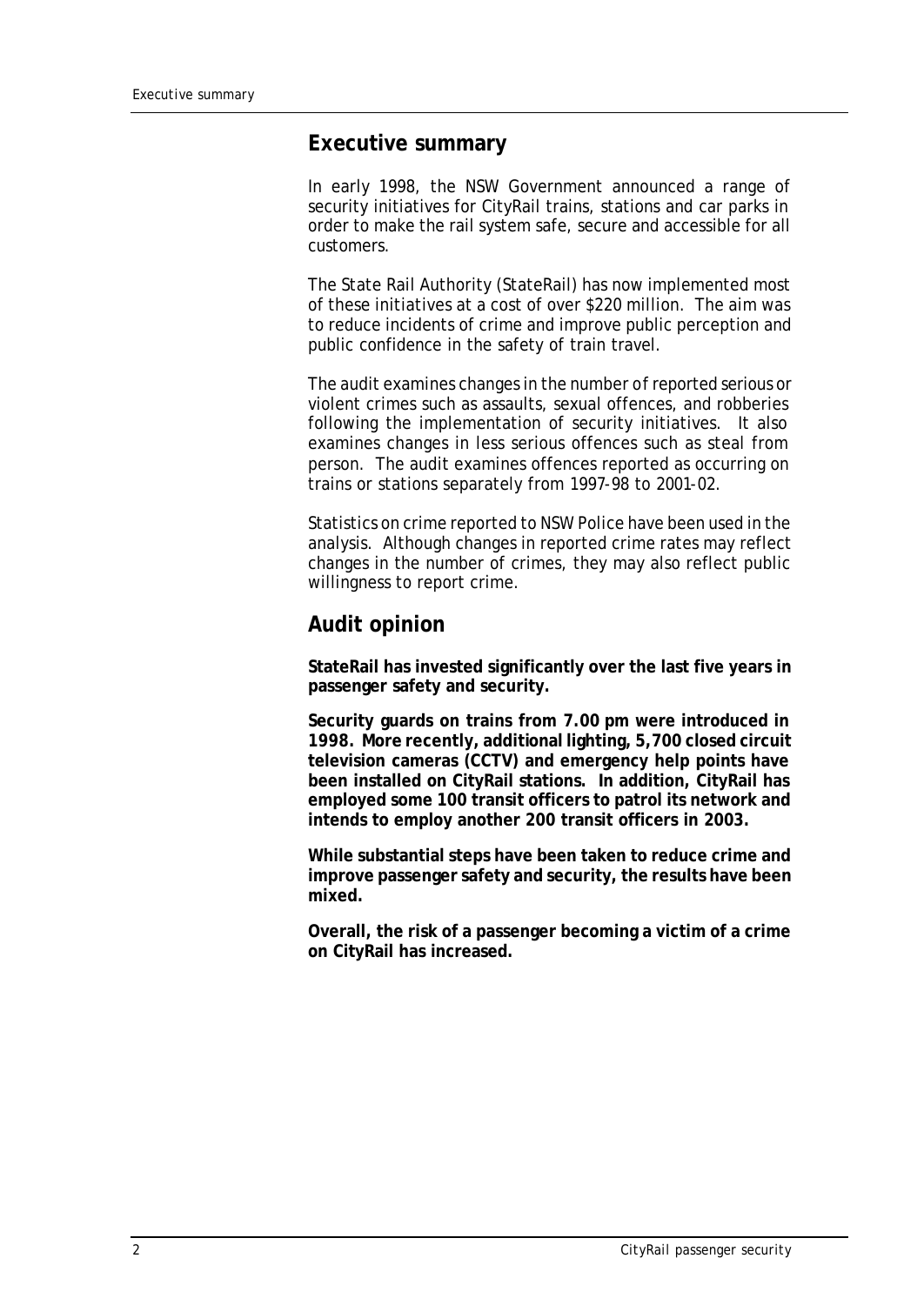**The number of serious or violent crimes (assaults, sexual assaults and robberies) on trains have decreased by 43 per cent over the last five years. At the same time, however, these offences on stations have increased by 28 per cent. Together, because the number of incidents on stations is greater than on trains, the overall increase was 14 per cent.**

**Over the last four years there was no significant increasing or decreasing trend in the overall number of serious or violent crimes.**

**The level of risk to passenger security has always been higher on stations. Currently, the risk of becoming a victim of a serious crime is more than seven times greater on a station than travelling on a train.**

**Also, the overall number of steal from person offences has more than doubled with increases on both trains and on stations.** 

**On the other hand, there has been a decrease of 27 per cent in reports of malicious damage (vandalism and graffiti) on the CityRail network. And StateRail reports recent improvements in passenger confidence in train travel.**

**Since the introduction of the security guards, there has been a fall in the number of serious or violent crimes on trains. But it is too soon to judge the impact of other more recent initiatives**.

**It is also difficult to evaluate StateRail's performance as it does not have a passenger security plan that outlines the intended outcomes from its investment in security. StateRail needs to articulate more clearly what it intends to achieve, and how it will measure and report its progress.**

**In regard to the overall management of crime on CityRail, both StateRail and NSW Police have a role to play. Arrangements between the parties were outlined in a 1995 Memorandum of Understanding.**

**However, there is now a need for a more formal, service level agreement between the parties. This may assist StateRail to better plan responses that complement rail policing and maximise improvements in passenger security.**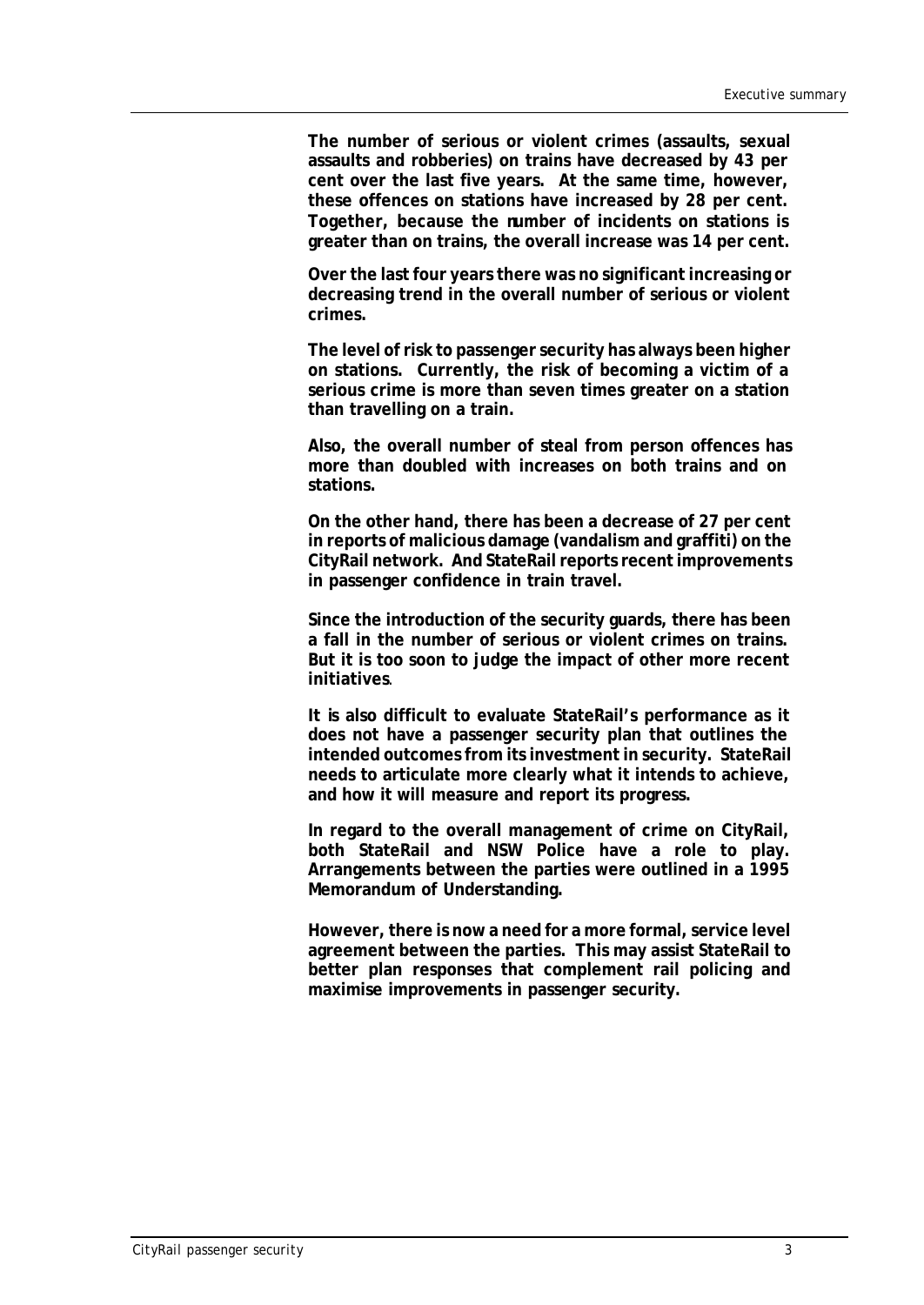#### **Other comments**

- **Evaluating results** The results of crime prevention initiatives can be evaluated in a number of ways. One is to examine trends in the number of reported crimes. Another is to assess the level of risk to passengers using the number of crimes per million passenger journeys.
- **Crime on CityRail** Around two thirds of reported crimes on CityRail (ie assault, robbery, sexual assault, steal from person offences) occur during the day. Over 75 per cent of these offences are reported to occur on stations rather than trains. Only seven per cent of crimes on CityRail occur on trains after 7.00 pm.

The risk to passenger security and safety has always been higher on stations than on trains. The likelihood of becoming a victim of crime is over five times greater at night than during the day.

**Protecting passengers on stations** The installation of CCTV and emergency help points may assist in crime prevention on stations. It should be noted that the main purpose of CCTV is to record crime and assist police to identify perpetrators. There is very limited real time monitoring.

> When announced in 1998, the cost of the security upgrade of stations was estimated at \$55 million. The actual cost almost doubled to around \$104 million and there have been significant implementation delays.

**Policing CityRail** With the overall management of crime on CityRail, both StateRail and NSW Police have a role to play.

> In 1988, 300 positions were transferred from the State Rail Authority Transport Investigation Branch to NSW Police as Transit Police. In August 2002, Transit Police were operating with 196 officers. During the audit, positions were filled and there are currently 278 Transit Police.<sup>1</sup>

> While NSW Police maintains that Transit Police activities are supplemented by general duties police patrolling and responding to incidents on trains and stations, NSW Police could not provide any data on the extent of this additional coverage.

l

<sup>&</sup>lt;sup>1</sup> Advice from NSW Police to the Audit Office 28 January 2003.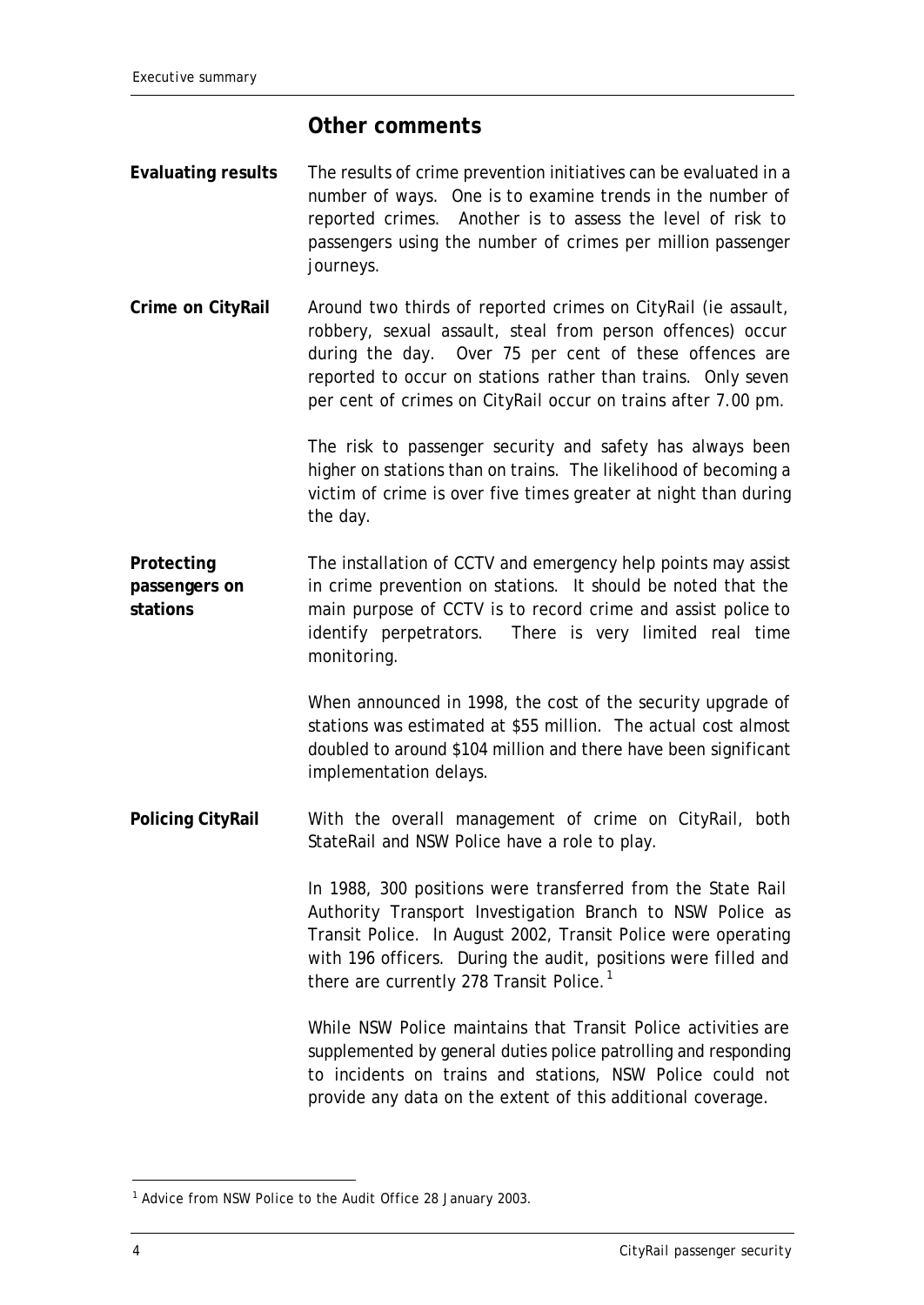|                                            | Arrangements between StateRail and NSW Police were outlined<br>in a 1995 Memorandum of Understanding. Although the<br>Memorandum has been under review for some time, there is now<br>an urgent need for a more formal, service level agreement.                                                                                                                                                                  |
|--------------------------------------------|-------------------------------------------------------------------------------------------------------------------------------------------------------------------------------------------------------------------------------------------------------------------------------------------------------------------------------------------------------------------------------------------------------------------|
|                                            | We also believe that there is a need for better coordination<br>between the crime management activities of both parties<br>particularly as StateRail has now employed 100 transit officers<br>and intends to employ a further 200 officers in 2003. In this<br>regard, the establishment of the StateRail-NSW Police Steering<br>Committee in July 2002 has already improved coordination<br>between the parties. |
| Monitoring and<br>reporting<br>performance | StateRail provides quarterly reports to the media on crime on<br>CityRail and the results of customer surveys. StateRail does not<br>publish these reports on its website.                                                                                                                                                                                                                                        |
|                                            | Problems with both the quality of StateRail's crime data and the<br>manner in which crime data is presented in these quarterly<br>reports could lead to incorrect conclusions being drawn on<br>trends in crime on CityRail.                                                                                                                                                                                      |
|                                            | There is also limited reporting in StateRail's annual report on<br>the passenger security program particularly in terms of impact<br>on crime rates and changes in passenger confidence in the safety<br>of train travel.                                                                                                                                                                                         |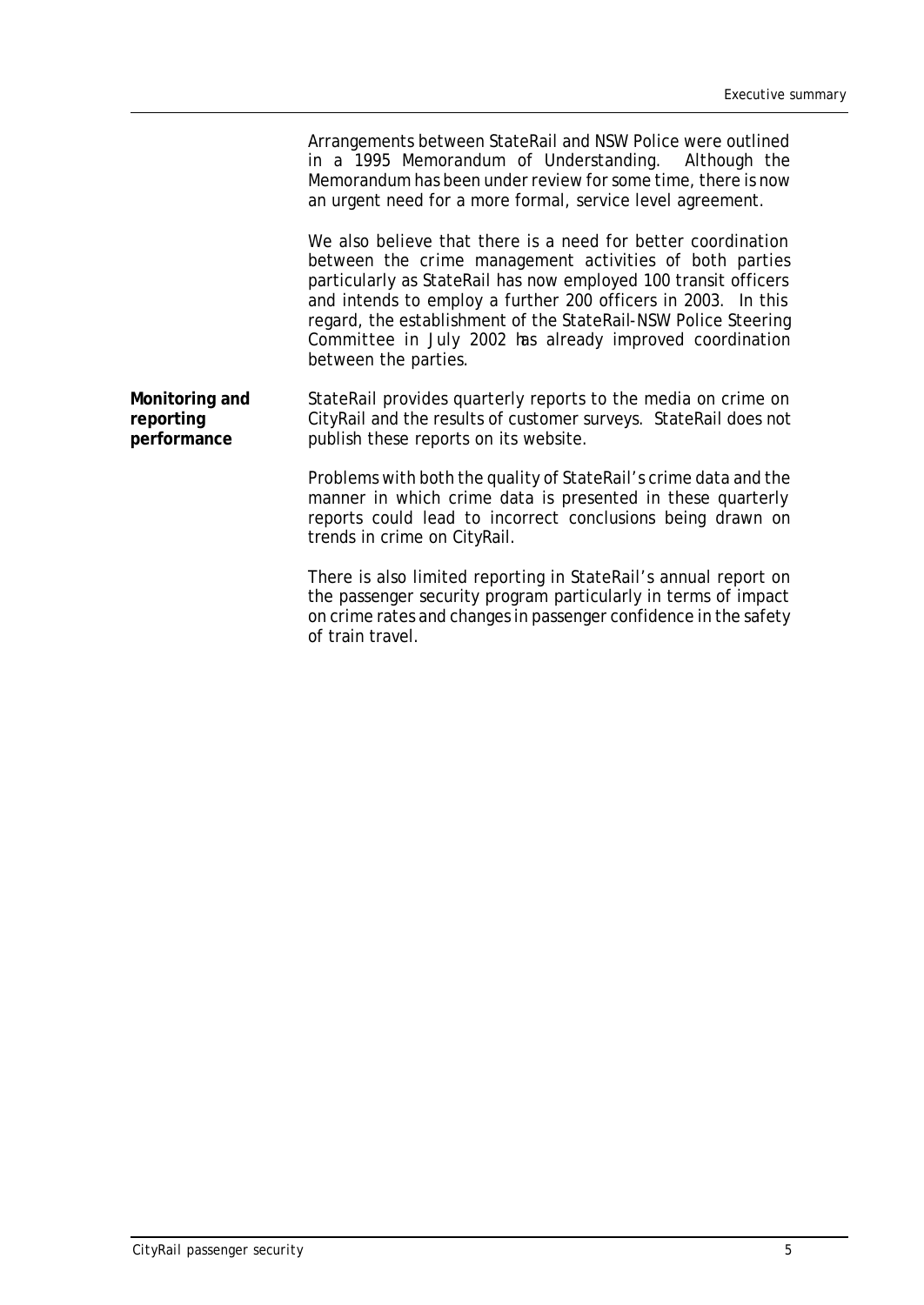### **Summary of recommendations**

**It is recommended that StateRail should:**

**Maximise improvements in passenger security by:**

- **developing a passenger security plan that outlines program objectives and activities, quantifies performance targets and outcomes, identifies performance indicators and costs**
- **monitoring and reporting on performance against targets and using this data to judge and report on the effectiveness of security activities**
- **including as part of its security plan, NSW Police activities in relation to crime prevention and detection as outlined in the service level agreement**
- **developing a risk management plan to identify best options for addressing risks to passenger security and to help deploy security resources.**

**Improve transparency and accountability for passenger security by:**

- **reporting changes in crime rates, passenger confidence levels and the cost of crime against targets in the annual report**
- **publishing quarterly reports on trends in rail offences over time (based on at least 2 years of data) using data from the Bureau of Crime Statistics and Research.**

**Review the effectiveness of transit officers by:**

- **completing a post implementation review to assess impacts on crime rates, passenger confidence and revenue following at least 12 months of operation**
- **including a report on the outcomes of the review in the annual report.**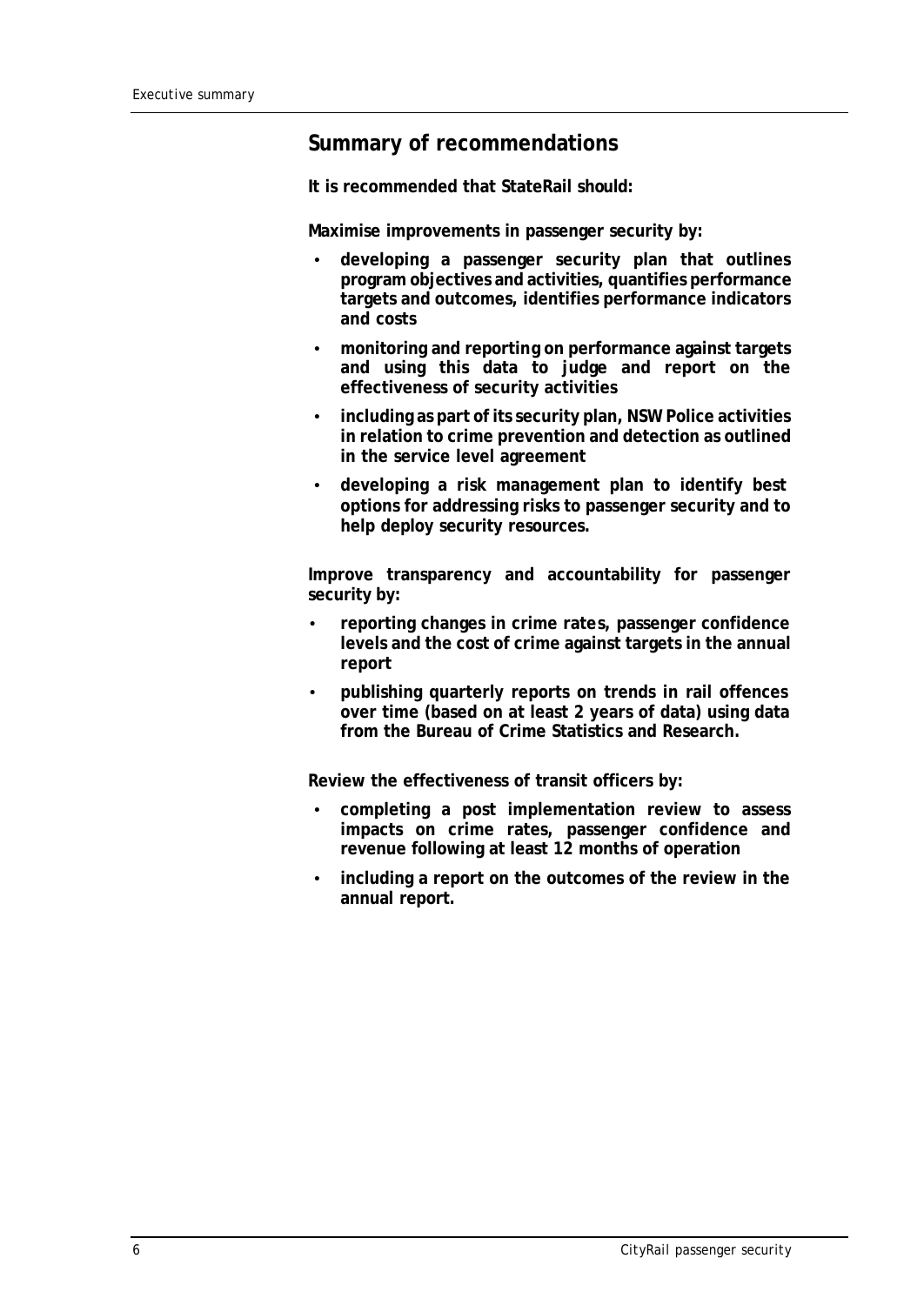**Improve the quality of customer surveys by:** 

- **conducting surveys using a more systematic and rigorous methodology to ensure valid and reliable data on passenger perceptions**
- **including the results of surveys in the annual report and on the website.**

**Analyse the cost effectiveness of passenger security activities by:**

• **maintaining accurate, valid and reliable data on the direct and indirect costs of crime to support analysis of security programs.**

**Monitor the effectiveness of CCTV by:**

• **obtaining NSW Police data on the effectiveness of footage in identifying perpetrators and its usefulness as evidence in court proceedings.** 

**Develop a service level agreement with NSW Police:**

• **clarifying the roles, responsibilities, accountabilities, liaison and reporting arrangements between the parties and specifying minimum service standards for policing CityRail.**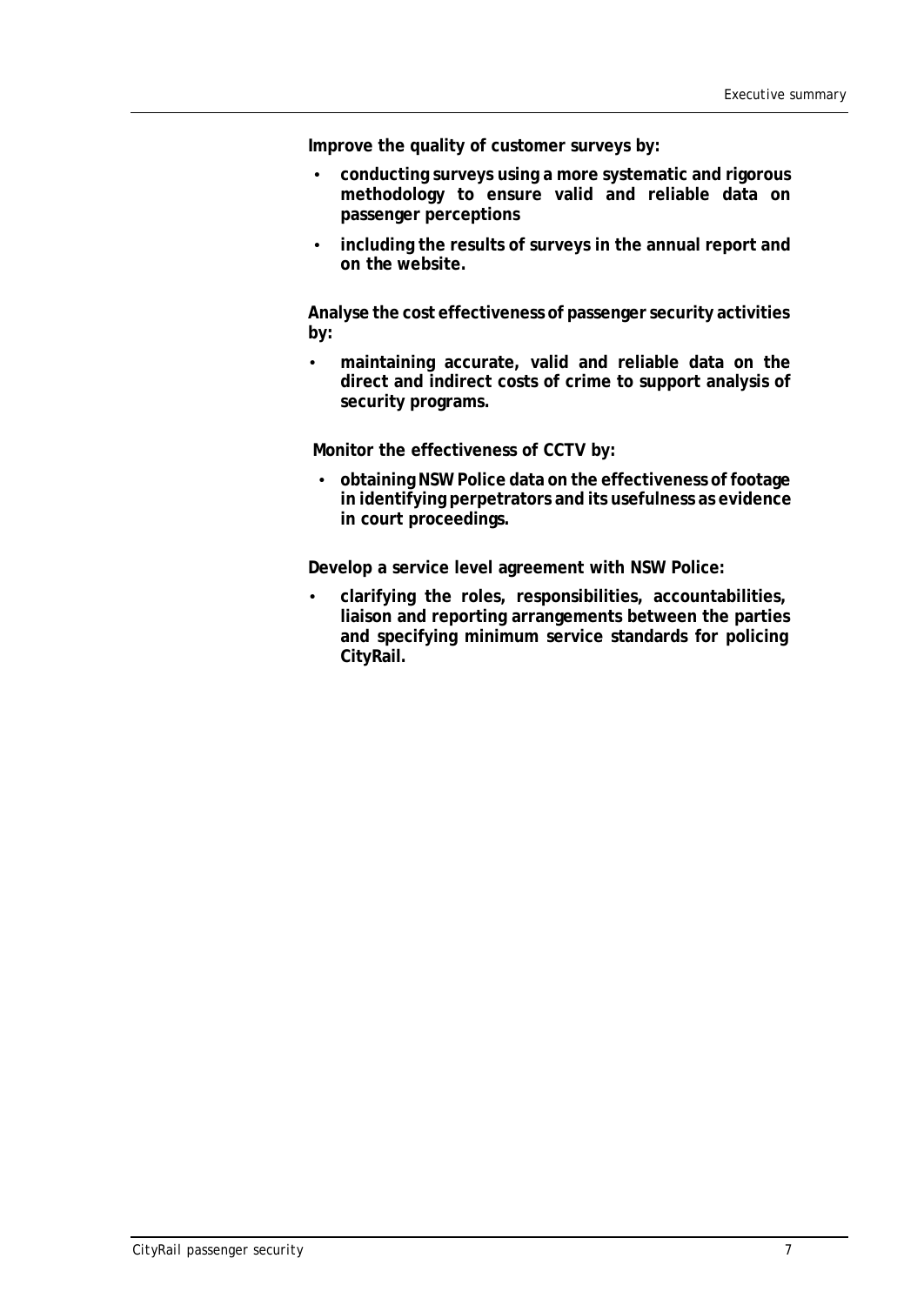# **Response from State Rail Authority**

*StateRail welcomes the opportunity to comment upon the Performance Audit Report of CityRail passenger security. The recommendations in the Report are generally supported and are largely consistent with the direction in which the StateRail Security program is currently being progressed.*

#### *The positive results of security investments*

*StateRail has invested significantly over the last five years in passenger safety and security. This has resulted in significant improvements to passenger security and the maintenance of a relatively low risk when travelling on the railways.*

- **F** The total number of reported offences on trains is low compared with the *276 million passenger journeys on CityRail each year.*
- ß *The risk to passengers of becoming a victim of crime is now 9.45 incidents per million passenger journeys on stations and 3.13 incidents per million passenger journeys on trains, well below comparable risks on other urban rail systems in London or San Francisco.*

*The Report demonstrates that significant improvements have been achieved. For example, recorded figures for 2001/02 year showed that in 2001/02:*

- **Crime with violence** was the lowest total figure in 4 years and the *lowest figure on trains for 5 years (Figure 4)*
- ß *Assaults on trains 2001/02 were the second lowest figures in 5 years and represented a 48% reduction since 1997/98 (Figure 5)*
- ß *Sexual Assaults at 128 incidents, was comparable to figures over the past 5 years which range from 122 – 139 per year (Figure 6)*
- ß *Robberies 2001/02 was the lowest figure in 4 years and the lowest figure on trains in 5 years (Figure 7)*
- ß *Reports of malicious damage was the second lowest figure (only marginally above the lowest) in five years.*

*It is important to note that while the Audit Report shows that the category "Steal from Person" (which refers to theft without the threat or use of violence) shows an increase in 2001/02 on both on trains and stations, the Audit Report correctly states that the method of reporting this type of crime changed in August 2001 which explains part of the increase.*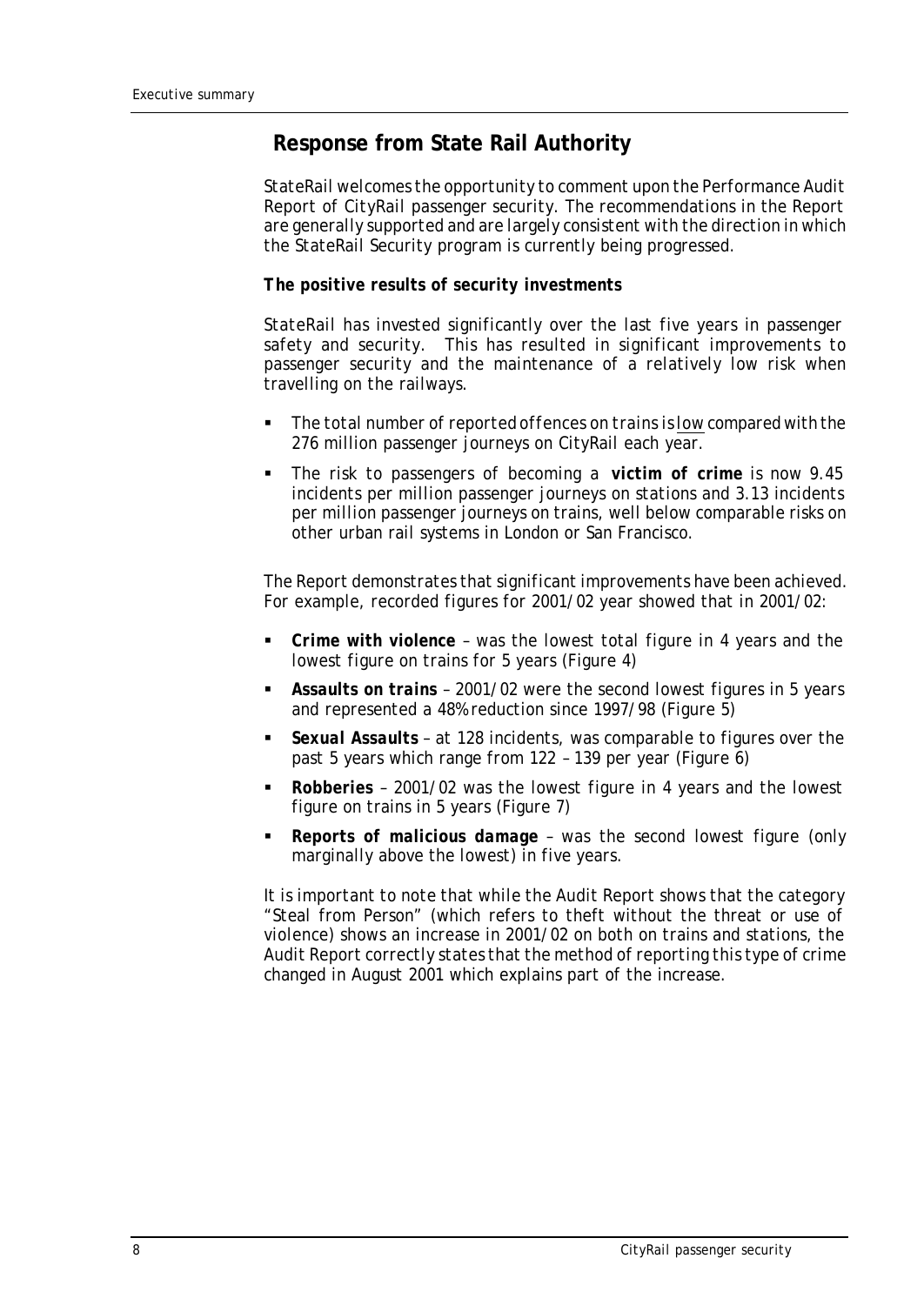*Following August 2001, the "Steal from Person" figures included a large category of offences that had previously been included under the category of "Property Offence". Property Offences had not previously been included in the "Total Crime" statistics reported for trains.*

*The Audit Report specifically notes that this renders comparisons with previous years to be invalid (see footnote 14) for the "Steal from Person" category. However, these figures are also included in the "Total Crime" reported for the period 2001/02. Hence a similar caveat to that noted in the Audit Report at footnote 14 should also be applied to comparisons between years for "Total Crime" statistics because the change in categorisation in August 2001 has had an impact on the "Total Crimes" reported in 2001/02.*

*StateRail acknowledges that further improvements can still be made. The Report highlighted the need for StateRail's Security Strategy to focus on the following specific areas:*

- ß *Preparation of a consolidated StateRail Security Plan.*
- ß *Reduction in Steal from the Persons both on trains and on stations*
- ß *Reduction in assaults and robberies on stations*

#### *The need for a StateRail Security Plan (Reference page 20)*

*The Performance Audit Report acknowledges that StateRail already has in place a Corporate Security Business Plan for the current financial year. This Plan outlines key security initiatives that StateRail is either undertaking or has planned. These initiatives are linked to broader strategic objectives contained in our Corporate Plan.*

*StateRail has also developed a Critical Infrastructure Protection Plan which is specifically focussed on addressing the changed security environment which*  has prevailed since the advent of terrorist activities targeting Australian *interests in the region (Singapore) and Australian nationals (Bali). It was considered appropriate to initially develop this as a distinct plan given the emergent and specific nature of these threats.* 

*StateRail supports the development of a consolidated security plan and associated performance measures. To this end, priority has now been given to the development of such a plan for review by the StateRail Board in late March or early April 2003.*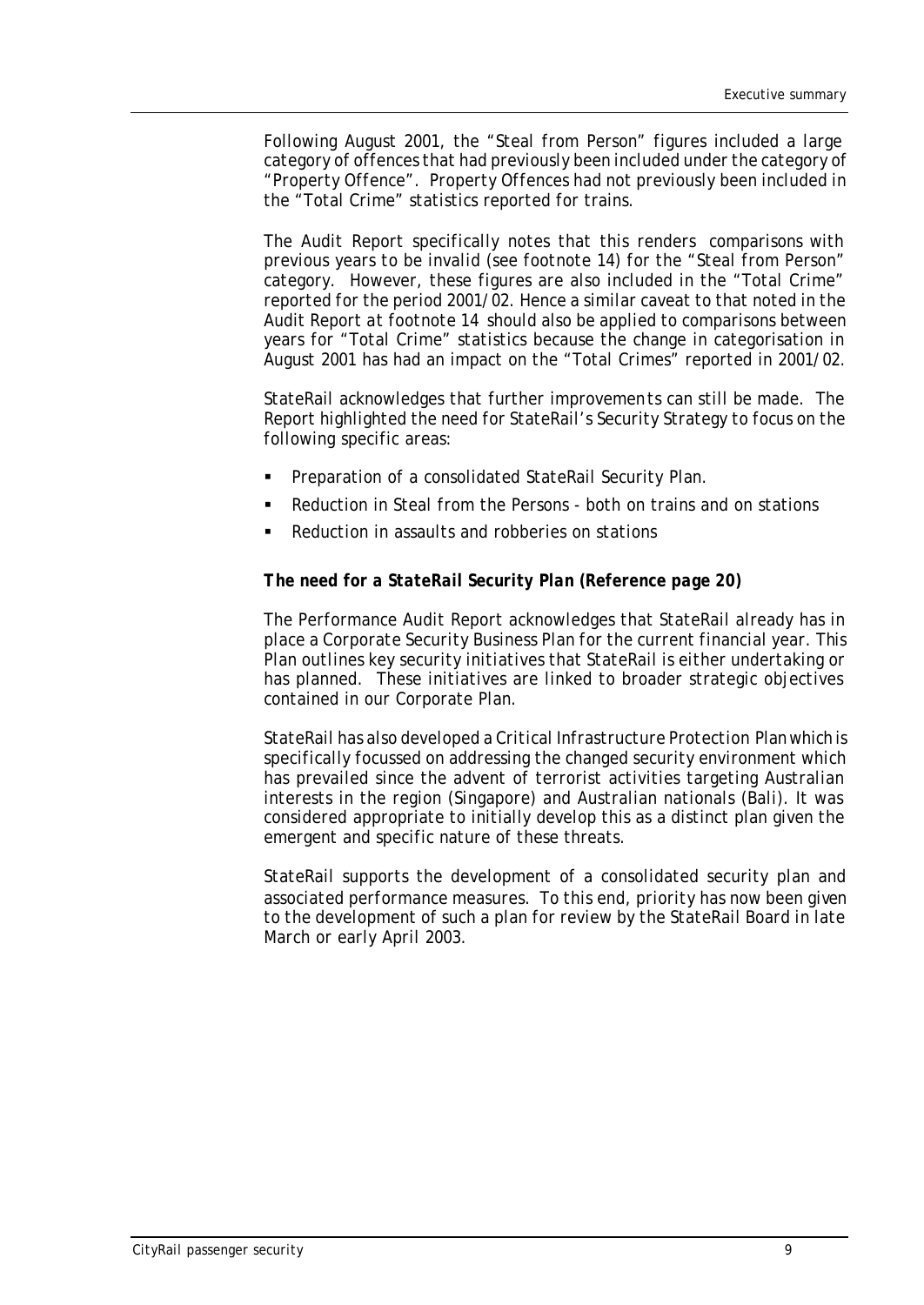*StateRail already monitors targets and performance indicators for its security programs. In particular, the organisation has actively gathered and considered a range of data (both internally generated and provided by external agencies such as BOCSAR) both in determining how its security resources ought to be deployed and in measuring the effectiveness of its initiatives.* 

*The consolidated Security Plan will more clearly establish targets and performance measures to be used by StateRail in monitoring the efficacy of its security programs.* 

#### *Reporting Crime on CityRail (Reference Page 22)*

*StateRail utilises a number of data sets for analysis of crime data including:*

- ß *NSW Police COPS database*
- ß *Annual reports from the Bureau of Crime Statistics*
- ß *General research on crime trends in New South Wales*
- ß *Internal CityRail Crime data*

*StateRail is faced with the need to have rapid access to real time crime data, which enables us to initiate immediate security responses. Only the CityRail data provides this immediate access and feedback.*

*For long term comparisons StateRail accepts that BOCSAR statistics are preferred. However, StateRail's data can be immediately accessed and trends can be identified and addressed expeditiously.*

*CityRail's crime data have been publicly released each quarter to provide StateRail customers with real time information on the state of the safety and security on the network. StateRail intend to publish this information on its web site. CityRail will continue to provide this information to the media.*

#### *Transit Police – Memorandum of Understanding / Minimum Service Level Standards By NSW Police (Pages 23 & 24)*

*The need to develop a greater specification of agreed minimum service level standards relating to policing rail security is acknowledged by both StateRail and NSW Police.* 

*This is currently one of the highest priority initiatives being progressed through the bi-monthly StateRail-NSW Police Rail Security Steering Committee comprising StateRail's Deputy Chief Executive and NSW Police Deputy Commissioner.*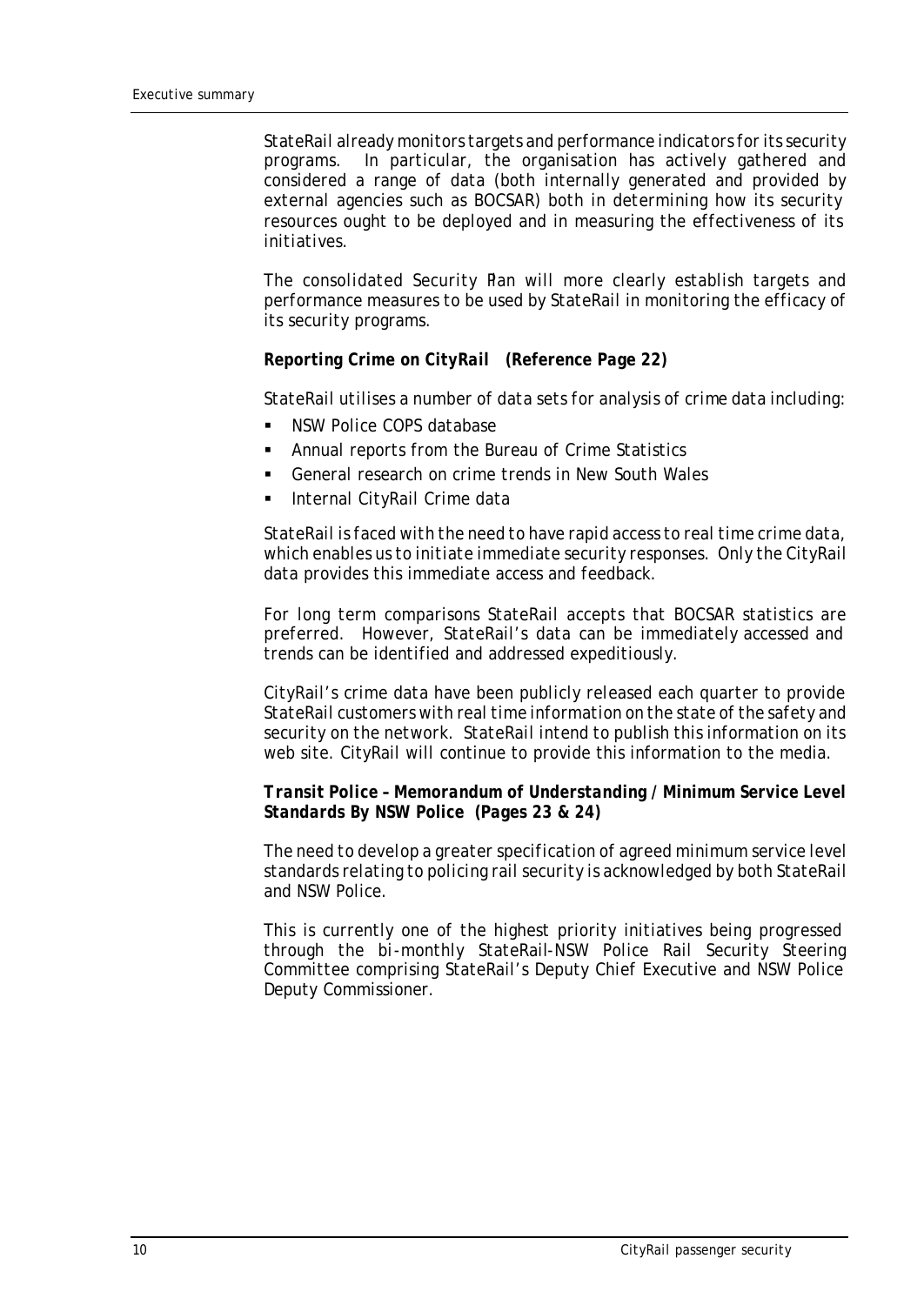*It is envisaged that a revised MOU and Service Level Agreement will be completed in the first quarter of 2003.* 

#### *CityRail Passenger Surveys*

*CityRail introduced an in depth customer survey methodology in October 2001 to measure and track trends in our customer expectations across 14 key CityRail key performance areas, including personal security.* 

*This new approach to customer research was developed specifically by a Market Research company as a tool to identify trends and to enable the identification of areas for operational improvements. The research methodology was professionally developed to enable period by period comparisons of changes in customer perception. StateRail considers this to be a significant factor for improvement in customer satisfaction, and data has already been used to provide input into business planning.* 

*StateRail disagrees with the audit team's assertion that our current methodology is not rigorous. The research is undertaken every six months and provides sophisticated data on security matters as well as 13 other specific measures of customer service.*

*This approach allows for correlations to be analysed between the service criteria, hence enabling StateRail to examine complex relationships between factors. This information is overlaid with the security statistics collected by CityRail and customer feedback received though the "Your Say" Line.*

*It is worth noting that only very limited measurement and reporting of security measures existed in 1995 - making direct comparisons with the 1995 survey extremely dubious.*

*In summary, StateRail believes it has developed a comprehensive security package for CityRail customer safety/security. It includes initiatives such as:*

- ß *the introduction of 5,700 security cameras across the network*
- ß *700 Emergency Help Point facilities*
- ß *high intensity lighting at every CityRail station*
- ß *2 security guards on every train after 7.00pm*
- ß *recent introduction of dedicated Transit Officers*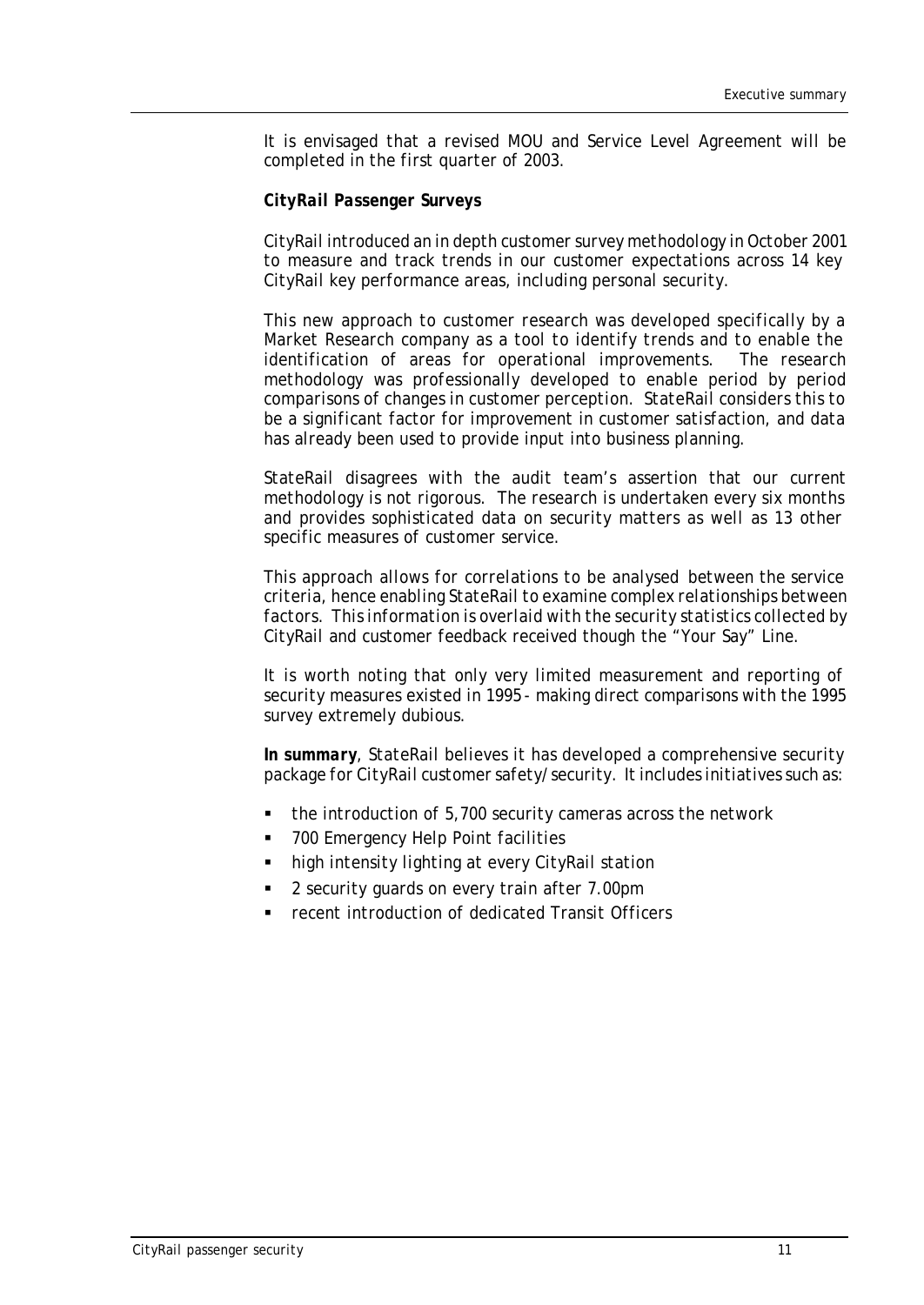*Whilst acknowledging that further improvement in several areas is appropriate, overall security incidents reported for the second quarter of 2002 across the CityRail network have decreased by 32%, compared with the same quarter last year and by 39% over the past 18 months (StateRail data).*

*We believe this, at least in part, demonstrates that StateRail's improvements and strategies are being successful.*

*(Signed)*

*Howard Lacy Chief Executive*

*Dated: 25 January 2003*

See Appendix 4 for the State Rail Authority's response to specific recommendations.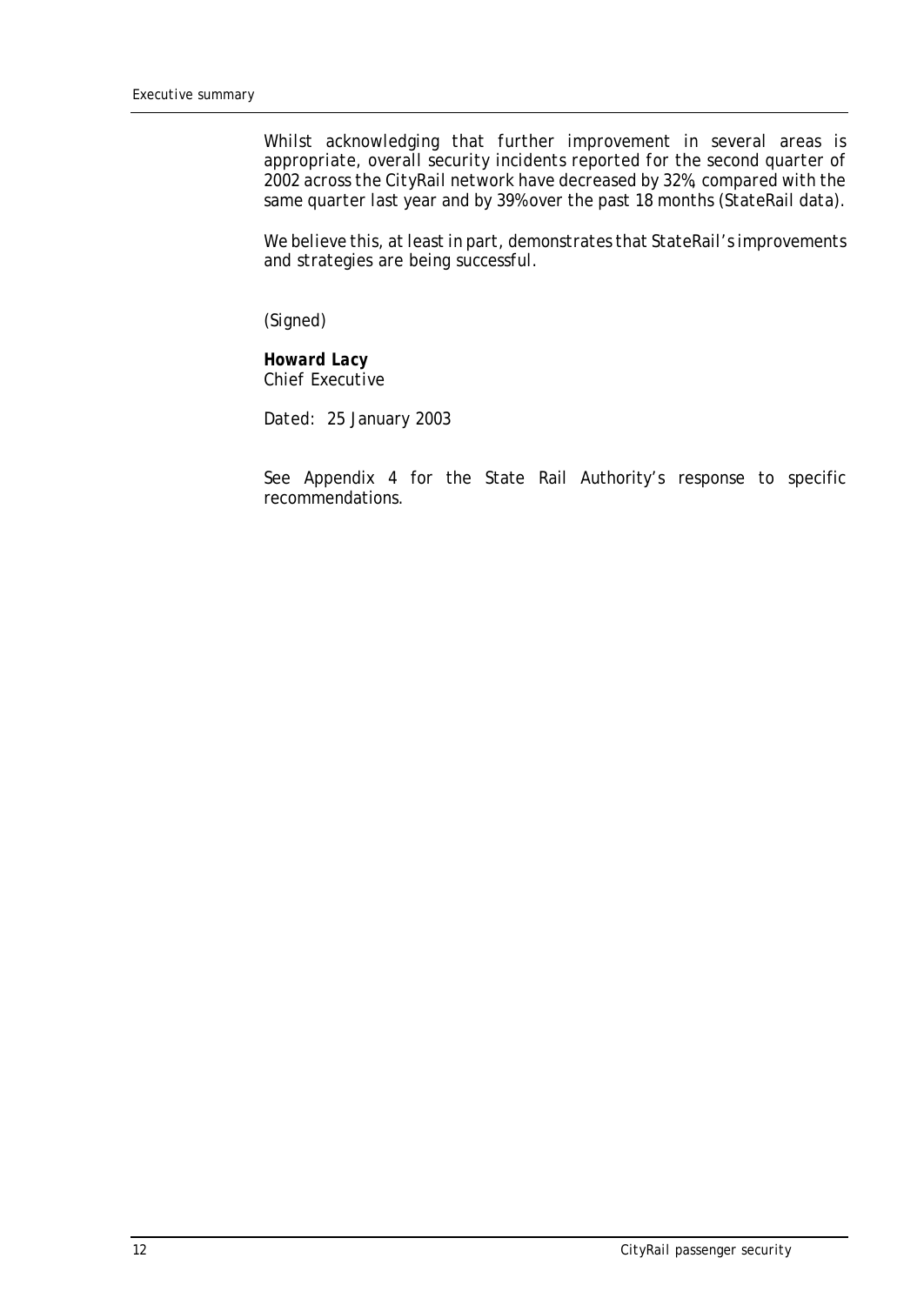# **1. Introduction**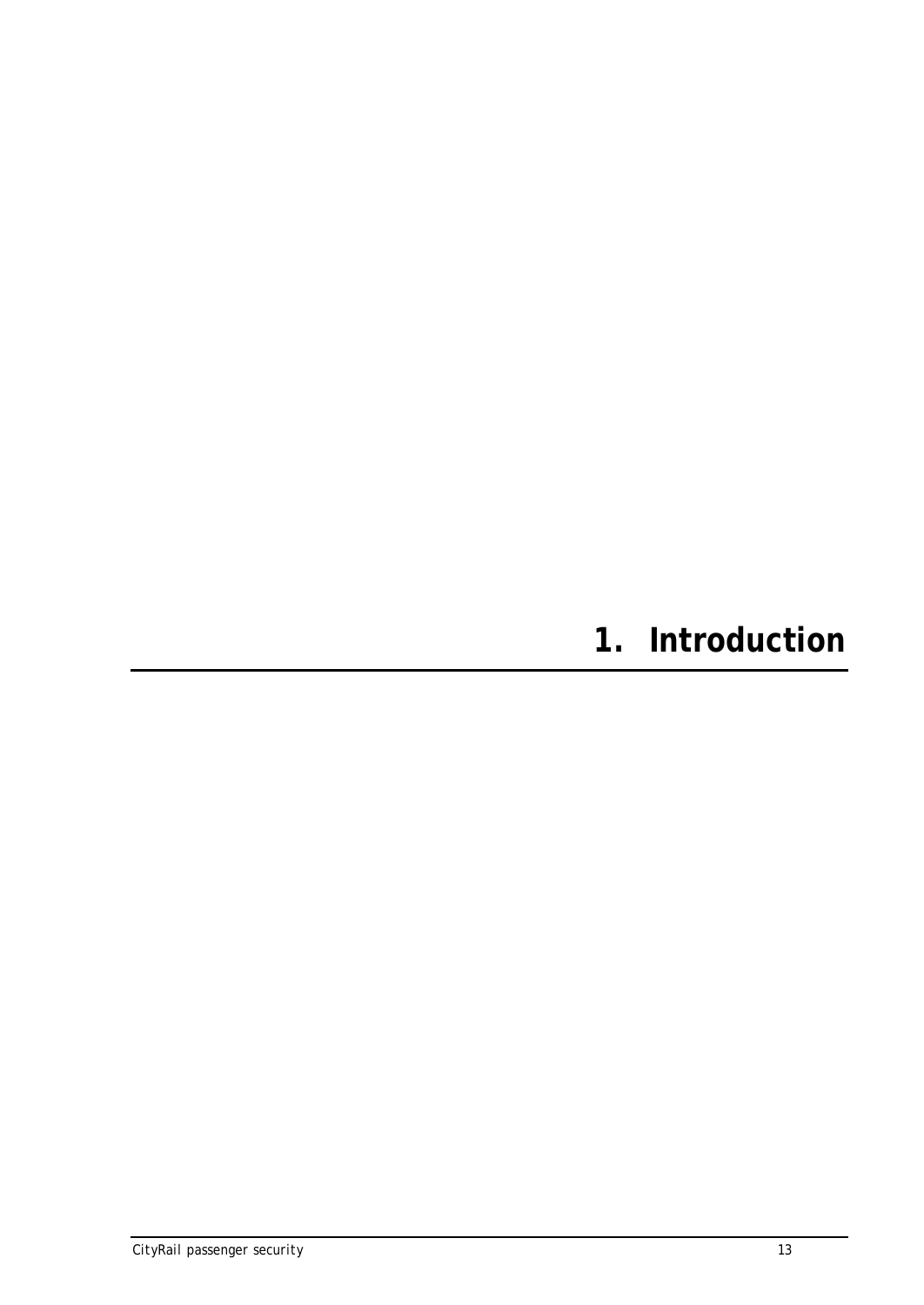### **1.1 About StateRail**

StateRail's principal objective is to deliver safe, reliable railway passenger services in NSW in an efficient, effective and financially responsible manner.<sup>2</sup> StateRail consists of two operating divisions; CityRail and Countrylink.

**CityRail** CityRail provides suburban and intercity passenger train services from 302 stations extending from Nowra and Goulburn in the south to Dungog and Scone in the north and Lithgow in the west.

**Passenger security initiatives** The NSW Government's overall policy objective for passenger security is a commitment to making the rail system safe, secure and accessible for all customers.

> In early 1998, the Government announced a major security upgrade to all CityRail trains, stations and car parks.<sup>3</sup>

StateRail's main passenger security initiatives were:

- the installation of closed circuit television cameras (CCTV) at all rail stations and interchanges
- upgraded lighting at all stations and car parks
- contract security guards on all services from 7.00 pm
- a program to 'design out crime' when stations and interchanges are upgraded or when new facilities are constructed
- joint operations with NSW Police.<sup>4</sup>



CCTV and Help Point, Central Station

 2 Transport Administration Act 1988 section 4A (1)

<sup>&</sup>lt;sup>3</sup> Action for Transport 2010 Department of Transport

<sup>&</sup>lt;sup>4</sup> Correspondence to the Audit Office from the Minister for Transport dated 14 August 2001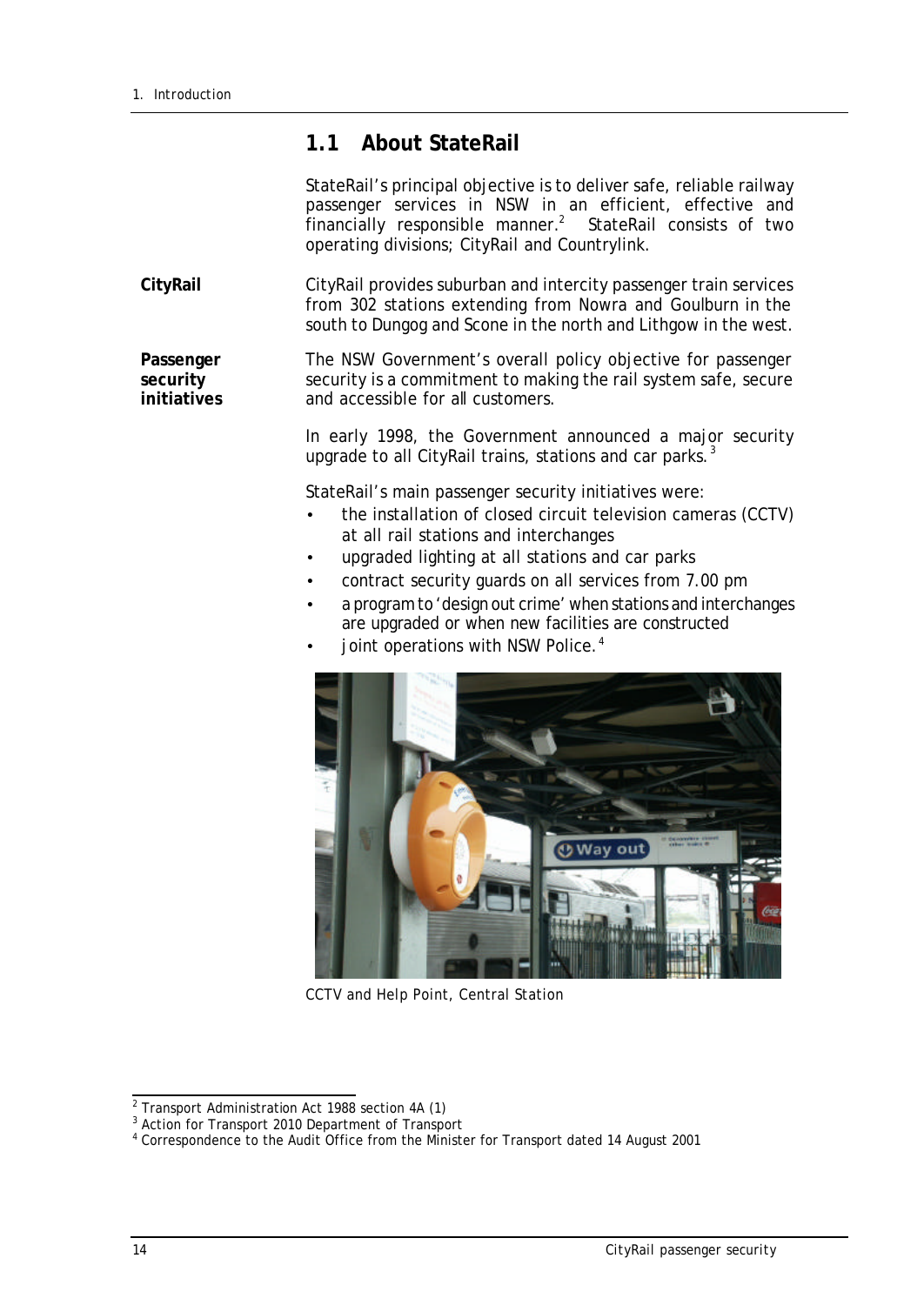Prior to this, StateRail was engaged in an extensive program of crime prevention. Various initiatives had been introduced on stations and trains to reduce crime and improve public confidence in the safety of train travel. $5$  The major initiatives are listed in Table 1.

### **1.2 Crime on CityRail**

**Perception and risk** Improving security for passengers is a commercial issue. Revenue is lost if passengers avoid using public transport, generally or at specific times or in particular areas, because of their fears for personal security.

> Yet the number of reported offences on trains is low compared with the 276 million passenger journeys on CityRail each year.<sup>6</sup> The risk of becoming a victim of a crime on CityRail is around 1 in 100,000 passenger journeys.

> Reported crimes on CityRail (ie assault, robbery, sexual assault, steal from person offences) represent less than 5 per cent of total reported crimes in the community.



Although the proportion of crimes on CityRail is relatively small, there remains a public perception that travel on trains, particularly at night, is unsafe. Yet around two thirds of crime on CityRail occurs during the day ie between 7.00 am and 7.00 pm.

<sup>&</sup>lt;sup>5</sup> SRA Corporate Plan 1998-2002

<sup>6</sup> SRA Patronage Trend Analysis August 2002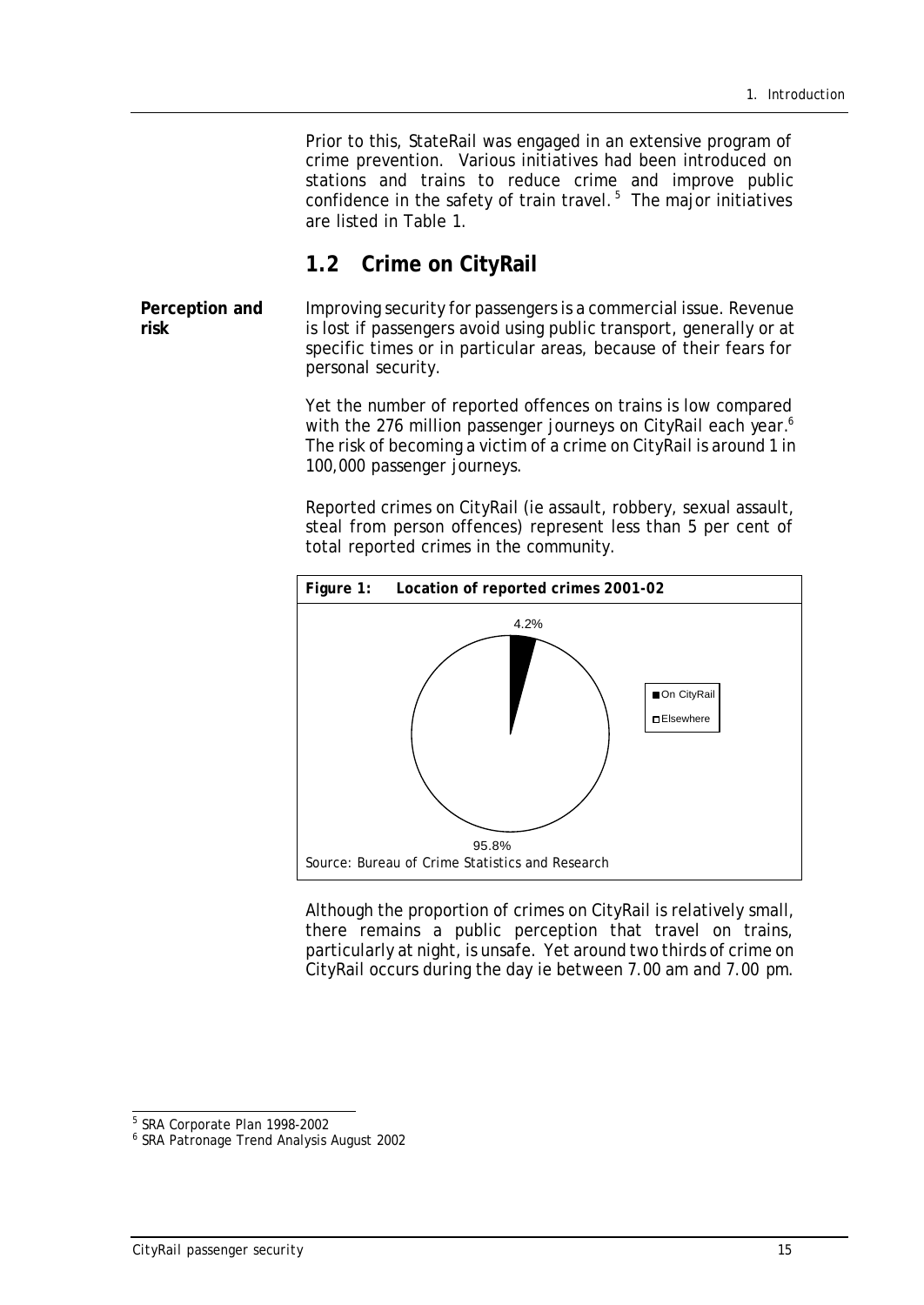

And around 75% of crimes are reported as occurring on stations.

**Policing CityRail** The NSW Transit Police are the primary law enforcement branch responsible for policing all public transport (buses, ferries and trains).

> StateRail passenger security initiatives aim to complement the work of the NSW Transit Police.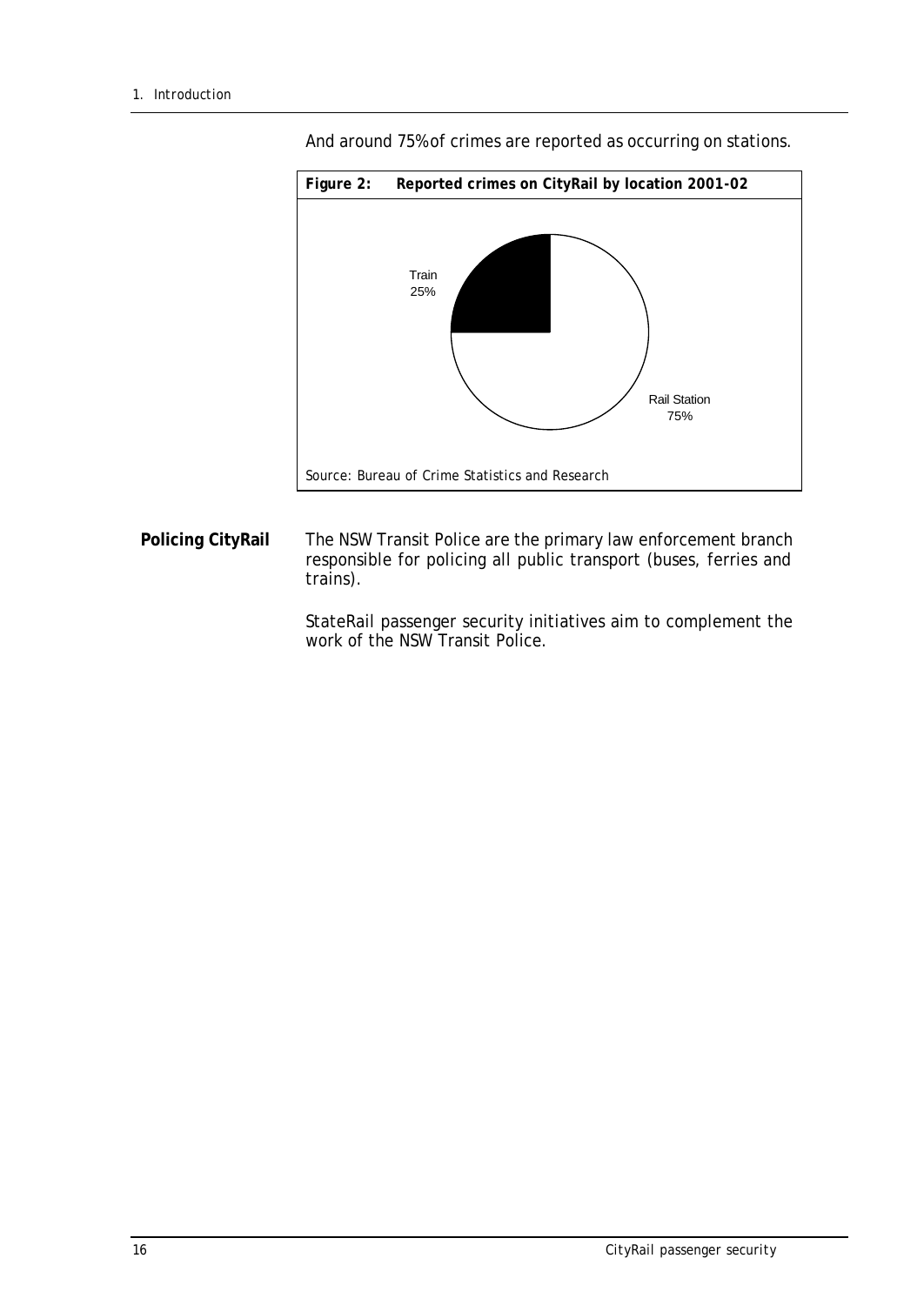| Table 1:<br>Summary of security initiatives                                                                                                                                        |                                 |  |  |  |  |
|------------------------------------------------------------------------------------------------------------------------------------------------------------------------------------|---------------------------------|--|--|--|--|
| <b>Initiative</b>                                                                                                                                                                  | Implemented                     |  |  |  |  |
| NightSafe zones on trains and stations                                                                                                                                             | 1992-93                         |  |  |  |  |
| Contract security guards on selected stations,<br>trains and yards                                                                                                                 | 1993                            |  |  |  |  |
| Midnight to dawn shutdown of city stations and<br>NightRide bus service                                                                                                            | 1993                            |  |  |  |  |
| Security radio network introduced across<br>CityRail                                                                                                                               | 1993-94                         |  |  |  |  |
| Legislation to increase penalties and increase<br>on the spot fines for graffiti and vandalism                                                                                     | 1994                            |  |  |  |  |
| 62 stations designated safe stations. Each<br>station has staff present till last train, closed<br>circuit television surveillance, improved<br>lighting and passenger help points | 1995                            |  |  |  |  |
| Closed circuit television cameras introduced on<br>some train carriages to deter crime and anti-<br>social behaviour                                                               | 1995                            |  |  |  |  |
| Memorandum of Understanding with NSW Police                                                                                                                                        | 1995                            |  |  |  |  |
| Security audits completed for all metropolitan<br>stations                                                                                                                         | 1995-96                         |  |  |  |  |
| Government announces major passenger<br>security upgrade for CityRail trains and stations<br>to be completed by July 2000                                                          | 1998                            |  |  |  |  |
| Two security guards posted on every CityRail<br>train from 7.00 pm until the service closes each<br>night                                                                          | 1 July 1998                     |  |  |  |  |
| Portable Duress Alarms for staff                                                                                                                                                   | 1999                            |  |  |  |  |
| Lighting upgraded on stations                                                                                                                                                      | 2000                            |  |  |  |  |
| Closed circuit television on stations                                                                                                                                              | December 2000                   |  |  |  |  |
| Help Points on all stations giving passengers<br>immediate contact with local control rooms                                                                                        | 96% complete<br>(November 2002) |  |  |  |  |
| 24 hour monitoring of stations by local area<br>control room staff with direct contact to Police                                                                                   | 2002                            |  |  |  |  |
| 100 new Transit Officers employed by CityRail<br>to improve passenger and revenue protection                                                                                       | September 2002                  |  |  |  |  |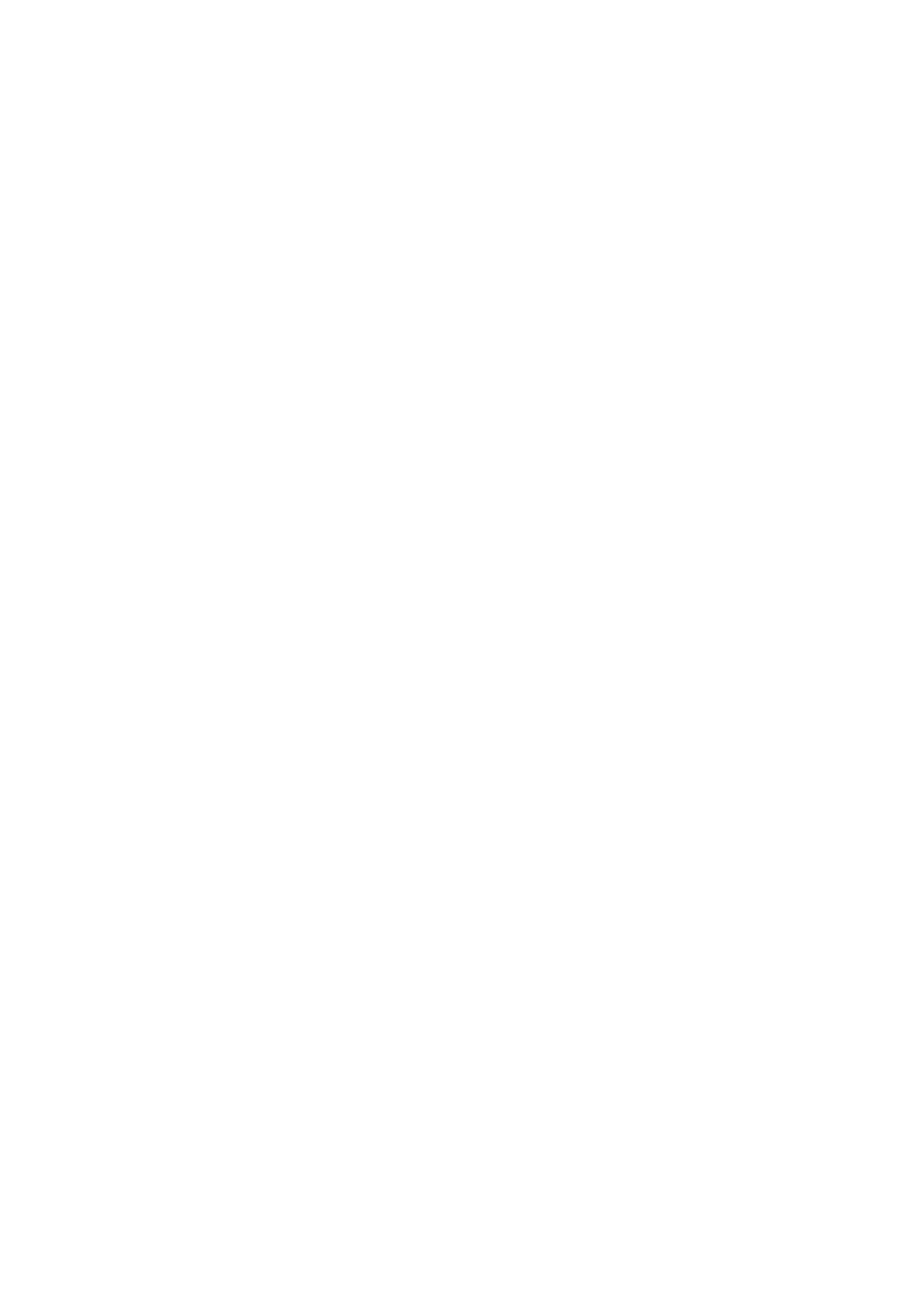# **2. Managing passenger security**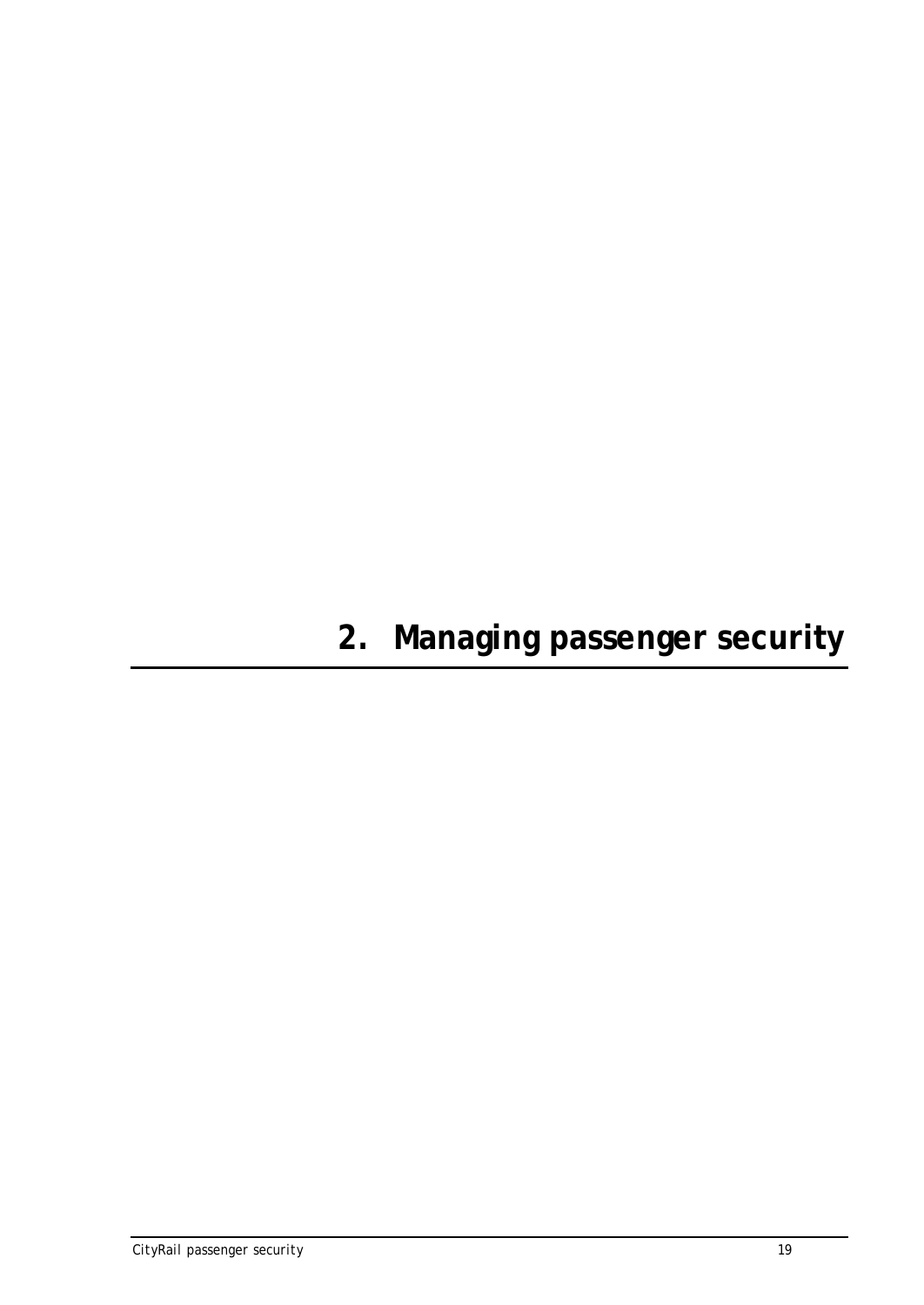### **2.1 Introduction**

Fare evasion, vandalism and assault are major problems for all rail transit operators. The effectiveness of crime prevention initiatives relies heavily on the accuracy and reliability of data to develop incident and risk profiles. The quality of security plans and the coordination of activities between StateRail and NSW Police will also impact on success.

### **2.2 Security plans**

A security plan should address the risk of crime on CityRail and include strategies to minimise risks to passenger safety and security, fare revenue and assets.

StateRail does not have a security plan although the need for a plan has been recognised as a priority for December 2002.<sup>7</sup>

As a consequence, StateRail has not quantified the outcomes it intends to achieve from its investment in security or how it monitors or measures its success.

**Risk management** Without a plan, it is difficult to determine the contribution of the various initiatives adopted by StateRail to the overall management of risk.

> There is also no long term, strategic direction for passenger security that would support management decision making, improve transparency and improve coordination with agencies such as NSW Police.

> CityRail does, however prepare operational and tactical security plans for special events such as the Olympics and the Royal Easter Show. These plans focus on crowd control issues and passenger security under special operating conditions.

#### **Recommendation StateRail should:**

- **develop a passenger security plan that outlines program objectives and activities, performance targets and outcomes and costs**
- **develop a risk management plan to identify best options for addressing risks to passenger security and to help deploy security resources.**

 7 Security Services and Revenue Protection Group Business Plan 2002.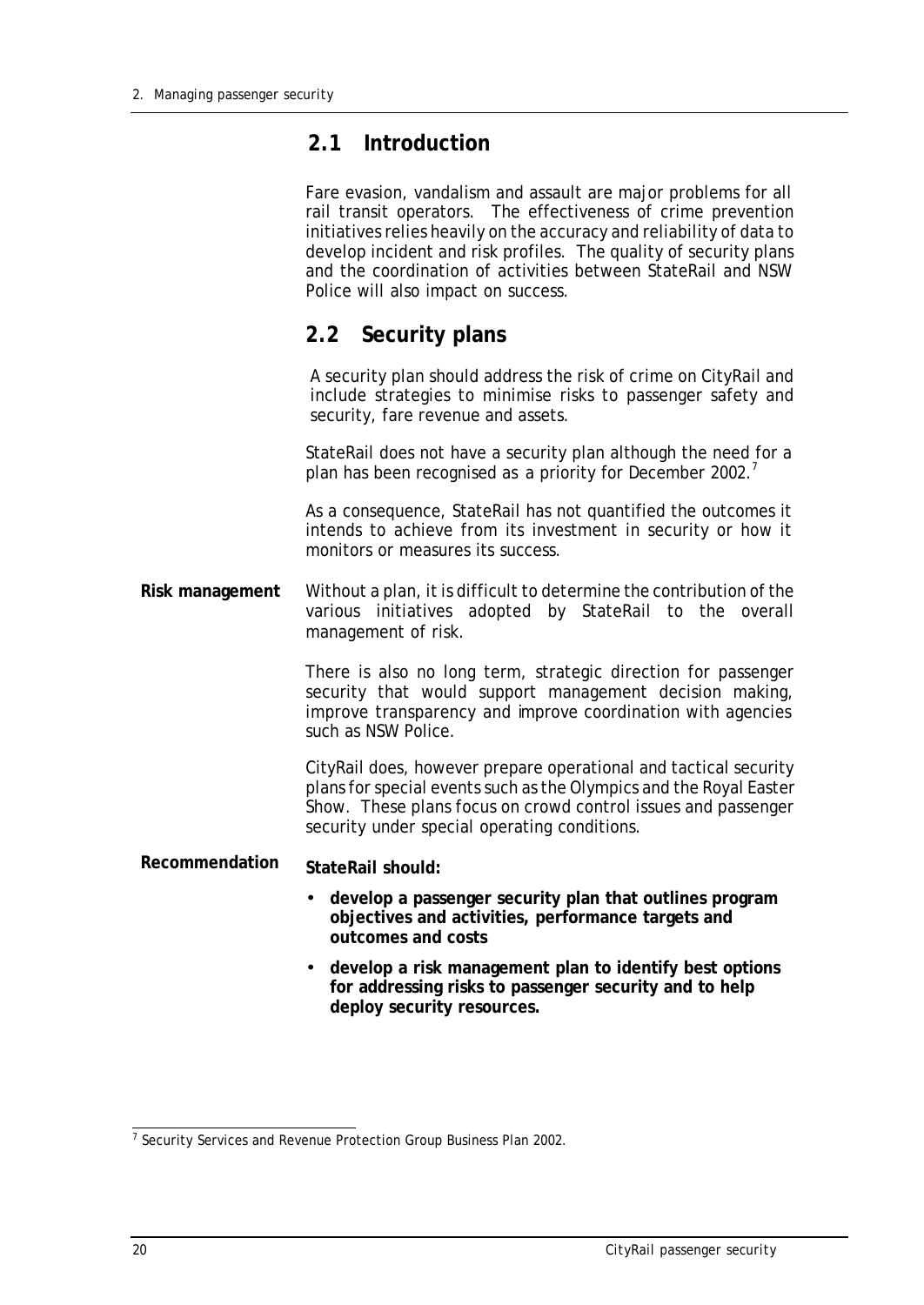### **2.3 Monitoring and reviewing performance**

Although the general aim of the passenger security initiatives is to reduce crime and improve passenger confidence, StateRail has not developed performance indicators or quantified targets that would allow judgements to be made regarding the success or otherwise of the initiatives.

| Case study: Measures of success                                                                                                                |  |  |  |  |
|------------------------------------------------------------------------------------------------------------------------------------------------|--|--|--|--|
| Examples of performance indicators and goals used in other<br>jurisdictions to judge crime prevention strategies are:                          |  |  |  |  |
| to hold level and, if possible, reduce the number of robberies,<br>sexual offences and assaults on trains and stations                         |  |  |  |  |
| to hold level and, if possible, increase the detection rate for<br>$\bullet$<br>robberies, sexual offences and assaults on trains and stations |  |  |  |  |
| to reduce by 2 per cent the number of vandalism offences on<br>trains and stations                                                             |  |  |  |  |
| reduce the fear of crime amongst passengers and staff.                                                                                         |  |  |  |  |
| Source: British Transport Police Annual Report 2000-01; British<br>Transport Police Policing Plan 2002-03.                                     |  |  |  |  |
|                                                                                                                                                |  |  |  |  |

**Recommendation StateRail should:**

- **develop performance indicators and targets to assess the impact of passenger security initiatives on crime by offence type and location and changes in passenger confidence**
- **include performance indicators in the passenger security plan.**
- **Cost of crime** The cost of crime is both direct and indirect. Direct costs include the removal of graffiti and repairing the damage caused by vandalism. Indirect costs include loss of revenue from passengers choosing alternative forms of transport.

Additional costs include critical media coverage, broken lights, telephones and signs, damaged surveillance cameras, loss of staff time, the cost of police investigations and the cost of security initiatives. $8$ 

<sup>&</sup>lt;sup>8</sup> Australian Institute of Criminology Preventing Crime on Transport 1991 p3.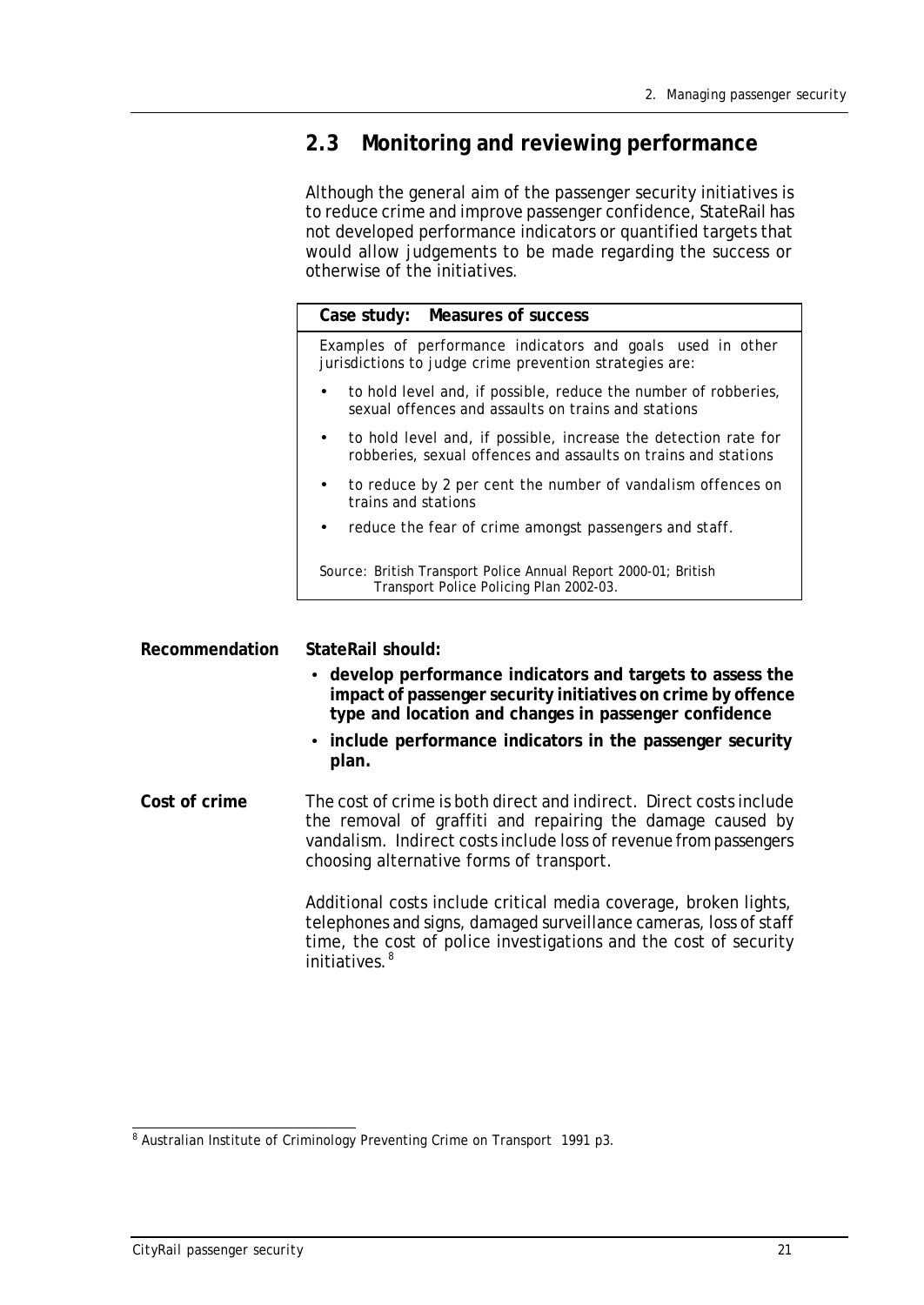StateRail has estimated the cost of malicious damage to be around \$6 million each year.<sup>9</sup> However, it does not maintain accurate data on the cost of cleaning and repairs caused by graffiti or vandalism across the CityRail network or the loss of revenue from service delays and cancellations due to property damage or other indirect costs.

**Recommendation StateRail should maintain accurate, valid and reliable data on the direct and indirect costs of crime to support analysis of the cost effectiveness of security programs.**

# **2.4 Reporting crime on CityRail**

StateRail provides quarterly reports to the media on crime on CityRail using its own data.

**Incident recording systems** StateRail's passenger security incident reporting system records incidents reported to railway personnel. Although this data is readily accessible to StateRail and useful in determining security priorities, it is not an accurate and reliable record of crime on CityRail. More reliable data is obtained from NSW Police.

> Problems with both the quality of StateRail's crime data and the manner in which crime data is presented in the quarterly reports could lead to incorrect conclusions being drawn on trends in crime on CityRail.

> There is also limited reporting in StateRail's annual report on the passenger security program particularly in terms of impact on crime rates and changes in passenger confidence in the safety of train travel.

- **Recommendation StateRail should:**
	- **report changes in crime rates, passenger confidence levels and the cost of crime against targets in its annual report**
	- **publish quarterly reports on trends in rail offences over time (based on at least 2 years of data) using data from the Bureau of Crime Statistics and Research.**

 9 Train Security Guards, Security Supervisors and Vandalism, May 2001.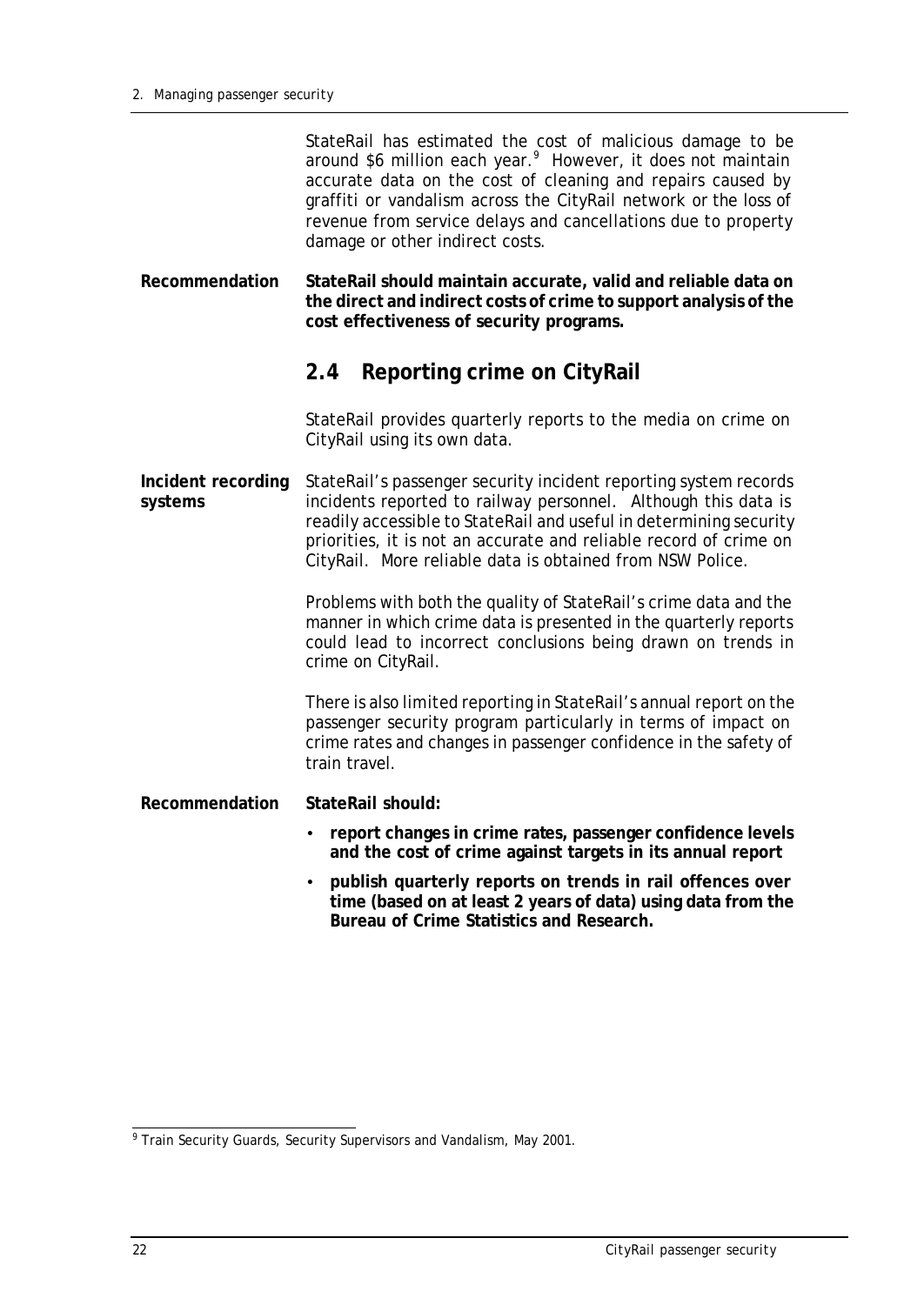# **2.5 Transit policing**

NSW Transit Police are special duties police whose role is to reduce the level of crime and violence on public transport and to increase passenger confidence in its use.<sup>10</sup>

In 1988, 300 positions were transferred from the State Rail Authority Transport Investigation Branch to NSW Police as Transit Police. In August 2002, Transit Police were operating below strength with 196 officers During the audit, positions were filled and there are currently 278 Transit Police.<sup>11</sup>

**Allocated strength of Transit Police** There has been no change in the allocated strength of Transit Police since 1988 despite population increases, increases in passenger journeys and more recently, increases in the reported number of crimes on CityRail.

> NSW Police advise that Transit Police activities are supplemented by general duties police who also patrol and respond to incidents on trains and stations. NSW Police could not provide any data on patrols carried out by general duties police to determine the extent of this additional coverage.

**Transport Policy Unit** The NSW Police Transport Policy Unit has improved coordination between the twelve Transit Police units since it was established in July 2001. The Unit provides crime intelligence and reports and manages special operations. It also liaises with StateRail and State Transit.

> Regular meetings are also held between StateRail executive and NSW Police to review and progress rail passenger security initiatives.

**Memorandum of Understanding** Arrangements between StateRail and NSW Police are outlined in a 1995 Memorandum of Understanding. Although the Memorandum has been under review for some time, there is now an urgent need for a more formal, service level agreement between the parties. The agreement should outline how crime management activities will be planned, coordinated and reviewed and specify minimum standards for policing rail.

 $\overline{1}$ <sup>10</sup> NSW Police website as at 18 November 2002.

<sup>&</sup>lt;sup>11</sup> Advice from NSW Police to the Audit Office 28 January 2003.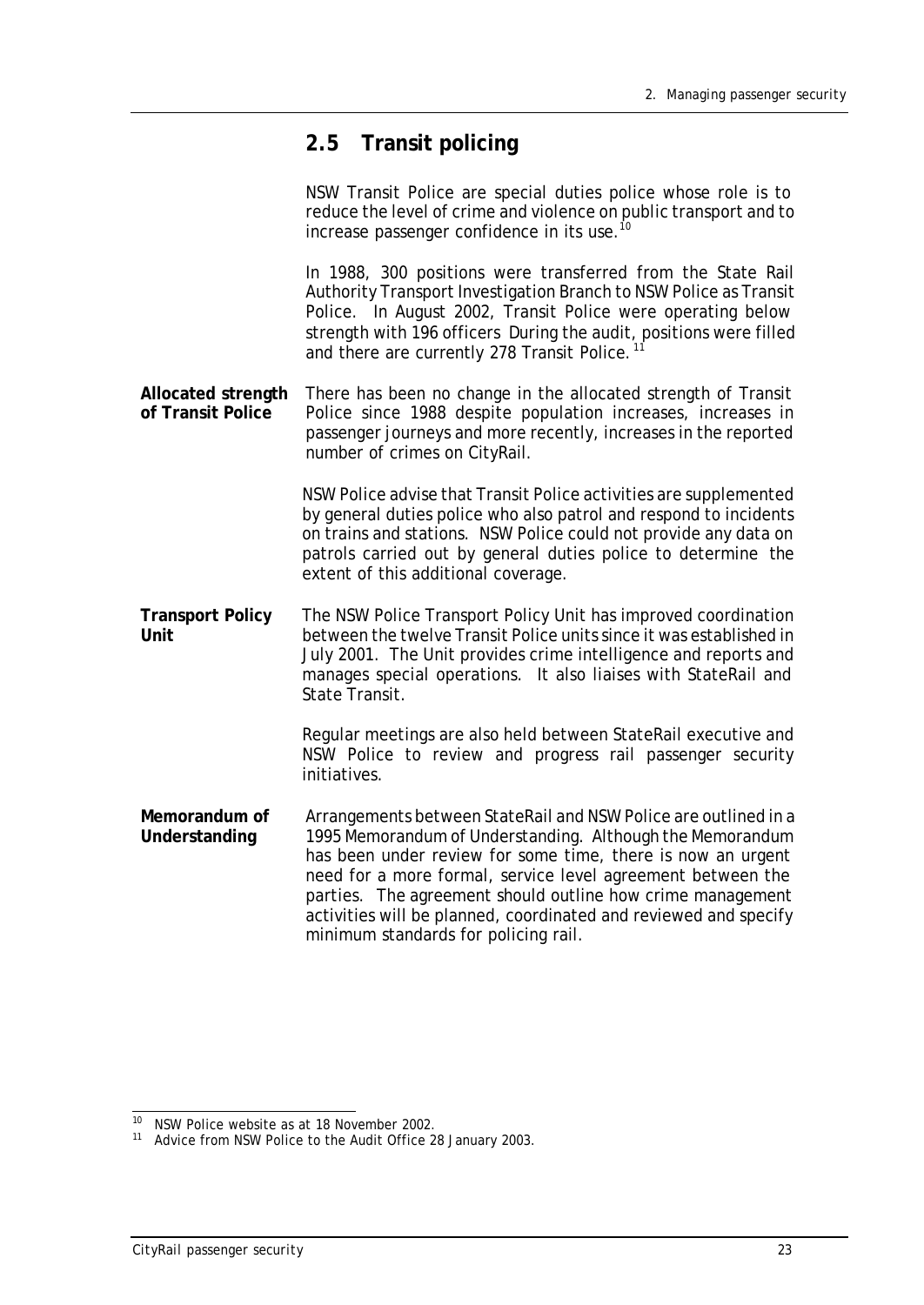Minimum service standards for policing rail should include the:

- frequency of patrols of stations and trains
- response times for incidents on stations and trains
- provision of advice on the outcomes of investigations
- provision of crime data and intelligence
- conduct of special operations
- data on the effectiveness of policing strategies for rail
- level of passenger satisfaction with Transit Police activities.

#### **Recommendation StateRail should:**

- **develop a service level agreement with NSW Police. The agreement should:**
	- o **clarify the roles, responsibilities, and accountabilities of each party**
	- o **outline liaison and reporting arrangements between the parties**
	- o **specify minimum service standards for policing CityRail**
- **include as part of its security plan, NSW Police activities in relation to crime prevention and detection as outlined in the service level agreement.**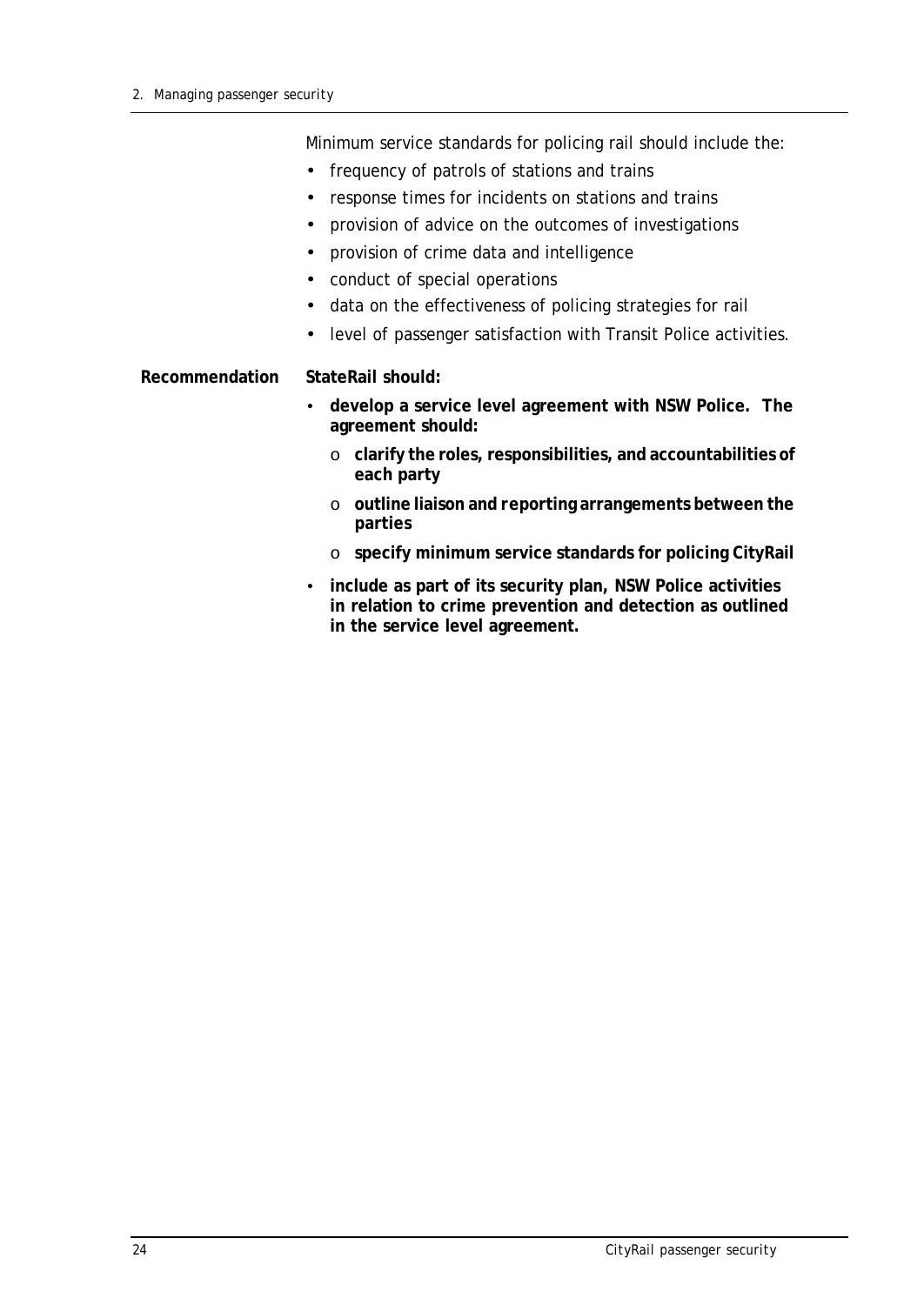# **3. Crime on CityRail**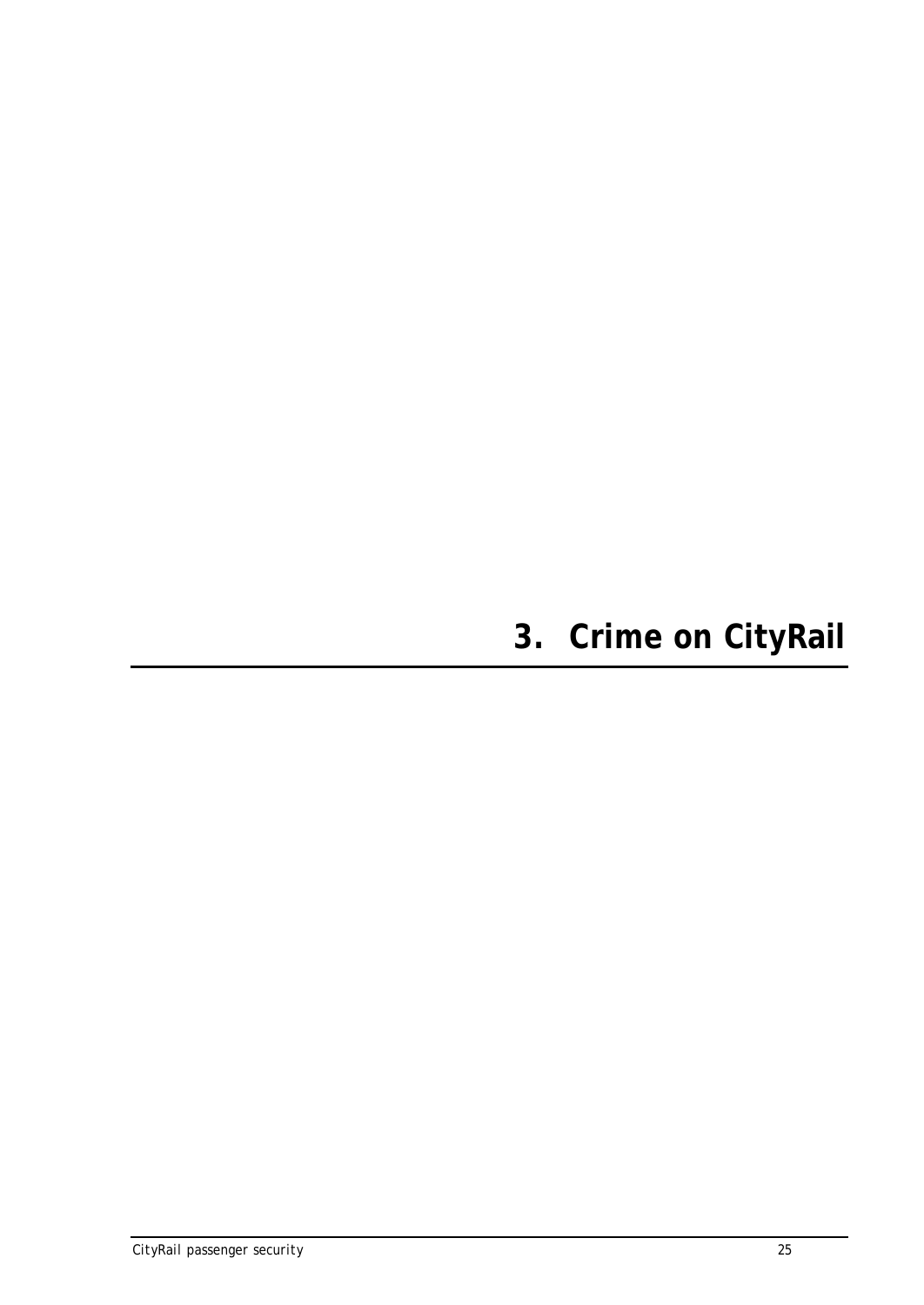#### **3.1 Introduction**

The audit examined crimes on CityRail trains and stations involving personal confrontation or the potential for personal conflict. These crimes include assaults, sexual offences, robbery and steal from person offences.

Reported incidents of malicious damage (vandalism and graffiti) were also reviewed due to the impact on passenger perceptions of security and its direct influence on the cost of crime.

**Interpreting crime data** The aim of the various security initiatives was to reduce crime and improve public perception and public confidence in the safety of train travel.

> Reported crime statistics are useful for monitoring trends in crime. However they should be interpreted with care. Changes in reported crime rates may reflect changes in the number of crimes that occurred, but may also be due to other factors such as public willingness to report crime and changes in policing policy and activity.<sup>12</sup>

> The audit examined changes in the reported number of crimes on CityRail between 1997-98 and 2001-02, the results of trend analysis and changes in passenger risk.<sup>13</sup>

### **3.2 Results for crime on CityRail**

Passenger security initiatives have achieved mixed results. Since 1997-98, the risk of a CityRail passenger becoming a victim of a crime has increased. However, the numbers of reported assaults, sexual assaults and robberies occurring on trains have decreased.

| Table 2:<br>Changes in the number of reported crimes from<br>1997-98 to 2001-02 |          |                 |              |  |  |
|---------------------------------------------------------------------------------|----------|-----------------|--------------|--|--|
| <b>Offence Type</b>                                                             | Trains   | <b>Stations</b> | <b>Total</b> |  |  |
| Assaults (1)                                                                    | Decrease | Increase        | Increase     |  |  |
| Sexual Offences (2)                                                             | Decrease | Increase        | Increase     |  |  |
| Robbery (3)                                                                     | Decrease | Increase        | Increase     |  |  |
| Violent crimes $(1+2+3)$                                                        | Decrease | Increase        | Increase     |  |  |
| Steal from Person <sup>14</sup>                                                 | Increase | Increase        | Increase     |  |  |
| Malicious damage                                                                | Decrease | Decrease        | Decrease     |  |  |

 $\overline{1}$ <sup>12</sup> NSW Bureau of Crime Statistics and Research Crime and Justice Statistics April 2002.

<sup>13</sup> Statistical trend tests conducted by BOCSAR. Refer also to Appendix 2 and Appendix 3 for data on offences.

<sup>&</sup>lt;sup>14</sup> Only data up to 2000-01 has been used for analysis. The NSW Bureau of Crime Statistics and Research advised that changes in August 2001 in the way NSW Police record steal from person offences prevent comparisons with earlier periods.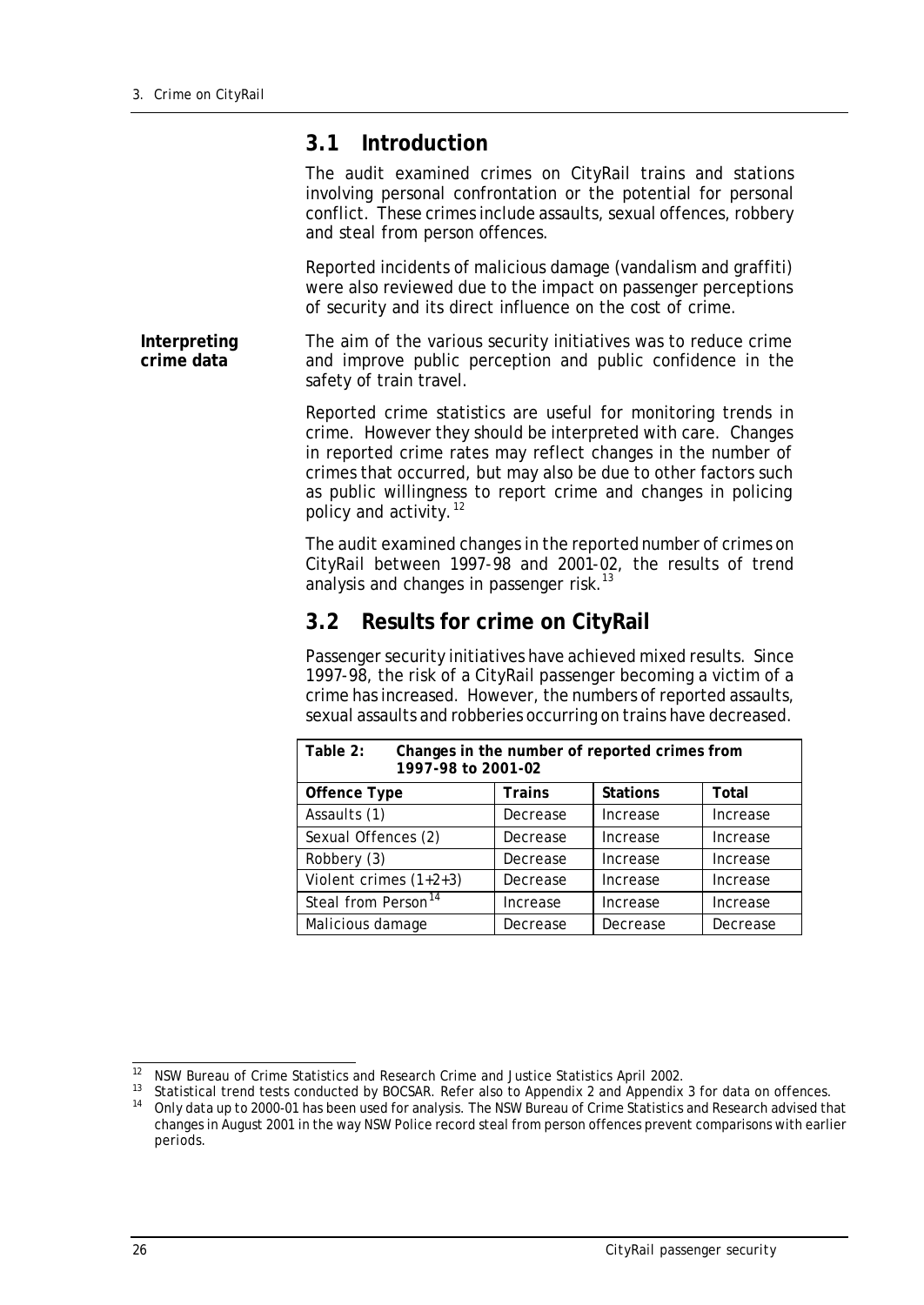#### **Overall results** Since 1997-98, the overall number of reported assaults, sexual offences, robbery and steal from person offences has increased by around 50 per cent to 3,541 in 2000-01.<sup>15</sup>



There has been a significant upward trend in these offences since 1997-98 on both trains and stations. On trains, the upward trend is mainly due to a significant increase in reports of steal from person offences.<sup>16</sup>

Following the installation of closed circuit televisions on stations (December 2000) the number of reports of crimes on CityRail appears to be decreasing. However, it is too early to judge whether this result is significant.

**Passenger risk** The risk of a passenger becoming a victim of a crime on CityRail at a specific time depends not only on the volume of crime but also on the number of passengers travelling at that time.<sup>17</sup>

> Risk was assessed using passenger journey data provided by StateRail. A passenger journey entails a passenger travelling from one station to another.

 $15$ <sup>15</sup> Only data up to 2000-01 has been used for analysis. The NSW Bureau of Crime Statistics and Research advised that changes in August 2001 in the way NSW Police record steal from person offences prevent comparisons with earlier periods.

 $\frac{16}{17}$  ibid

<sup>17</sup> NSW Bureau of Crime Statistics and Research Crime on the Rail System 1994 p6.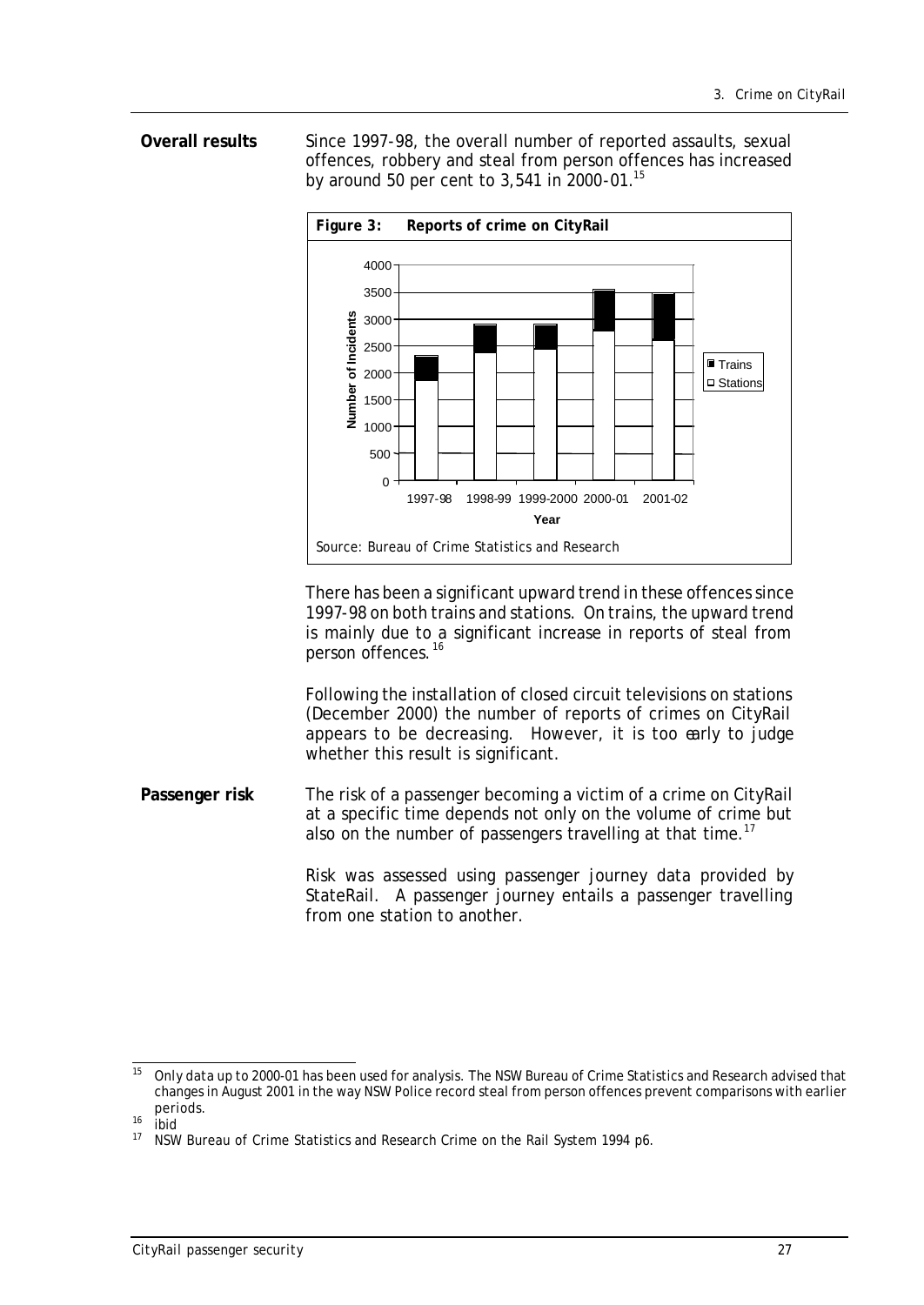The risk of becoming the victim of a crime on CityRail has increased since 1997-98. The risk to passengers is now 9.45 incidents per million passenger journeys on stations and 3.13 incidents per million passenger journeys on trains.

#### **3.3 Results for serious crimes<sup>18</sup>**

Reports of serious crimes (ie involving violence or the threat of violence) have increased overall by 14 per cent from 1997-98 to 1,904 incidents in 2001-02. There has been a 28 per cent increase in reported offences on stations and a decrease of 43 per cent in reported offences on trains.

Over the last four years, there was no significant upward or downward trend in the overall number of serious or violent crimes.



The level of risk to passenger security and safety has always been higher on stations. However, due to the increase in the reported number of serious crimes on stations, the likelihood of being a victim of a serious crime on a station is now more than seven times that of travelling on a train.

 $18$ Serious crimes are crimes with violence or the threat of violence, including assaults, sexual assaults and robberies.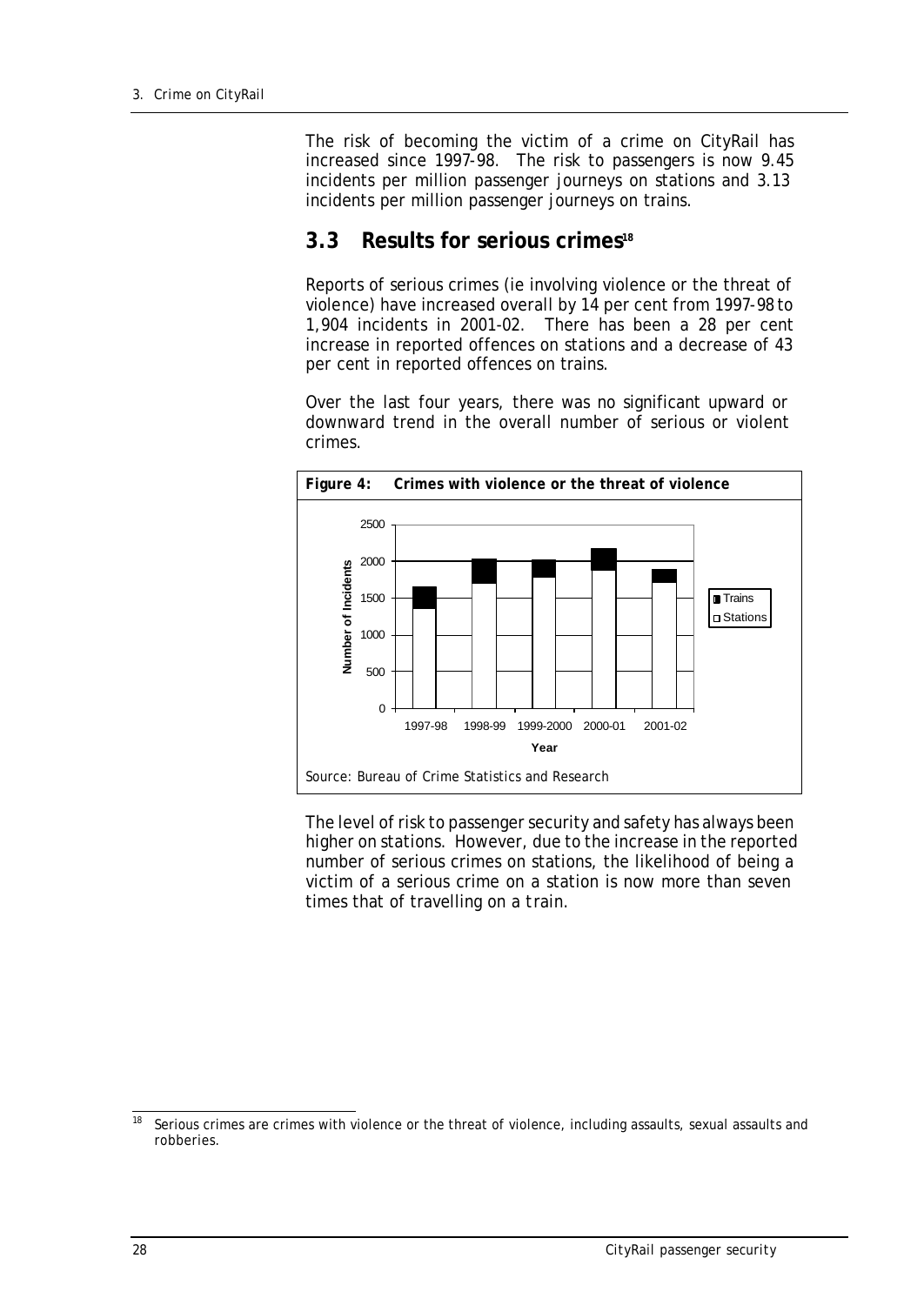# **3.4 Results by offence type**

Assaults The number of reported assaults has risen by 15 per cent since 1997-98 to 1,224 in 2001-02. Reported assaults occurring on trains decreased by 49 per cent over the period whereas the number on stations increased by 25 per cent.



On stations, there was a significant upward trend in assaults over the last five years. Over the last four years this trend was stable. On trains, the trend was downward. The risk to passengers is 4.19 incidents per million passenger journeys on stations and 0.24 incidents per million passenger journeys on trains.

**Sexual offences** The number of reported sexual offences has remained relatively stable over the period with 128 offences reported in 2001-02. Trend analysis indicates there has been a significant downward trend in reported offences on trains.

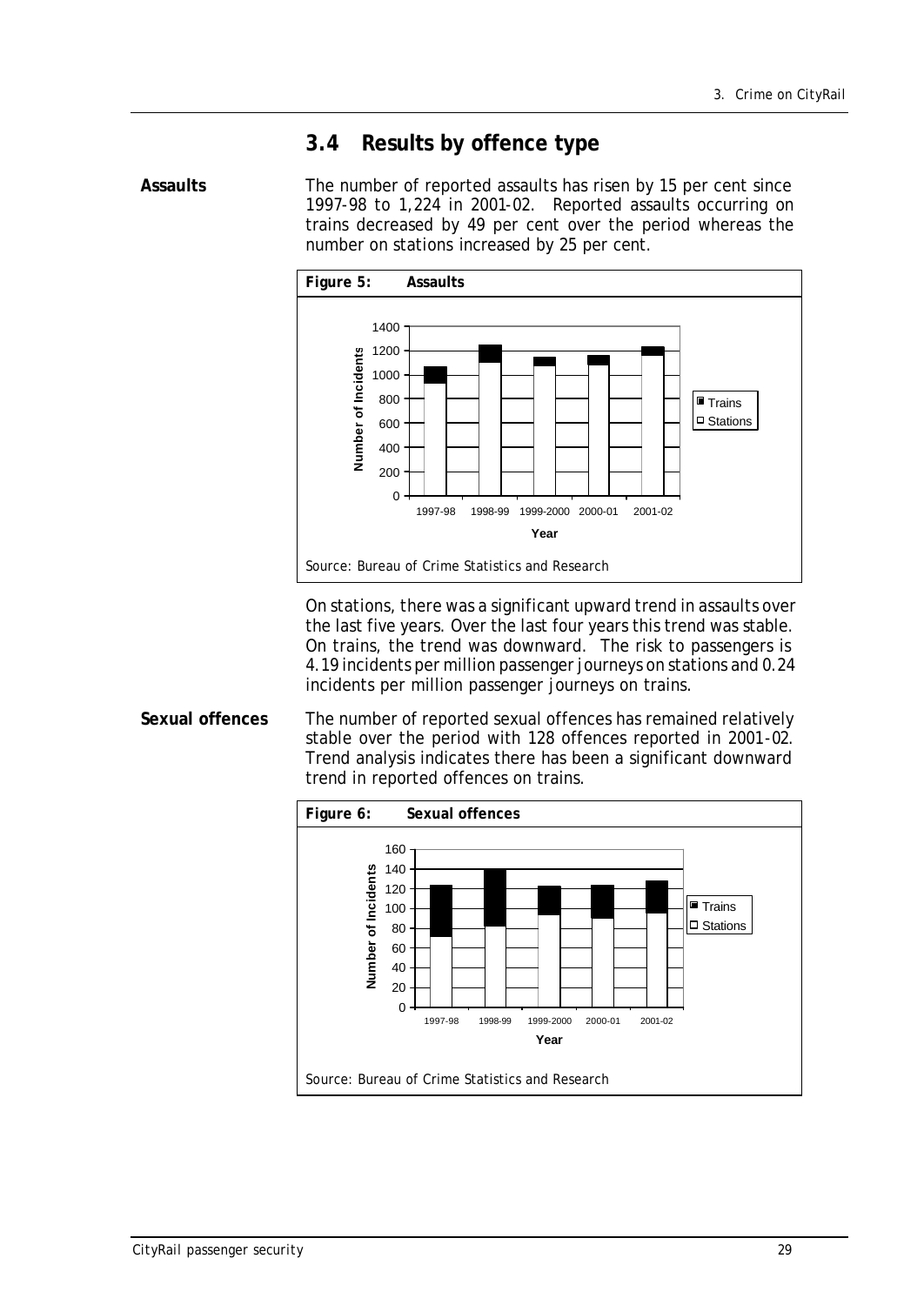There has been little change in the risk of sexual assaults since 1997-98. The current rate is 0.34 sexual offences per million passenger journeys on stations and 0.12 per million passenger journeys on trains.

**Robberies** A robbery is the theft of money or property from a person accompanied by the threat or use of physical force.<sup>19</sup>

> The number of reported robberies increased from 1997-98 to 2000-01 by 86 per cent. However, in 2001-02 the number of robberies decreased by 38 per cent compared to the previous year.



The overall trend for robberies on stations was upward, even though the number of robberies have fallen since 2000-01. On trains, over the last five years the trend was stable. Over the last four years this trend is downwards on trains.

The risk of robbery followed the same upward trend from 1997-98 decreasing in 2001-02 to 1.71 incidents per million passenger journeys on stations and 0.29 incidents per million passenger journeys on trains.

**Steal from person** Steal from person offences are a form of personal theft but do not involve injury, struggle or threat of violence.

 $\overline{1}$ <sup>19</sup> Bureau of Crime Statistics and Research Crime and Place: An analysis of assaults and robberies in inner Sydney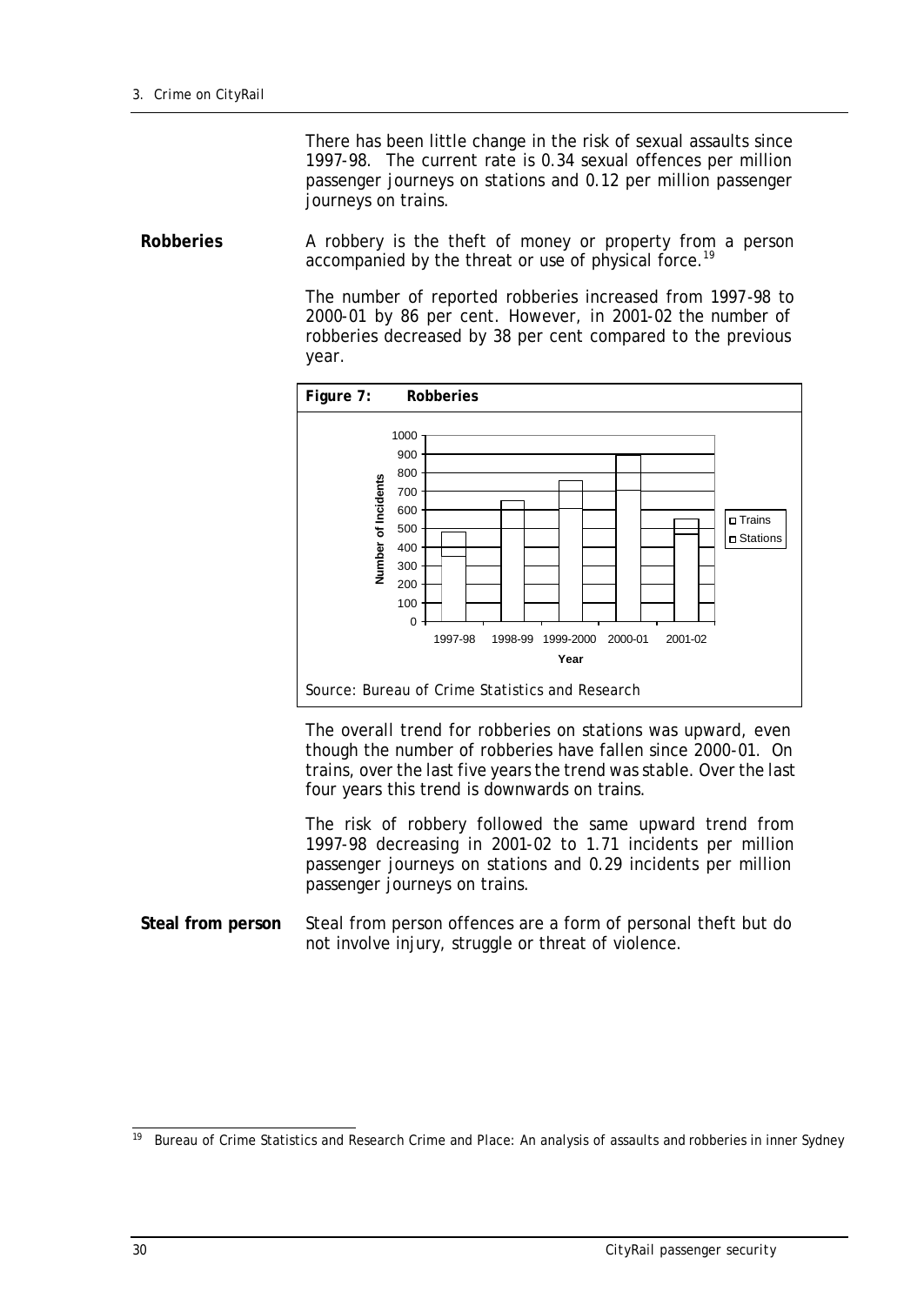There was a 76 per cent increase in reports of steal from person offences on stations from 1997-98 to 2000-01. The corresponding increase on trains was 185 per cent.<sup>20</sup>



The number of reported steal from person offences on stations may have been influenced by the installation of closed circuit television cameras on stations from December 2000.

The risk of steal from person offences has increased to 2.96 incidents per million passenger journeys on stations and 1.54 incidents per million passenger journeys on trains in 2000-01.

## **3.5. Crime and time of travel**

Almost twice as many incidents occur during the day compared to travel after 7.00 pm.

However, crime rates per million passenger journeys indicate that the likelihood of becoming a victim of crime is over five times greater at night than during the day.

<sup>20</sup> Steal from person offences are crimes involving theft of property in the presence of the victim. Only data up to 2000-01 has been used for analysis in this section. Changes in August 2001 in the way NSW Police record this t ype of offence prevent comparisons with earlier periods.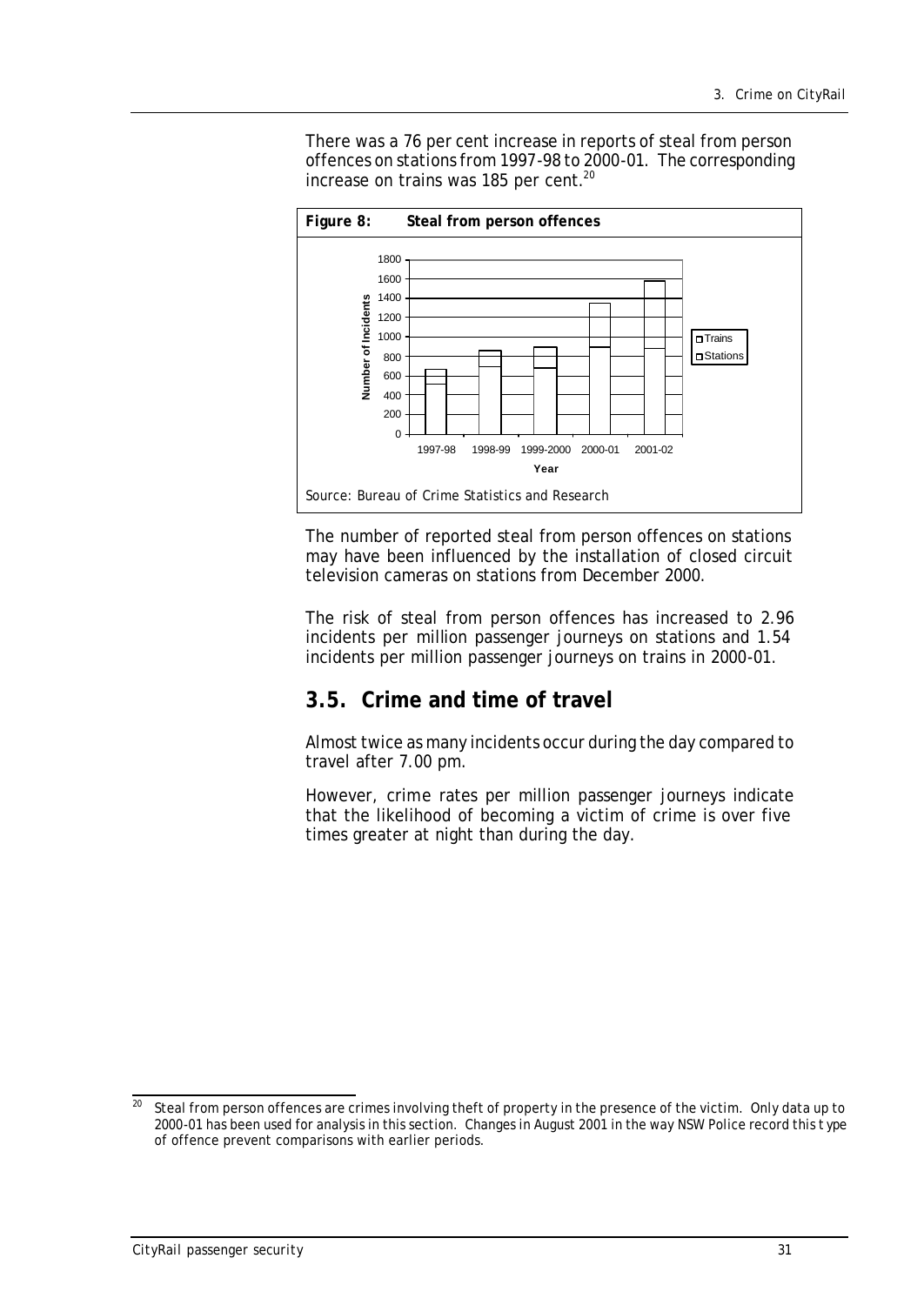

**Data on patronage** Changes in patronage will influence risk; recent data indicates patronage has decreased after 7.00 pm. However, StateRail data on passenger journeys is not sufficiently robust, particularly outside peak hours, to support reliable, detailed analysis of passenger safety and security risks.

## **3.6 Malicious damage**

Graffiti and vandalism on trains and stations can signal poor supervision and diminished control and increase passenger feelings of insecurity and personal risk.<sup>21</sup> Since 1997-98, the reported incidence of graffiti and vandalism on the CityRail network has decreased by 27 per cent.



 $\overline{a}$ <sup>21</sup> Australian Institute of Criminology Preventing Crime on Transport 1991 p3.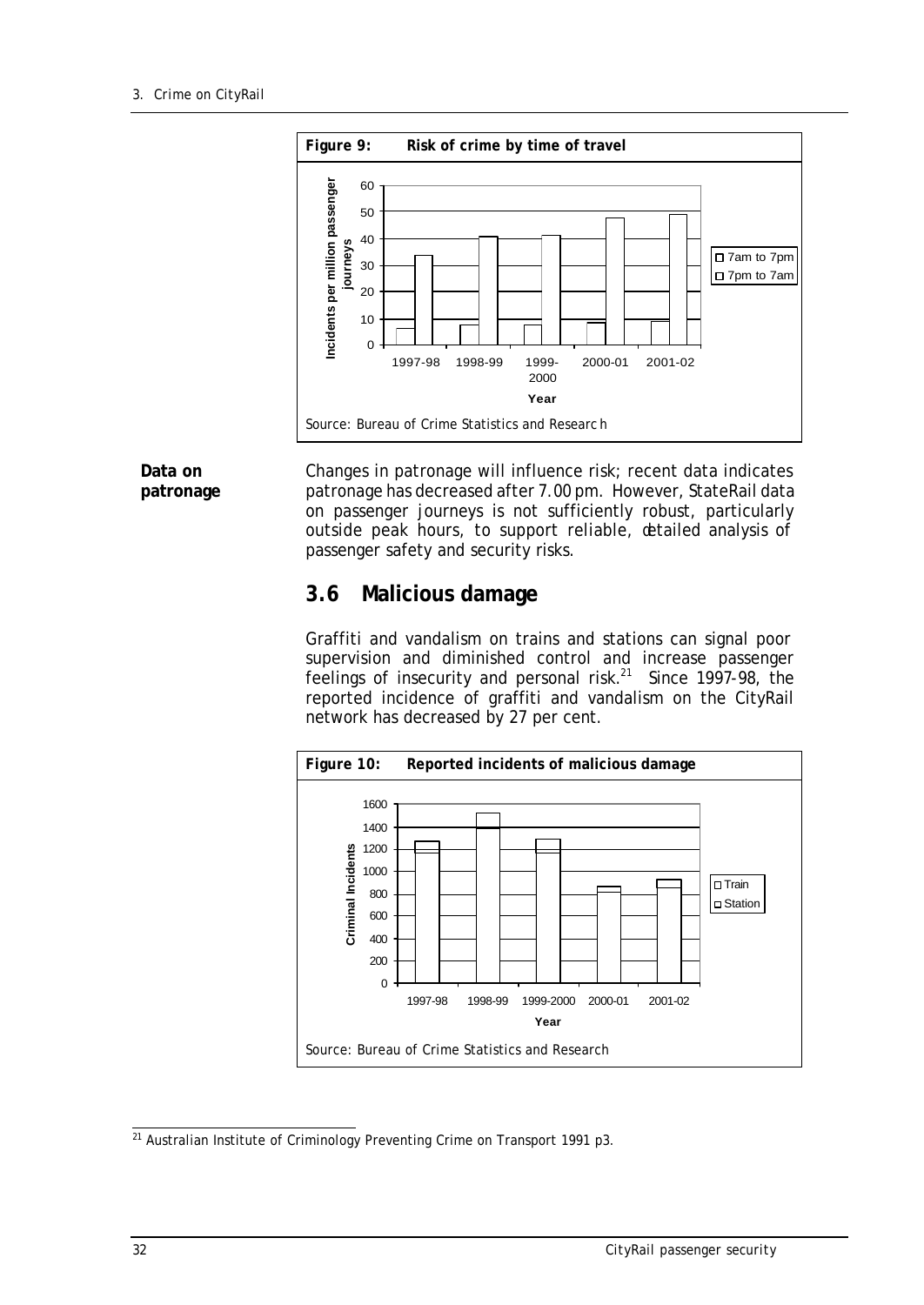## **4. Protecting passengers on trains**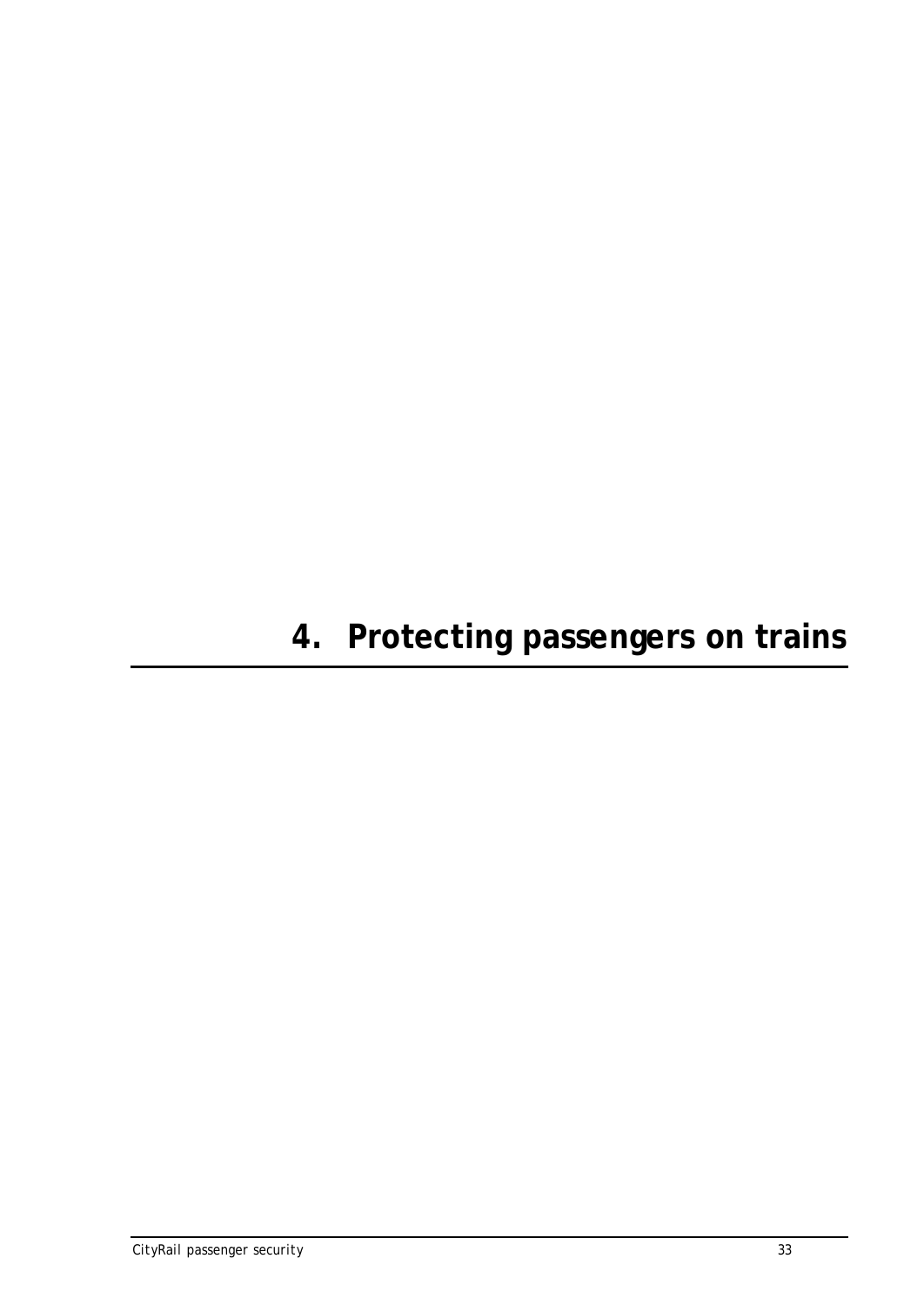## **4.1 Introduction**

Around 25 per cent of reported crime on CityRail occurs on trains with only seven per cent of crime occurring on trains after 7.00 pm. $^{22}$ 

Passenger security initiatives on trains include contract security guards and design features such as intercoms and help points for passengers to speak directly to the guard if there is a problem. The latest design feature is closed circuit television cameras in the millennium train carriages.

## **4.2 Contract security guards**

The aim of placing security guards on trains is to reduce the incidence of assault, harassment and vandalism and improve passenger perceptions of safety. The anticipated long-term outcome is increased patronage.

Since May 1998, security guards have patrolled CityRail trains after 7.00 pm until services cease at around 3.00 am.

Security guards are provided by Chubb Security Australia Pty Ltd under contract. Two hundred and fourteen, two person teams operate Monday to Friday and around 119 teams operate on weekends. An additional 35 teams operate between 2.00 pm and 7.00 pm weekdays patrolling high risk services.

Security guards on trains cost \$23.9 million in 2001-02 representing around 50 per cent of CityRail's annual budget for security initiatives.

Contract security guards can not issue infringement notices under the *Rail Safety Act 1993* and have no special powers of arrest.

l

<sup>&</sup>lt;sup>22</sup> During 2000-01 and 2001-02 between 7:00 pm and 7:00 am, 7.3 per cent of reported crime on CityRail occurred on trains according to data from the NSW Bureau of Crime Statistics and Research.

<sup>&</sup>lt;sup>23</sup> Awarding of Contract to provide On Train Security Guards (p1) Submission to StateRail Board 28 May 1998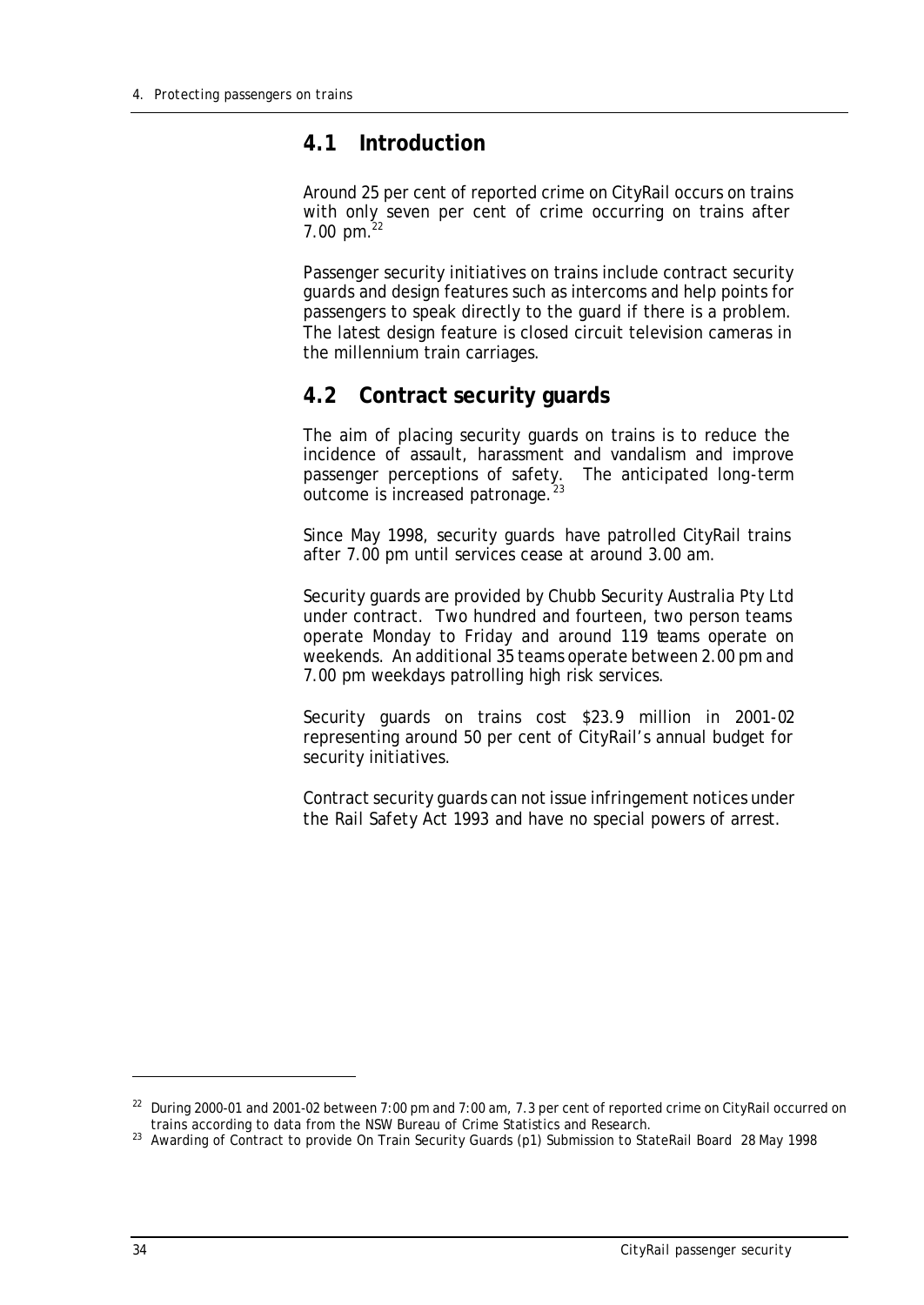## **4.3 Results**

**Impact on crime** Since 1997-98, the number of reported serious or violent offences on trains has decreased by 43 per cent.

> However, there has been an increase of around 60 per cent overall in the volume of crime on trains resulting from an increase in reports of steal from person offences.<sup>24</sup> StateRail believes this increase reflects greater reporting of crime on trains by security guards rather than any real increase in the number of offences. $^{25}$

**Impact on passenger perceptions** When patrols started, passengers indicated that they generally felt safer with the guards on trains than without.<sup>26</sup> More recently, passengers have raised doubts regarding the effectiveness of quards in responding when a crime does occur.<sup>27</sup>

> It is not possible to conclude whether contract security guards have continued to influence passenger perceptions of safety due to the lack of recent data. (Refer Section 6: Improving passenger confidence.)

## **4.4 The contract**

In May 1998, StateRail entered a contract for security guards on trains for one year with an option for a further year. In July 1999, StateRail exercised the option and extended the contract to 30 June 2000 varying the contract to allow a further one year extension. In 2000, StateRail again exercised the option and extended the contract to 30 June 2001 including variations to cover the Olympic period. The contract was extended again to April 2002 and again to June 2003.

The market has not been tested since 1998 to determine if there is a more efficient and effective option for the provision of these services.

**Recommendation StateRail, at the completion of the current contract, should:**

- **assess its need for contract security guards in light of the employment of transit officers**
- **if security guards are required, conduct market testing to achieve best value.**

 $\overline{a}$  $^{24}$  Only data up to 2000-01 has been used for analysis. Changes in August 2001 in the way NSW Police record this type of offence prevent comparisons with earlier periods.

<sup>25</sup> StateRail Annual Reports 1999-2000, 2000-01; Department of Public Works and Services Review of StateRail Security 2001 p18

<sup>&</sup>lt;sup>26</sup> CityRail Passenger Perception Survey 1999

<sup>&</sup>lt;sup>27</sup> CityRail Passenger Perception Survey February 2001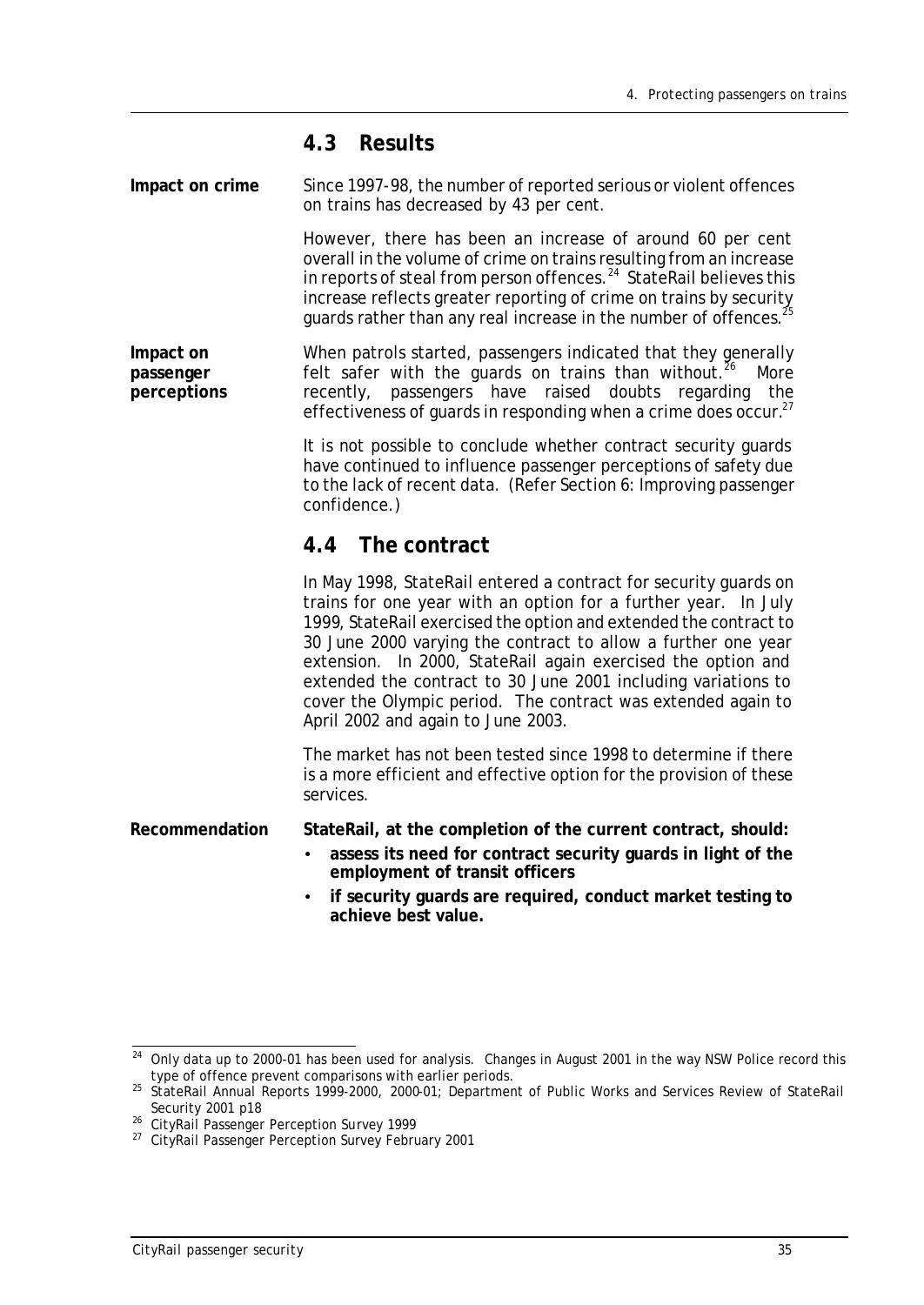## **4.5 Transit officers**

In October 2002, StateRail employed 100 transit officers to patrol stations and trains.

Unlike contract security guards, transit officers are authorised to issue infringement notices.

StateRail predicts the cost of transit officers will be offset by decreases in fare evasion, a reduced number of contract security guards and increased revenue from infringement notices. The potential impact of transit officers on crime or passenger perceptions of safety has not been stated.

StateRail plans to review the effectiveness of transit officers by mid February 2003. Irrespective of the result, StateRail intends to employ a further 100 transit officers by February 2003 and another 100 transit officers by 30 June 2003. $^{28}$ 

Transit officer staffing levels are not based on intended outcomes. It is uncertain whether the current level or the proposed 300 transit officers are adequate for the task.

## **Recommendations StateRail should:**

- **complete a post implementation review of the effectiveness of transit officers on reducing crime rates and improving passenger confidence following at least 12 months of operation. The review should include an assessment of resource requirements**
- **report the outcomes of the post implementation review in its annual report.**

 $\overline{a}$ <sup>28</sup> StateRail Security Services and Revenue Protection Group Business Plan 2002/03 p8.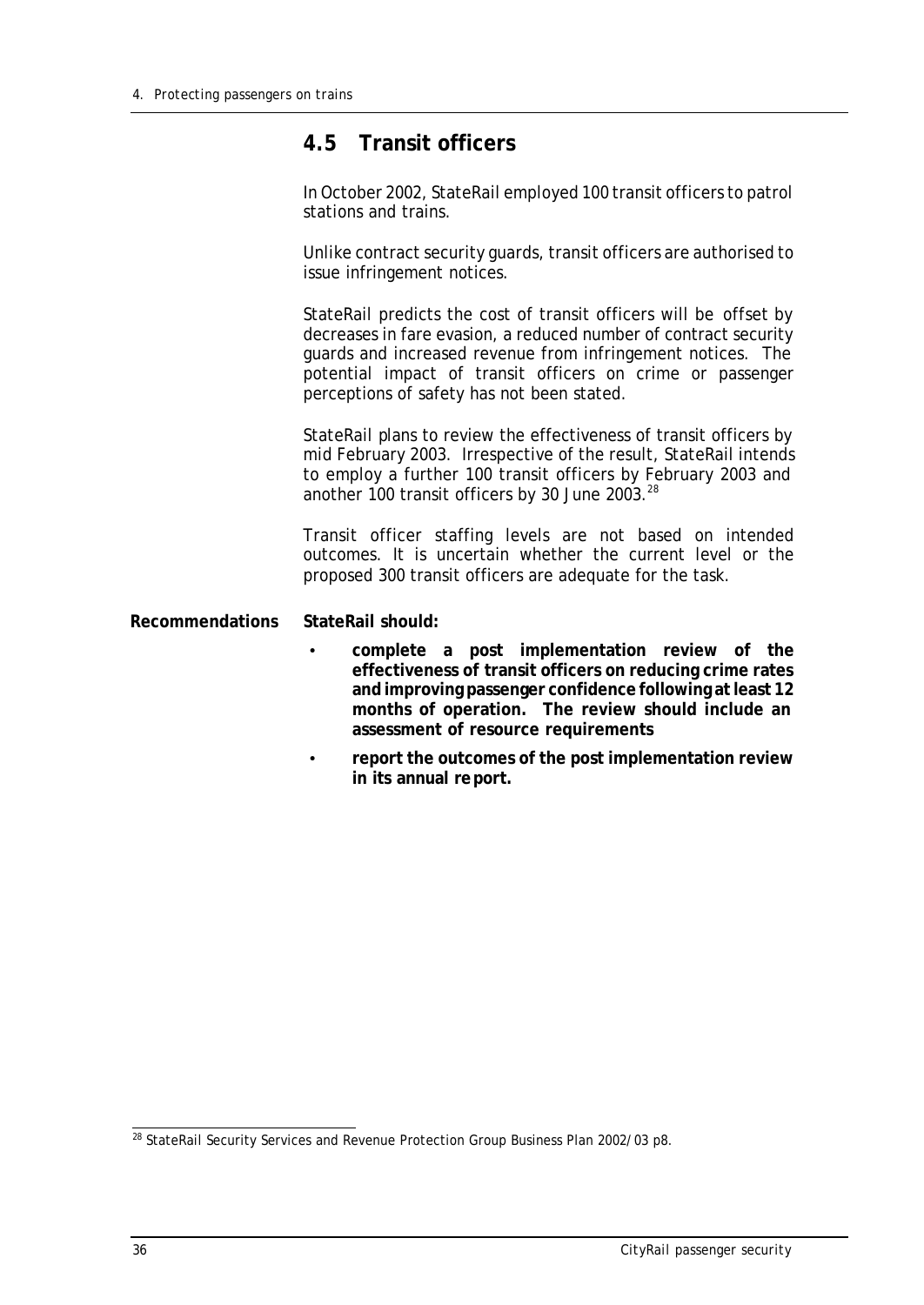# **5. Protecting passengers on stations**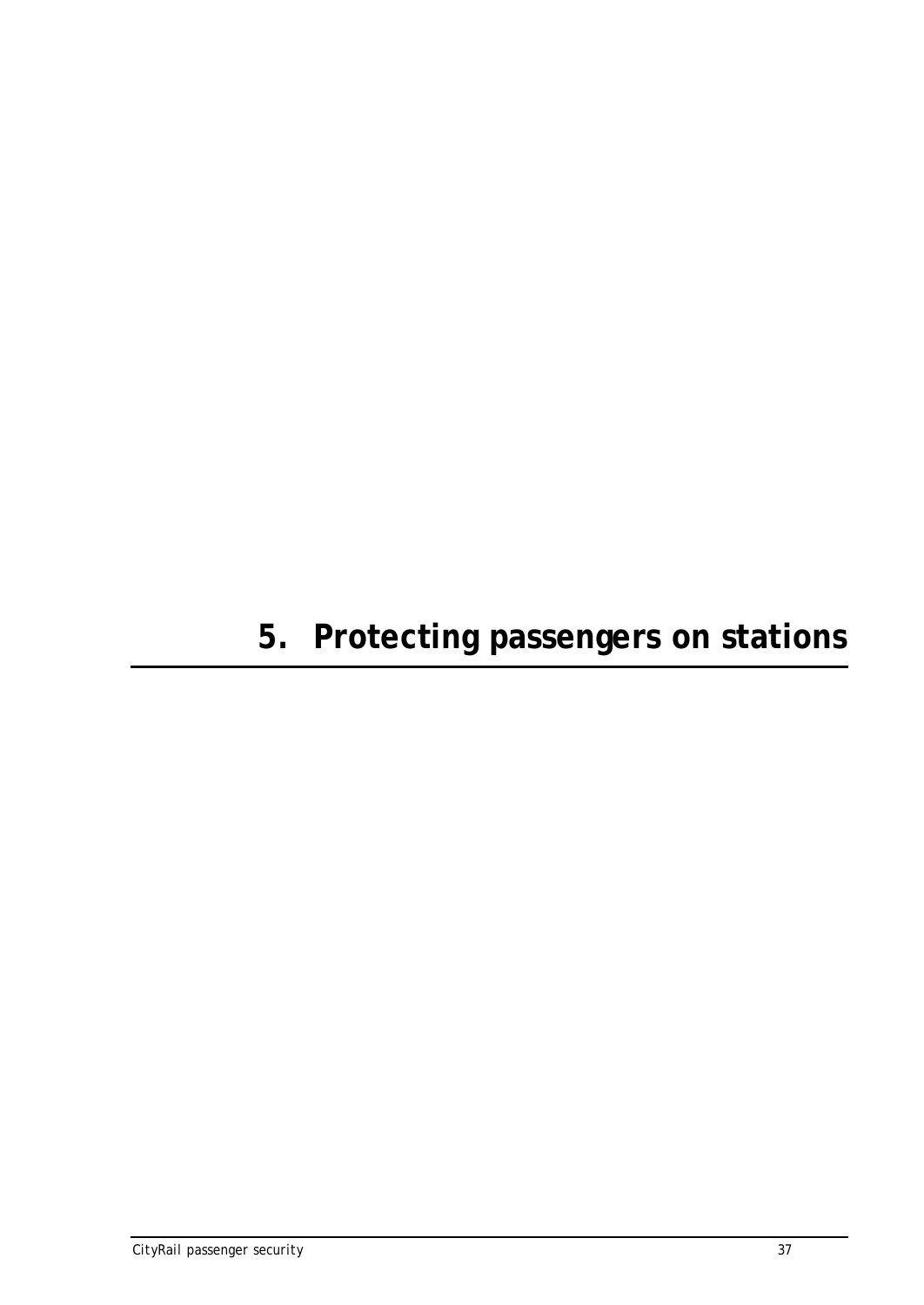## **5.1 Introduction**

Around 75 per cent of reported crimes on CityRail occur on stations. The risk of becoming a victim of a serious crime on a station is more than seven times greater than while travelling on a train.

Passenger security initiatives for stations include security patrols, improved lighting and design and layout changes. Reduced platform waiting areas have also been used across the system. $^{29}$ 

## **5.2 Security initiatives**

Closed circuit television, emergency help points, additional lighting and long line address systems were installed on all CityRail stations as part of the 1998 upgrade of passenger security. All initiatives aim to prevent crime or record criminal events.

**Closed circuit television** Closed circuit television cameras are mounted at station entrances, ticket barriers, ticket vending machines, entrances to toilets, platforms and some car parks and bus interchanges.

> The system is monitored from 17 Group Remote Monitoring Locations which are staffed 24 hours, seven days a week. Cameras can also be monitored by staff on the same station, at StateRail's centralised control centres and at the NSW Police Operations Centre.

> Closed circuit television is designed for post event recording and verification.<sup>30</sup> Passengers in need of urgent assistance need to activate a help point which places them in contact with CityRail personnel who can contact police and emergency services.

 $\overline{a}$ <sup>29</sup> Known as blue light zones, these areas are marked safety zones on platforms that correspond to the location of the guards carriage.

<sup>&</sup>lt;sup>30</sup> Intruder Security Group Pty Ltd Overview of CCTV Monitoring System for SRA March 2002 p.8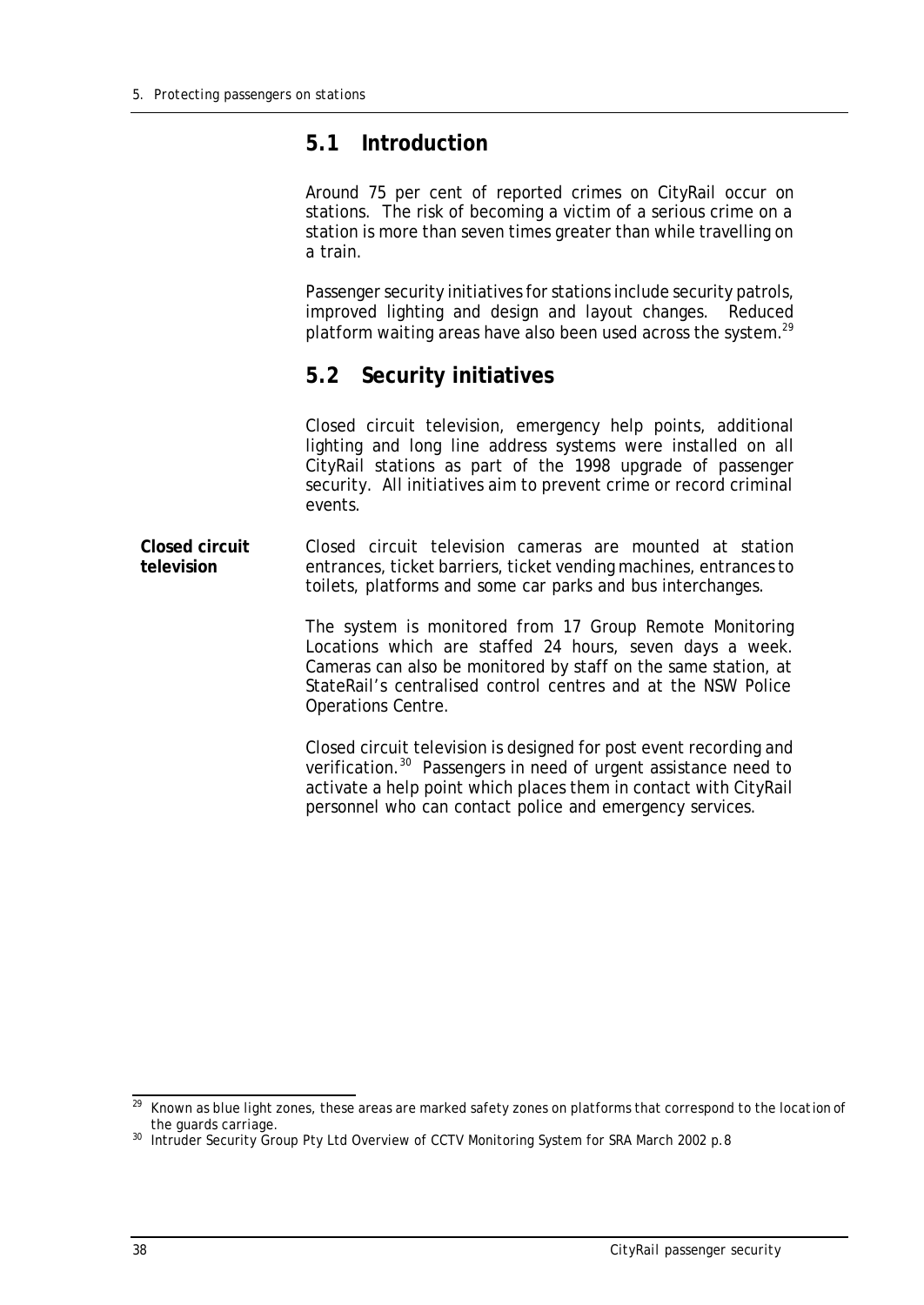

Bankstown Group Remote Monitoring Location

## **5.3 Results**

Delays in the implementation of closed circuit television cameras and emergency help points make it too early to draw any valid conclusions on the impact on crime rates and public confidence in train travel.

**Impact on crime** From 1997-98 to 2000-01, there was a significant increase in the volume of crime on stations with the number of reported crimes increasing by around 50 per cent. $31$ 

> From 1997-98 to 2001-02, there was also a 28 per cent increase in the number of reported serious or violent crimes on stations.

> Since May 2001, the number of reported crimes on CityRail stations has decreased. However, it is too early to judge whether this result is significant.

**Impact on passenger perceptions** StateRail does not have any recent data to assess passenger opinions regarding the impact of station security upgrades on perceptions of safety.

<sup>31</sup> <sup>31</sup> Only data up to 2000-01 has been used for analysis. The NSW Bureau of Crime Statistics and Research advised that changes in August 2001 in the way NSW Police record steal from person offences prevent comparisons with earlier periods.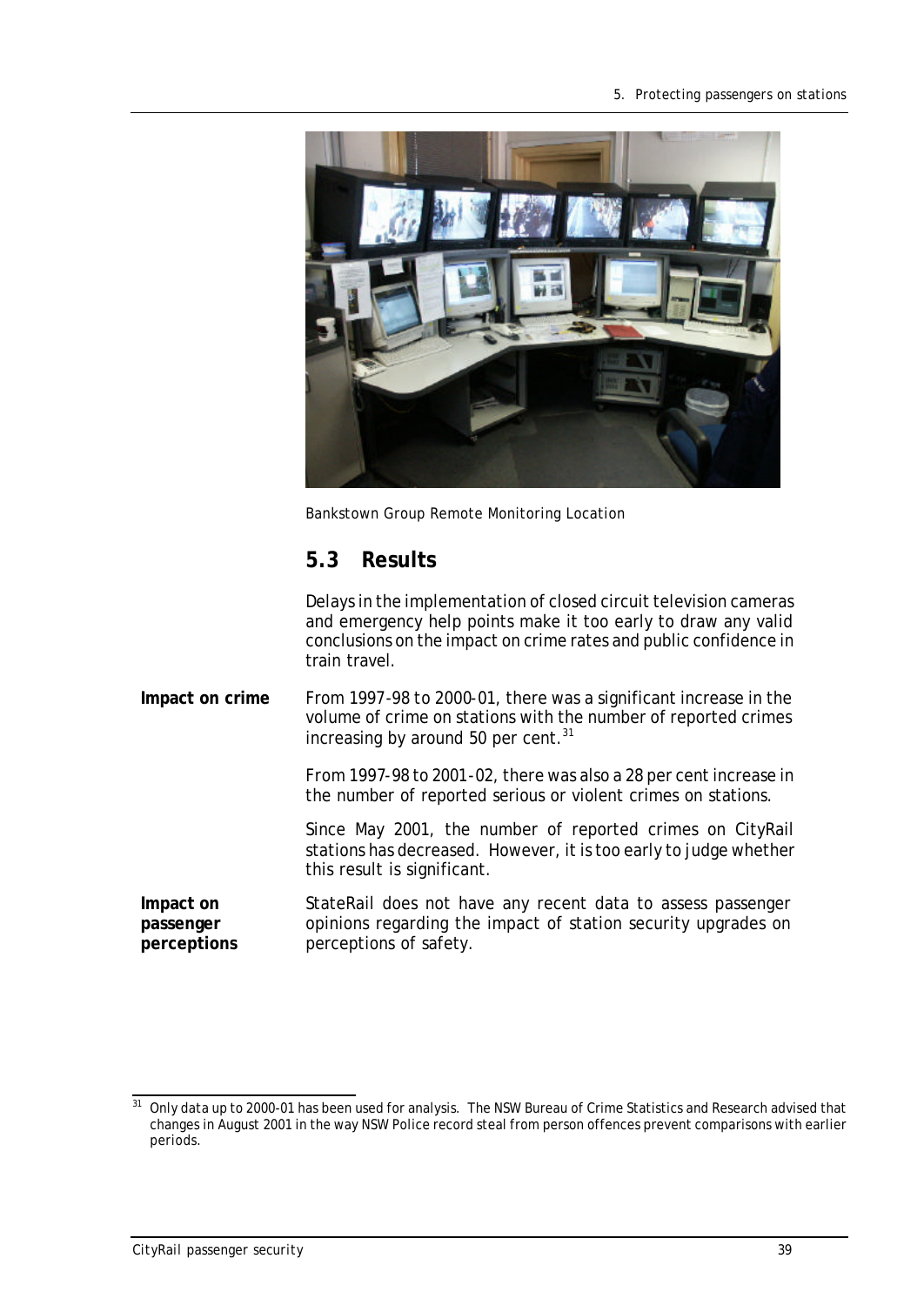**Monitoring effectiveness** In 2001-02, CityRail processed on average, around 200 requests each month from NSW Police for copies of tapes from cameras on stations.

> StateRail does not monitor the effectiveness of cameras on stations in identifying perpetrators or as evidence in court proceedings.

**Recommendation StateRail should monitor the performance of the CCTV using NSW Police data on the effectiveness of footage in identifying perpetrators and its usefulness as evidence in court proceedings.** 

## **5.4 Implementation**

The cost of the security upgrade for stations increased from the original estimate of \$55 million to \$104 million.

The project has also been delayed. Completion was due by June 2000, however CCTV cameras were not fully operational until December 2000. Security lighting was completed around the same time. Emergency help points are being progressively installed and StateRail reports that 96 per cent were operational in October 2002.

Some increases in costs and project delays were due to the need for additional cameras in car parks and bus interchanges and lighting and power supply upgrades at some stations. StateRail reports that all variations and extensions were reviewed by its Board.



Help point, Central Station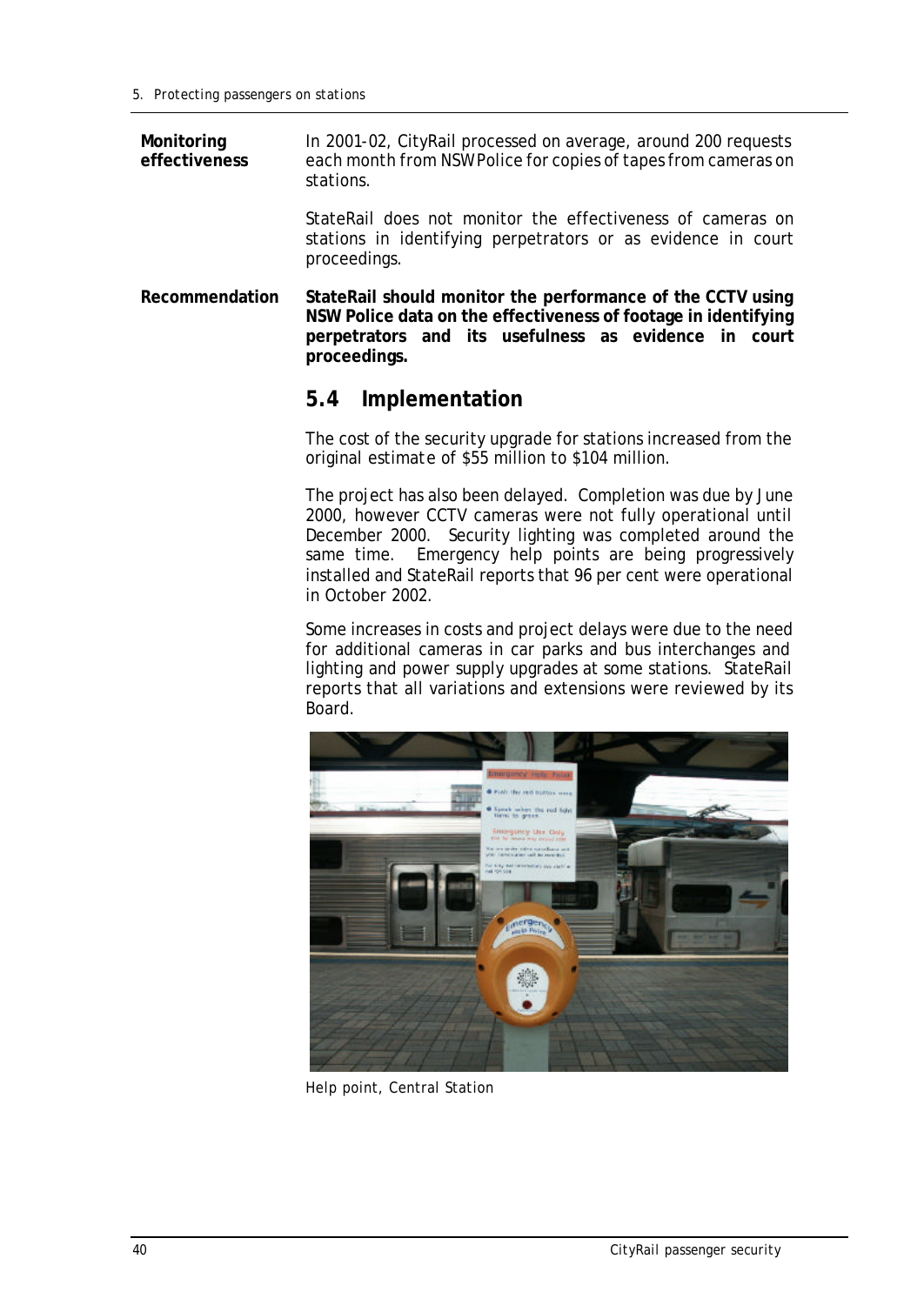When announced in 1998, the proposal was to upgrade 302 CityRail stations.

Prior to this announcement, an economic appraisal was carried out on a proposal to install closed circuit televisions on 98 selected stations. At no stage was an economic appraisal conducted for the upgrade to all stations required under NSW Treasury quidelines. $32$ 

As a consequence, it is not clear whether the best value option was selected for improving passenger security on stations or what benefits were to be achieved.

**Recommendation StateRail should ensure that a financial or economic appraisal is conducted for capital projects in accordance with NSW Treasury guidelines.**

 $\overline{a}$  $32$  NSW Treasury Guidelines for the Economic Appraisal of Capital Projects 1989. Guidelines require all projects over \$5 million to be assessed in accordance with the guidelines.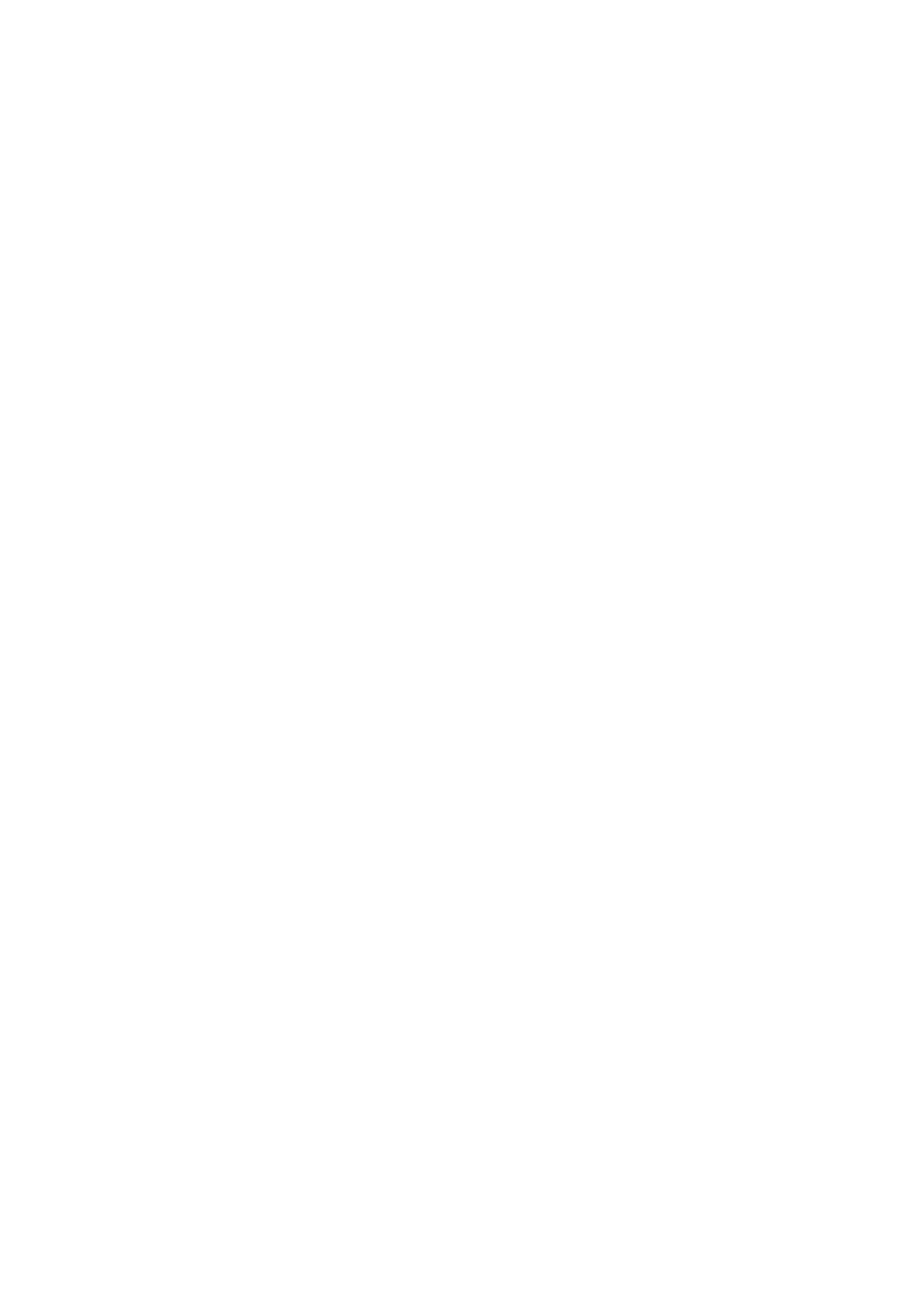# **6. Improving passenger confidence**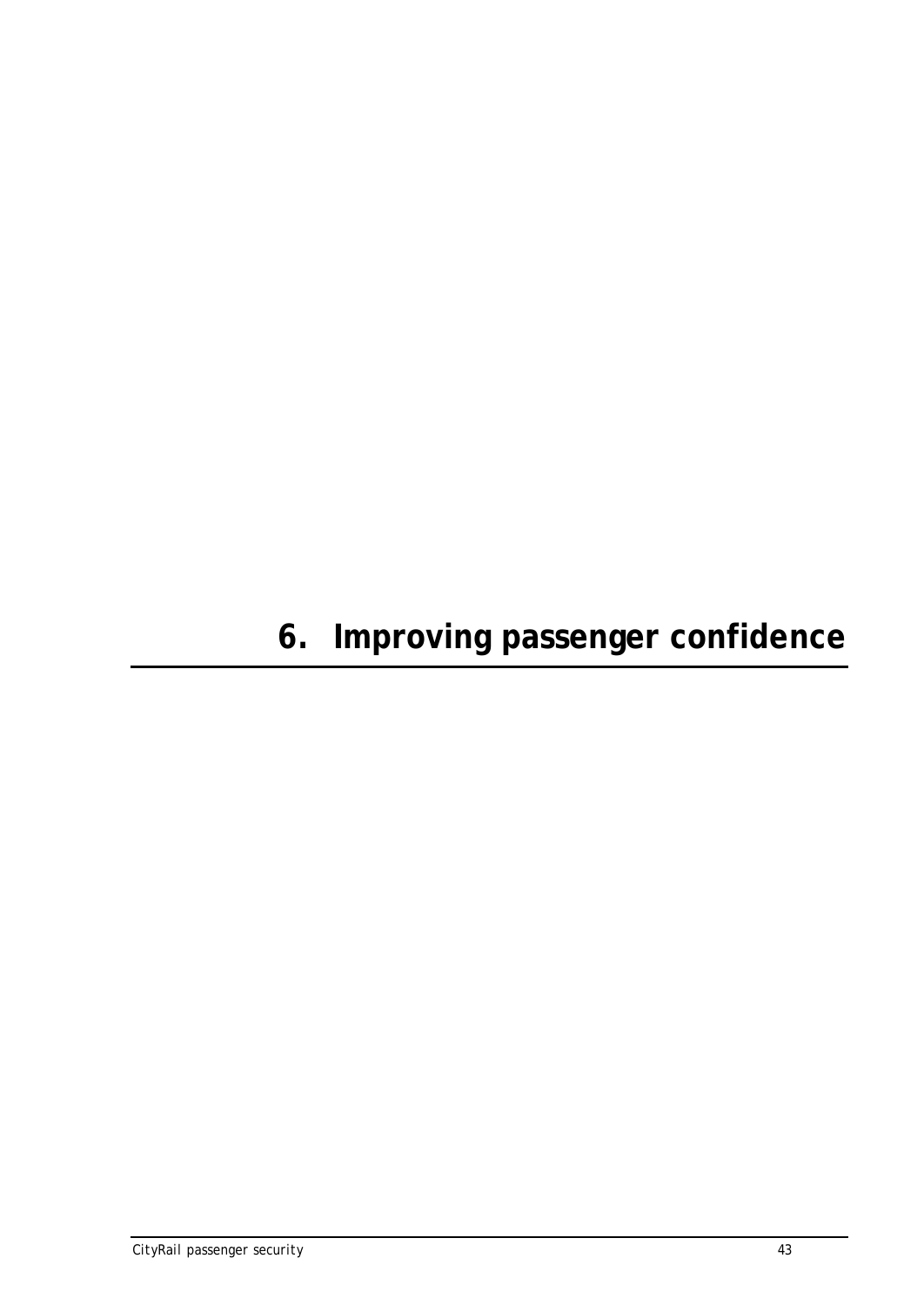## **6.1 Introduction**

Passenger surveys consistently reveal that, despite low levels of reported crime, passengers have fears for their personal security while travelling on public transport.<sup>33</sup>

Security initiatives aim to reduce crime and improve passenger confidence in the safety of train travel.

StateRail reports recent improvements in passenger confidence in train travel. However, both the design of passenger surveys and the sampling methodology has changed making it impossible to compare results over time.

## **6.2 Passenger surveys**

The most comprehensive customer survey on security issues was undertaken in 1995.<sup>34</sup>

The 1995 survey found that passengers were more concerned about their personal safety travelling at night on trains and tended to avoid travelling by train at night both during the week and at weekends.<sup>35</sup> Eighteen per cent of respondents indicated they felt safe travelling at night during the week.

Passengers were asked to comment on security initiatives. Most indicated strong support for:

- an increased presence of transit police and/or security guards on trains
- an increased presence of security guards on platforms
- improved lighting in station car parks, walkways, subways and on platforms.

Most of these initiatives became part of the NSW Government's 1998 security upgrade for CityRail stations and trains.

**September 1998** After the introduction of security guards on trains, up to 35 per cent of passengers on trains and 27 per cent of passengers on stations indicated they now felt safe travelling at night. Passengers generally felt safer on trains with security guards than without.

 $\overline{a}$ <sup>33</sup> Department of the Environment, Transport and the Regions Personal Security on Public Transport UK 2000.

<sup>&</sup>lt;sup>34</sup> Symonds Travers Morgan CityRail Fear of Crime Project 1996.

 $35$  ibid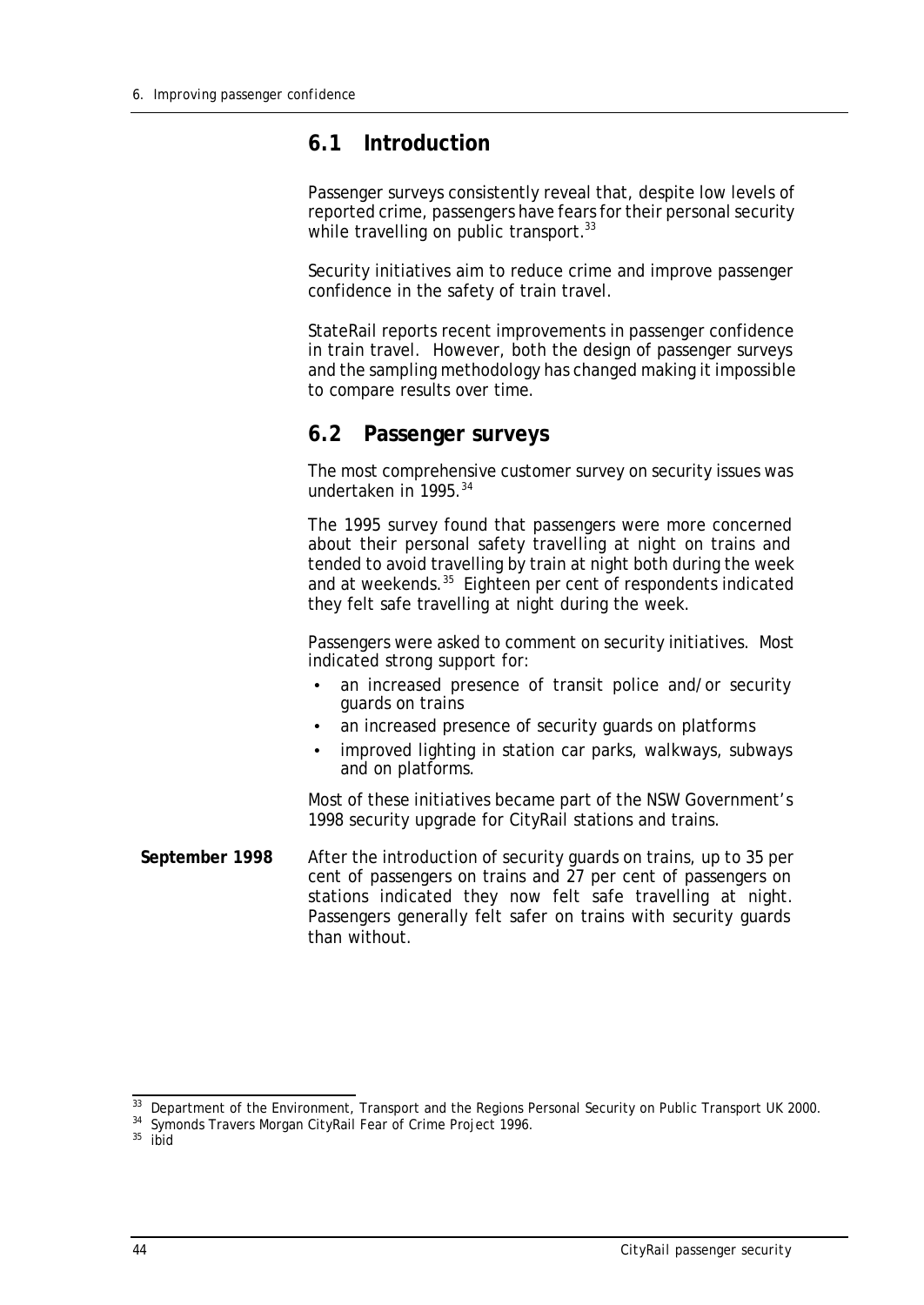- **April 1999** In 1999, there was no real change with 33 per cent of passengers on trains and 29 per cent of passengers on stations feeling safe travelling at night.
- **February 2001** This passenger survey utilised a different approach preventing the analysis of trends and patterns.
- **October 2001** This telephone survey sought comments from the general public not just train passengers. Questions were asked about whether people felt safe travelling outside of peak periods. Twenty three per cent of respondents said they felt safe travelling by train and 30 per cent indicated that trains are safe to travel on most of the time.
- **June 2002** This passenger survey repeated one of the questions on security used in the October 2001 survey. Thirty three per cent of respondents said they felt safe when travelling by train and 31 per cent indicated that trains are safe to travel on most of the time.
- **Monitoring and evaluating performance** The more recent surveys do not provide sufficient data to assess the effectiveness of initiatives or establish which security issues passengers perceive as being important.

A large proportion of crime on public transport is not reported, particularly less serious offences such as abuse, intimidation and harassment.<sup>36</sup> Data should also be collected as part of these surveys on the willingness of passengers to report crime on CityRail as a guide to the extent of under-reporting.

- **Recommendation StateRail should improve the quality of passenger surveys by:**
	- **conducting surveys using a more systematic and rigorous methodology to ensure valid and reliable data on passenger perceptions**
	- **including the results of surveys in the annual report and on the website.**

 $\overline{a}$ <sup>36</sup> Department of the Environment, Transport and the Regions Personal Security on Public Transport UK 2000.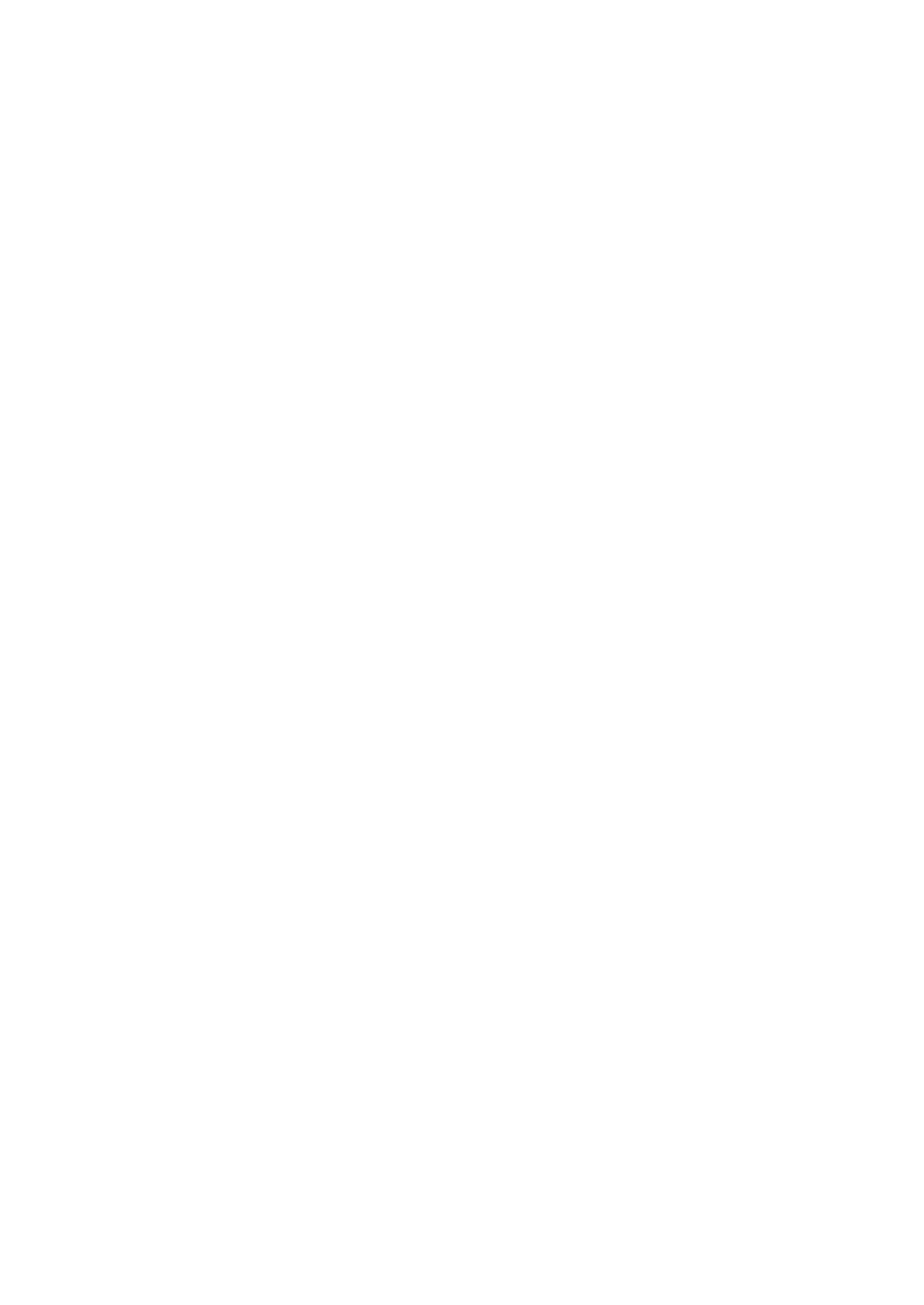**Appendices**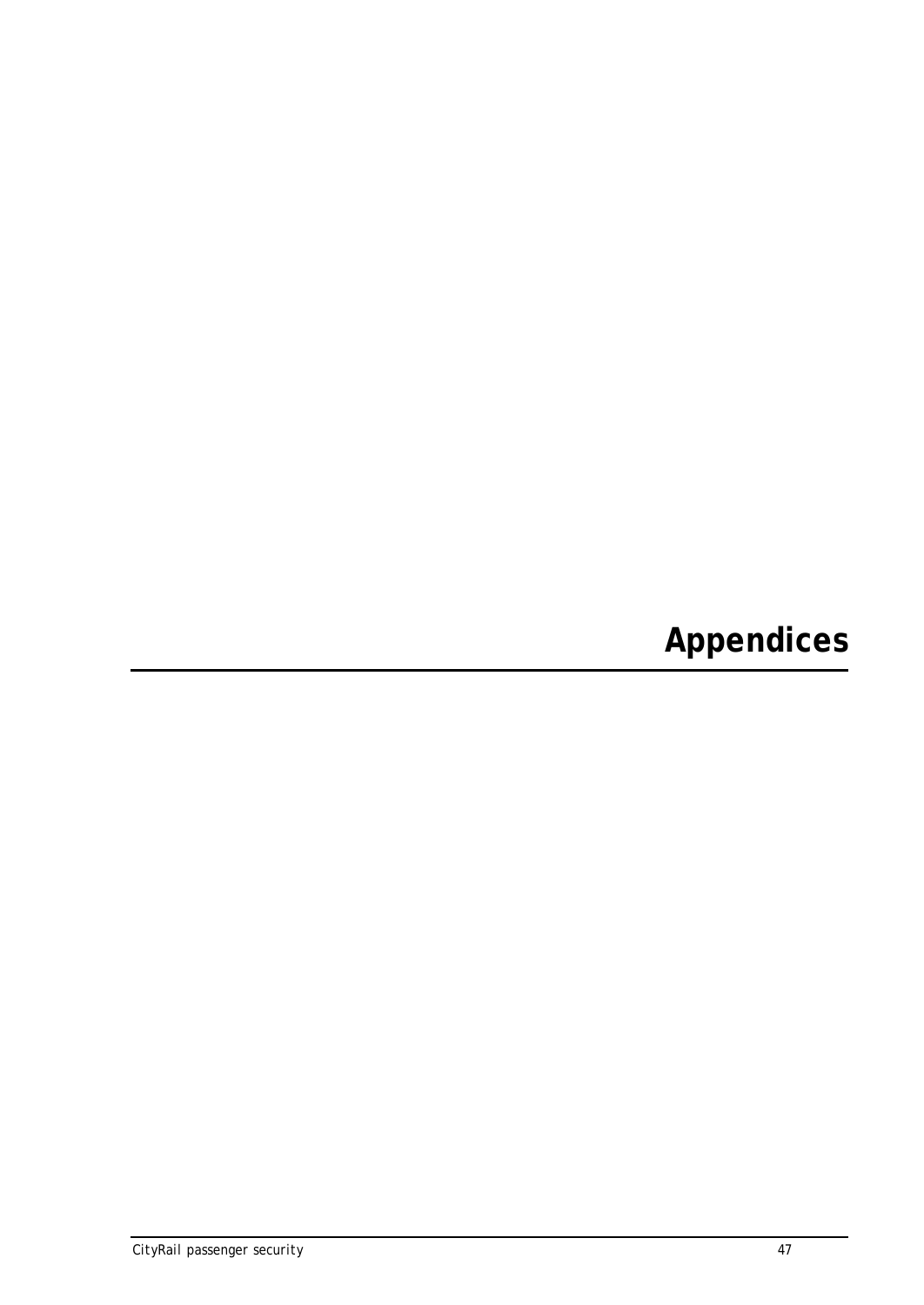## **Appendix 1 Audit scope and objectives**

This audit examines the efficiency and effectiveness of the State Rail Authority's (StateRail) initiatives for improving passenger security on the CityRail network.

The audit focussed on StateRail's:

- approach to planning for passenger security
- managing security on trains
- managing security on stations
- monitoring and analysis of selected offences
- monitoring passenger perceptions of security
- relationship with NSW Transit Police.

### **Criteria 1. Passenger security framework**

Hypothesis: That security initiatives introduced by StateRail address the Government's objectives for passenger security and have improved security on CityRail trains and stations.

Issues examined:

- quality of passenger security planning
- effectiveness of security initiatives
- cost effectiveness of security initiatives
- promotion of security initiatives.

### **2. Security on CityRail trains**

Hypothesis: That security initiatives introduced by StateRail have improved passenger safety on CityRail trains.

Issues examined:

- security initiatives for trains
- program implementation
- performance evaluation
- effectiveness of security guards and other initiatives.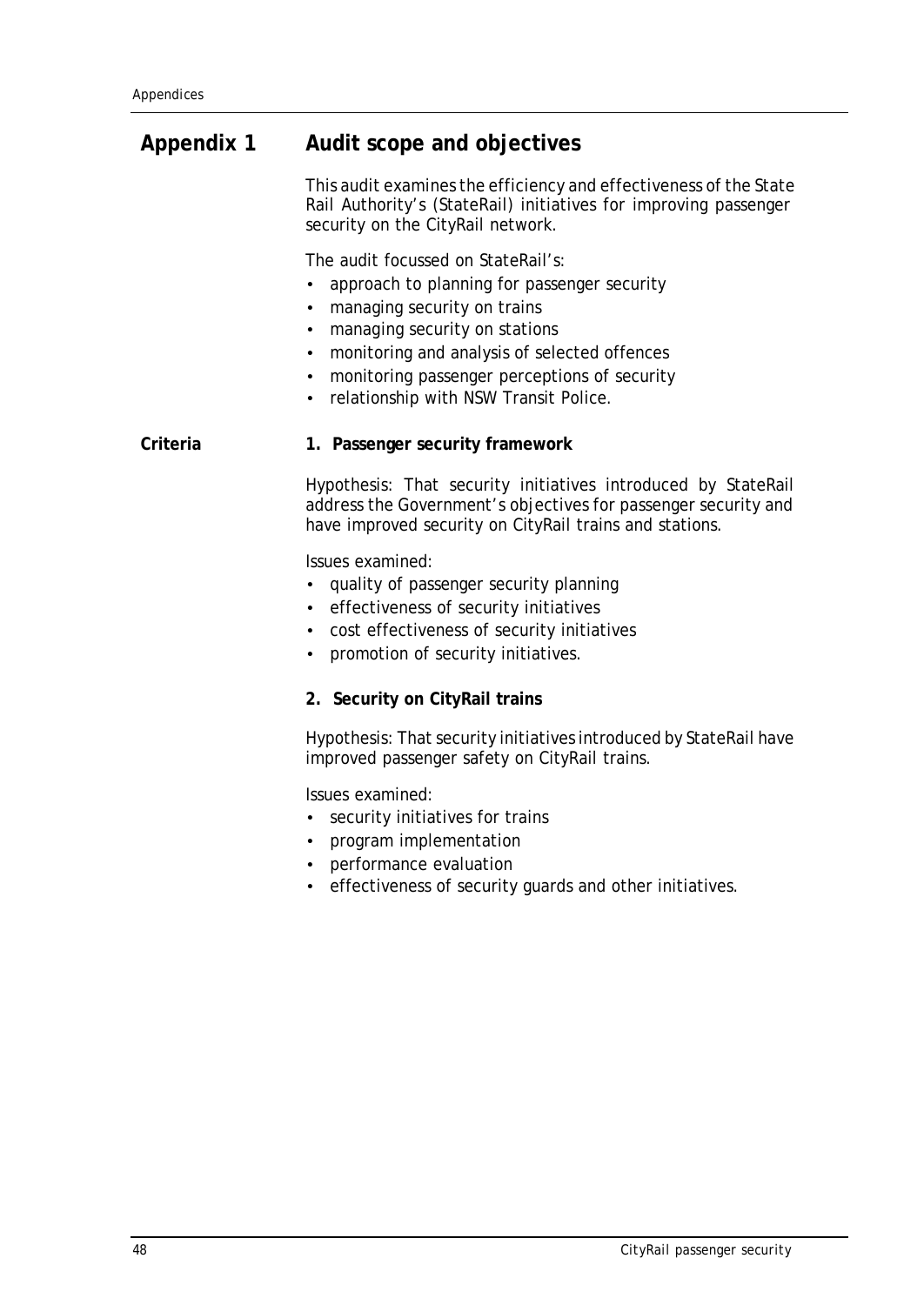## **3. Security on CityRail stations**

Hypothesis: That security initiatives introduced by StateRail have improved passenger safety on CityRail stations.

Issues examined:

- security initiatives for stations
- program implementation
- performance evaluation
- effectiveness of closed circuit television cameras and other initiatives.

## **4. Recording and responding to incidents**

Hypothesis: That StateRail monitors and analyses reports of crime and other incidents to guide decision making and target security resources to areas of greatest need.

Issues examined:

- recording and responding to incidents
- liaison with NSW Transit Police.

## **5. Service standards and performance targets**

Hypothesis: That the security initiatives assist StateRail to meet its community service obligations and performance standards.

Issues examined:

- inclusion of passenger security outcomes in community service obligations
- quality and coverage of performance measures and targets.
- **Cost of the audit** The cost of the audit was \$266,475. This figure includes the estimated cost of printing the report (\$6,000).
- **Acknowledgement** The Audit Office gratefully acknowledges the cooperation and assistance provided by representatives of StateRail and NSW Police.

The Audit Office would also like to thank the NSW Bureau of Crime Statistics and Research for providing the crime data used in this report and completing statistical analysis.

**Audit team** Neil Avery and Jane Tebbatt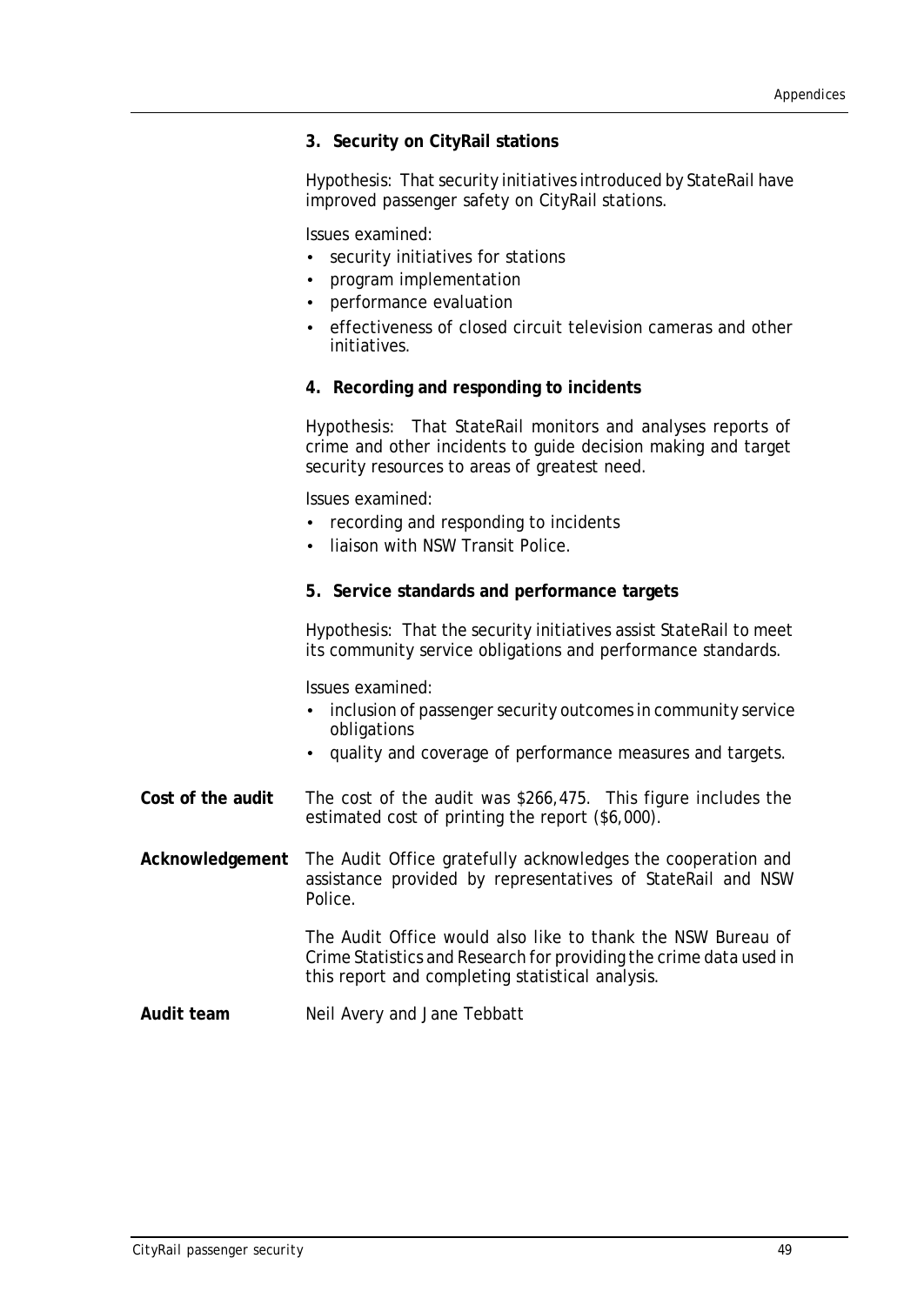## **Appendix 2 Data used to analyse crime on CityRail**

For the purpose of this report, crime on CityRail includes:

- selected offences reported as occurring on stations, including rail terminals
- selected offences reported as occurring on trains.

The report examines profiles of selected offences that were reported to Police as having occurred between 1997-98 and 2001-02. The data was provided by the NSW Bureau of Crime Statistics and Research (BOCSAR) and was sourced from the NSW Police Computerised Operational Policing System (COPS).

The Bureau also conducted statistical trend tests to check for statistically significant upward or downward trends in the monthly number of reported incidents for each of the selected offences over the 5 year period from July 1997 and the 4 year period from July 1998.

In order to analyse crime data for the CityRail network, rather than all NSW rail services, data on rail crimes occurring in three statistical divisions (Sydney, Illawarra and Hunter) was used.<sup>37</sup>

COPS data on crimes occurring in car parks has not been included in the analysis. Not all commuter car parks are owned by StateRail and there is no guarantee that a reported incident in a car park affected a CityRail passenger.

**Selected offences** The performance audit examines reported incidents of assault, robbery, sexual offences, steal from person offences and malicious damage (vandalism and graffiti).

> Assault, robbery, sexual offences and steal from person offences were selected for review as these offences affect passengers rather than property. These offences are also used by StateRail to monitor and report on passenger security initiatives.

> Reported incidents of malicious damage (graffiti and vandalism) were also reviewed due to the impact on passenger perceptions of the rail environment and its direct influence on the cost of crime.

 $37$ <sup>37</sup> These statistical divisions include all CityRail stations except Tallong, Marulan, Goulburn, Zig Zag and Lithgow. The data also includes Gloucester, which is not a CityRail station. Fewer than 10 crimes against the person have been reported on these stations by StateRail since 1997 and therefore their exclusion from the data set has had minimal impact on the overall result.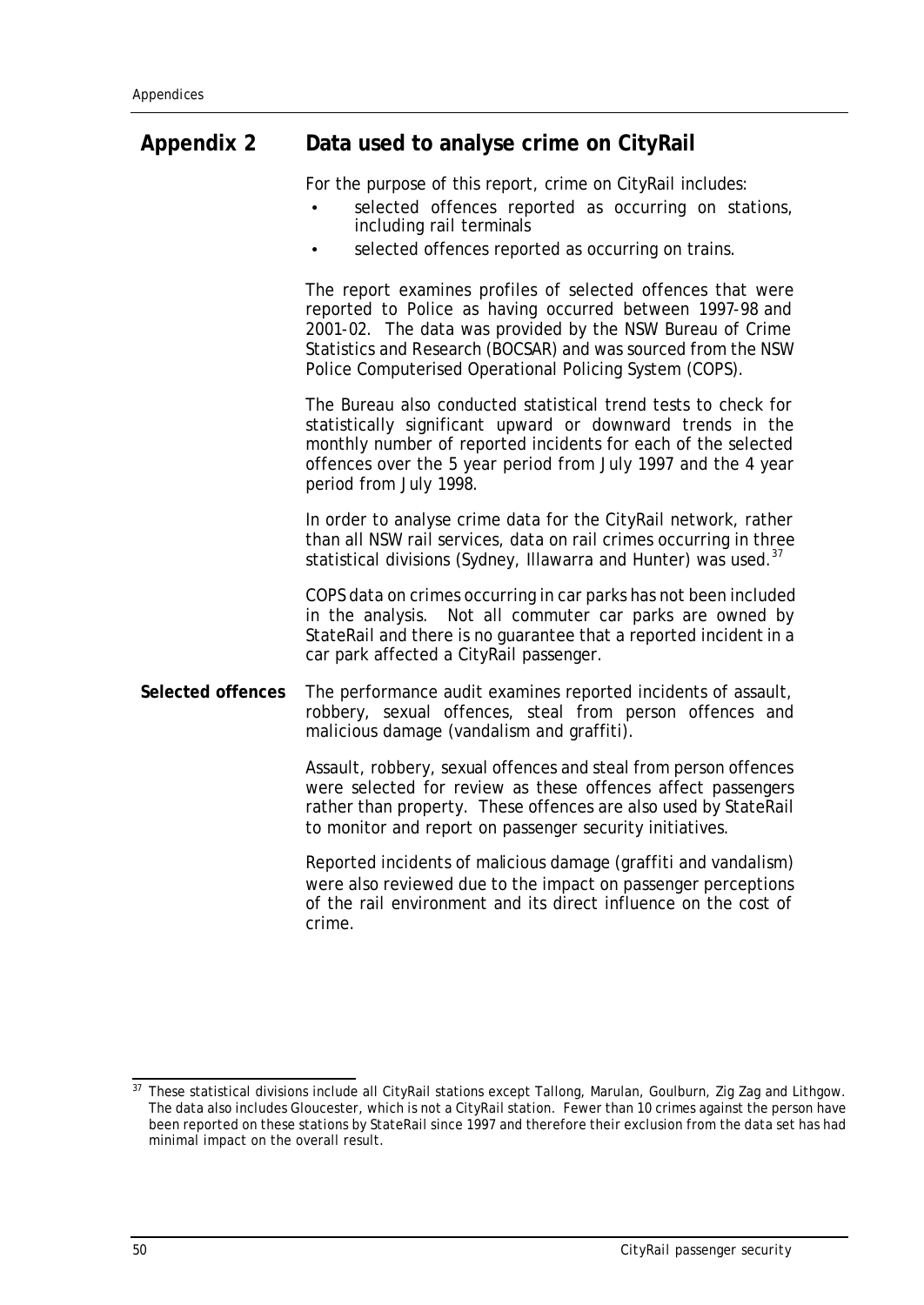| <b>Problems with</b><br>interpreting<br>crime data | According to BOCSAR, reported crime statistics are useful for<br>monitoring trends in crime, however they should be interpreted<br>with care. <sup>38</sup> Changes in reported crime rates may reflect changes<br>in the number of crimes that occurred, but may also be due to a<br>number of other factors such as public willingness to report crime<br>and changes in policing policy and activity. |
|----------------------------------------------------|----------------------------------------------------------------------------------------------------------------------------------------------------------------------------------------------------------------------------------------------------------------------------------------------------------------------------------------------------------------------------------------------------------|
|                                                    | Changes in reported crime rates may also have been affected by<br>the introduction of security guards on trains after 7.00 pm and<br>other security initiatives.                                                                                                                                                                                                                                         |
| <b>Steal from</b><br>Person                        | Steal from person offences are crimes involving theft of property<br>in the presence of a victim. The Bureau recommended that only<br>data up to 2000-01 be used for trend analysis due to changes in<br>August 2001 in the way NSW Police record this type of offence<br>preventing comparisons with earlier periods.                                                                                   |

 $\overline{a}$ <sup>38</sup> NSW Bureau of Crime Statistics and Research *Crime and Justice Statistics* Issues paper no.19, April 2002.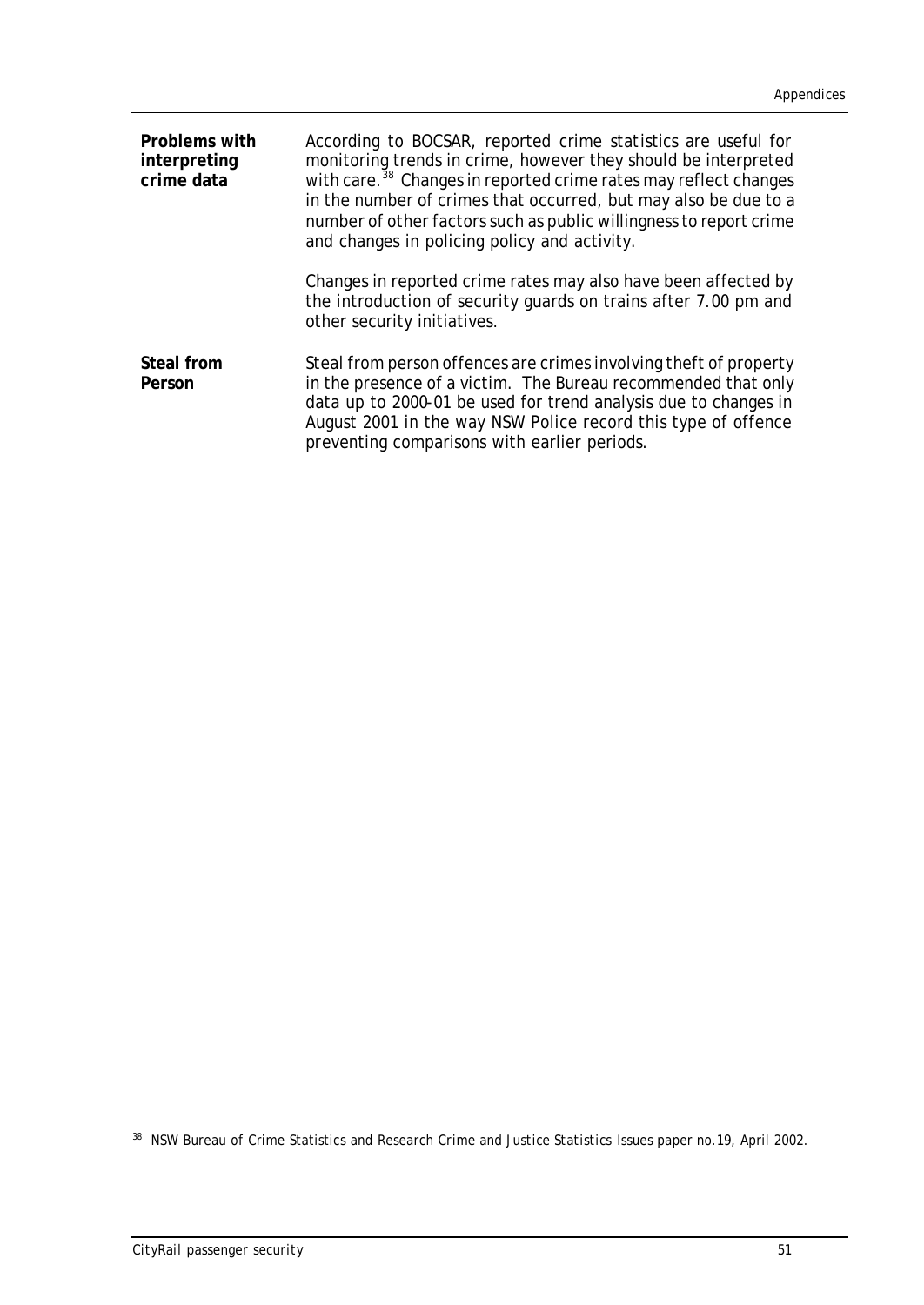## **Appendix 3 Crime data**

The following tables contain data on crime on the CityRail network referred to in section 3 of this report. Crime data was provided by the NSW Bureau of Crime Statistics and Research. Patronage data for calculating risk was provided by StateRail.

| Table 3:<br>Reports of crime on CityRail (Figure 3) |                |       |       |
|-----------------------------------------------------|----------------|-------|-------|
| Year                                                | <b>Station</b> | Train | Total |
| 1997-98                                             | 1,857          | 477   | 2,334 |
| 1998-99                                             | 2,382          | 524   | 2,906 |
| 1999-2000                                           | 2.449          | 469   | 2,918 |
| 2000-01                                             | 2,773          | 768   | 3.541 |
| 2001-02                                             | 2,611          | 866   | 3,477 |

| Table 4:<br>Passenger risk and crime on CityRail<br>per million passenger journeys |                |              |       |
|------------------------------------------------------------------------------------|----------------|--------------|-------|
| Year                                                                               | <b>Station</b> | <b>Train</b> | Total |
| 1997-98                                                                            | 6.97           | 1.79         | 8.76  |
| 1998-99                                                                            | 8.81           | 1.94         | 10.74 |
| 1999-2000                                                                          | 8.79           | 1.68         | 10.47 |
| 2000-01                                                                            | 9.16           | 2.54         | 11.70 |
| 2001-02                                                                            | 9.45           | 3.13         | 12.58 |

| Table 5:<br>Crimes with violence or the threat of violence<br>(Figure 4) |                |       |       |
|--------------------------------------------------------------------------|----------------|-------|-------|
| Year                                                                     | <b>Station</b> | Train | Total |
| 1997-98                                                                  | 1,350          | 314   | 1,664 |
| 1998-99                                                                  | 1,694          | 343   | 2,037 |
| 1999-2000                                                                | 1,774          | 245   | 2,019 |
| 2000-01                                                                  | 1,878          | 303   | 2,181 |
| 2001-02                                                                  | 1,724          | 180   | 1,904 |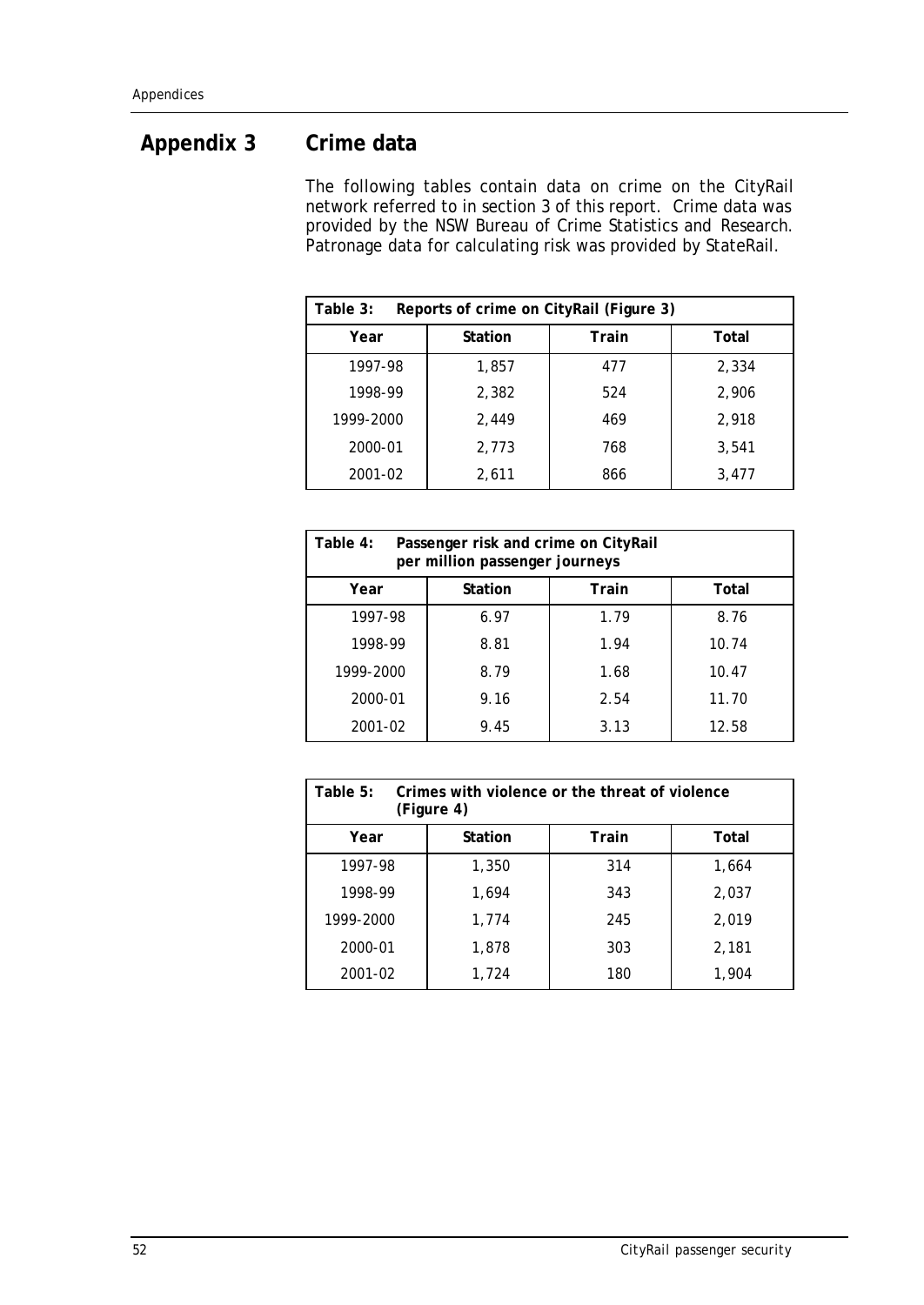| Table 6: Crimes with violence or the threat of violence as a<br>percentage of 1997-98 results |             |           |           |
|-----------------------------------------------------------------------------------------------|-------------|-----------|-----------|
| Year                                                                                          | Station (%) | Train (%) | Total (%) |
| 1997-98                                                                                       | 100         | 100       | 100       |
| 1998-99                                                                                       | 125         | 109       | 122       |
| 1999-2000                                                                                     | 131         | 78        | 121       |
| 2000-01                                                                                       | 139         | 96        | 131       |
| 2001-02                                                                                       | 128         | 57        | 114       |

| Table 7:<br>Risk of crime with violence or threat of violence<br>per million passenger journeys |                |       |       |
|-------------------------------------------------------------------------------------------------|----------------|-------|-------|
| Year                                                                                            | <b>Station</b> | Train | Total |
| 1997-98                                                                                         | 5.07           | 1.18  | 6.24  |
| 1998-99                                                                                         | 6.26           | 1.27  | 7.53  |
| 1999-2000                                                                                       | 6.37           | 0.88  | 7.25  |
| 2000-01                                                                                         | 6.21           | 1.00  | 7.21  |
| 2001-02                                                                                         | 6.24           | 0.65  | 6.89  |

| Table 8:<br><b>Assaults (Figure 5)</b> |                |       |       |
|----------------------------------------|----------------|-------|-------|
| Year                                   | <b>Station</b> | Train | Total |
| 1997-98                                | 929            | 132   | 1,061 |
| 1998-99                                | 1,101          | 140   | 1,241 |
| 1999-2000                              | 1,073          | 66    | 1,139 |
| 2000-01                                | 1,079          | 84    | 1,163 |
| 2001-02                                | 1,157          | 67    | 1,224 |

| Table 9:<br>Sexual offences (Figure 6) |                |              |       |
|----------------------------------------|----------------|--------------|-------|
| Year                                   | <b>Station</b> | <b>Train</b> | Total |
| 1997-98                                | 71             | 52           | 123   |
| 1998-99                                | 82             | 57           | 139   |
| 1999-2000                              | 94             | 28           | 122   |
| 2000-01                                | 90             | 33           | 123   |
| 2001-02                                | 95             | 33           | 128   |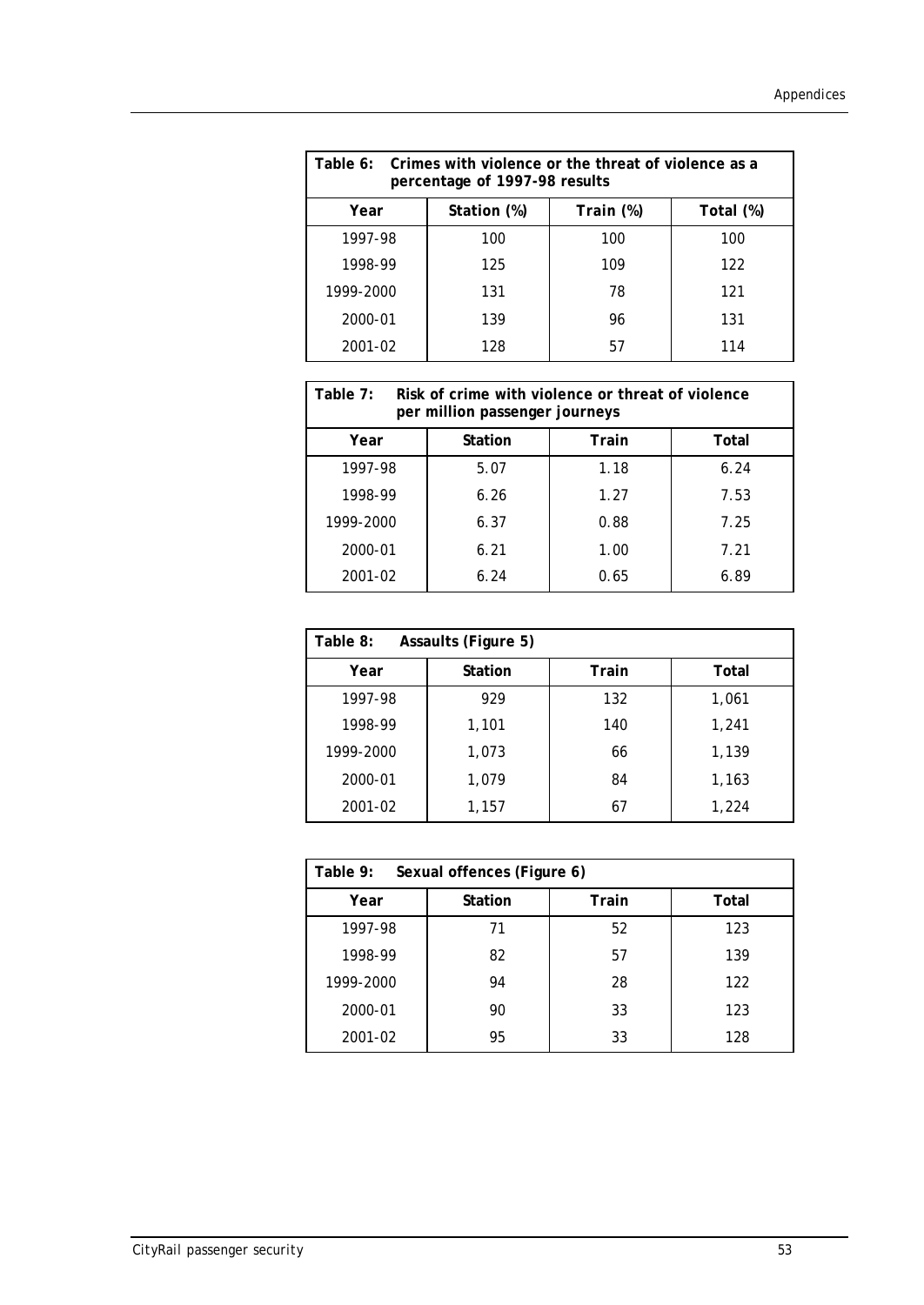| Robberies (Figure 7)<br>Table 10: |                |       |       |
|-----------------------------------|----------------|-------|-------|
| Year                              | <b>Station</b> | Train | Total |
| 1997-98                           | 350            | 130   | 480   |
| 1998-99                           | 511            | 146   | 657   |
| 1999-2000                         | 607            | 151   | 758   |
| 2000-01                           | 709            | 186   | 895   |
| 2001-02                           | 472            | 80    | 552   |

| Table 11:<br>Steal from person offences (Figure 8) |                |              |       |
|----------------------------------------------------|----------------|--------------|-------|
| Year                                               | <b>Station</b> | <b>Train</b> | Total |
| 1997-98                                            | 507            | 163          | 670   |
| 1998-99                                            | 688            | 181          | 869   |
| 1999-2000                                          | 675            | 224          | 899   |
| 2000-01                                            | 895            | 465          | 1,360 |
| 2001-02                                            | 887            | 686          | 1,573 |

Note: BOCSAR have advised that changes in August 2001 in the way NSW Police record this type of offence prevents comparisons with earlier periods.

| Table 12:<br>Number of crimes per million passenger journeys<br>(Figure 9) |                    |                    |  |
|----------------------------------------------------------------------------|--------------------|--------------------|--|
| Year                                                                       | 7.00 am to 7.00 pm | 7.00 pm to 7.00 am |  |
| 1997-98                                                                    | 6.31               | 33.71              |  |
| 1998-99                                                                    | 7.77               | 40.99              |  |
| 1999-2000                                                                  | 7.47               | 41.03              |  |
| 2000-01                                                                    | 8.17               | 47.69              |  |
| 2001-02                                                                    | 8.99               | 49.14              |  |

| Reported incidents of malicious damage (Figure 10)<br>Table 13: |                |       |       |
|-----------------------------------------------------------------|----------------|-------|-------|
| Year                                                            | <b>Station</b> | Train | Total |
| 1997-98                                                         | 1,169          | 102   | 1,271 |
| 1998-99                                                         | 1,387          | 131   | 1,518 |
| 1999-2000                                                       | 1,172          | 122   | 1,294 |
| 2000-01                                                         | 812            | 48    | 860   |
| 2001-02                                                         | 852            | 73    | 925   |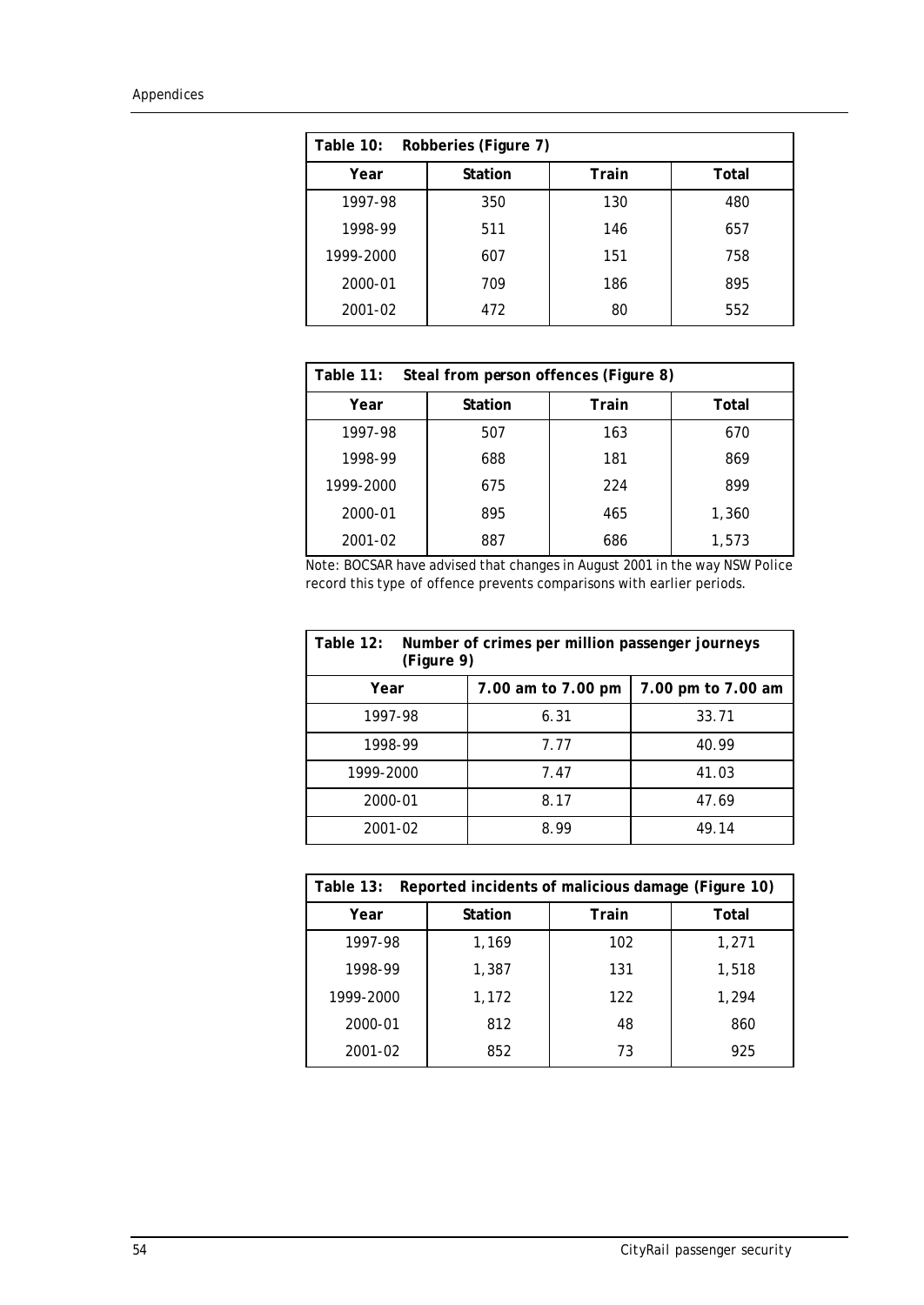## **Appendix 4 State Rail's response to recommendations**

| <b>Recommendations</b> |                                                                                                                                                                         | Supported /<br><b>Not Supported</b> | <b>Additional Comment</b>                                                                                                                                                             |
|------------------------|-------------------------------------------------------------------------------------------------------------------------------------------------------------------------|-------------------------------------|---------------------------------------------------------------------------------------------------------------------------------------------------------------------------------------|
| 1 <sub>1</sub>         | StateRail should:                                                                                                                                                       |                                     |                                                                                                                                                                                       |
| $\blacksquare$         | Develop a passenger security plan<br>that outlines program objectives<br>and activities, performance targets<br>and outcomes, and costs; and                            | Supported                           | A comprehensive StateRail<br>Security Plan is being prepared<br>in light of the recent need to<br>incorporate agency advice on                                                        |
| ٠                      | develop a risk management plan to<br>identify best options for addressing<br>passenger security and to help<br>deploy security resources                                | Supported                           | preparation of a heightened<br>security response to terrorism.<br>The Security Plan is targeted for<br>completion in late March 2003<br>and will incorporate<br>performance measures. |
| 2.                     | StateRail should:                                                                                                                                                       |                                     | StateRail uses performance<br>indicators and analysis for                                                                                                                             |
| $\blacksquare$         | Develop performance indicators<br>and targets to assess the impact of                                                                                                   | Supported                           | management purposes.                                                                                                                                                                  |
|                        | passenger security initiatives on<br>crime by offence type and location<br>and changes in passenger<br>confidence; and                                                  |                                     | These will be refined and<br>incorporated into the Security<br>Plan and Annual Report.                                                                                                |
| ٠                      | include performance indicators in<br>the passenger security plan                                                                                                        | Supported                           |                                                                                                                                                                                       |
| 3.                     | StateRail should:                                                                                                                                                       |                                     |                                                                                                                                                                                       |
| ٠                      | Maintain accurate, valid and<br>reliable data on the direct and<br>indirect costs of crime to support<br>analysis of the cost effectiveness of<br>security programs     | Supported                           |                                                                                                                                                                                       |
| 4.                     | StateRail should:                                                                                                                                                       |                                     | Further consideration will be                                                                                                                                                         |
| $\blacksquare$         | report changes in crime rates,<br>passenger confidence levels and<br>the cost of crime against targets in<br>its annual report; and                                     | Supported in<br>principle           | given to the level of detail<br>suitable for inclusion onto the<br>CityRail website. This will<br>include a review and comparison<br>of relevant data obtained from                   |
| ٠                      | publish quarterly reports on trends<br>in rail offences over time (based on<br>at least 2 years data) using data<br>from the Bureau of Crime Statistics<br>and Research | Supported in<br>principle           | similar interstate and overseas<br>transport agencies.                                                                                                                                |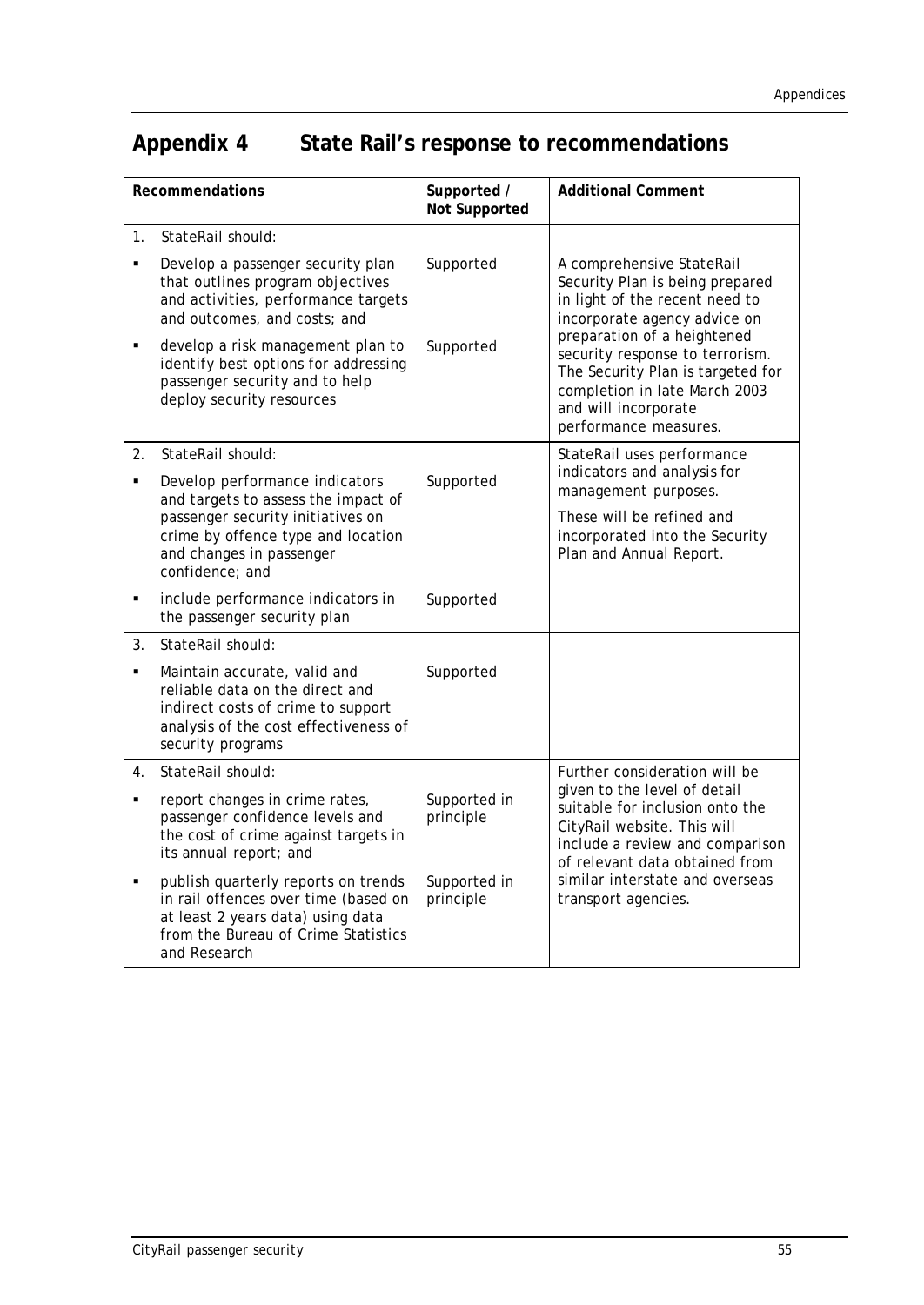| <b>Recommendations</b> |                                                                                                                                                                                                                                                                                 | Supported /<br><b>Not Supported</b> | <b>Additional Comment</b>                                                                                                                                                                                                      |
|------------------------|---------------------------------------------------------------------------------------------------------------------------------------------------------------------------------------------------------------------------------------------------------------------------------|-------------------------------------|--------------------------------------------------------------------------------------------------------------------------------------------------------------------------------------------------------------------------------|
| 5.<br>٠                | StateRail should:<br>develop a service level agreement                                                                                                                                                                                                                          |                                     |                                                                                                                                                                                                                                |
|                        | with NSW Police. The agreement<br>should clarify roles, responsibilities<br>and accountabilities of each party<br>outline, liaison and reporting<br>arrangements between parties, and<br>specify minimum standards for<br>policing crime on CityRail; and                       | Supported in<br>principle           | Progression of this initiative<br>remains partly contingent upon<br>further negotiations with NSW<br>Police, and is already formally<br>on the agenda for the next<br>StateRail-NSW Police Security<br>Steering Committee.     |
| ٠                      | include as part of the security<br>plan, NSW Police activities in<br>relation to crime prevention and<br>detection as outlined in the service<br>level agreement                                                                                                                | Supported                           |                                                                                                                                                                                                                                |
| 6.                     | StateRail, at the completion of the<br>current contract should:                                                                                                                                                                                                                 |                                     |                                                                                                                                                                                                                                |
| ٠                      | assess the need for contract<br>security guards in the light of<br>employment of transit officers; and                                                                                                                                                                          | Supported                           |                                                                                                                                                                                                                                |
| ٠                      | if security guards are required,<br>undertake market testing in order<br>to achieve best value.                                                                                                                                                                                 | Supported                           |                                                                                                                                                                                                                                |
| 7 <sub>1</sub>         | StateRail should:                                                                                                                                                                                                                                                               |                                     |                                                                                                                                                                                                                                |
| ٠                      | complete a post implementation<br>review of the effectiveness of<br>transit officers on reducing crime<br>rates and improving passenger<br>confidence following at least 12<br>months of operation. The review<br>should include an assessment of<br>resource requirements; and | Supported                           | Deployment of StateRail Transit<br>Officers commenced in<br>November 2002 and review of<br>implementation is proposed<br>during 2003.                                                                                          |
| ٠                      | report the outcomes of the post<br>implementation review in its<br>annual report                                                                                                                                                                                                | Supported                           |                                                                                                                                                                                                                                |
| 8.                     | StateRail should:                                                                                                                                                                                                                                                               |                                     |                                                                                                                                                                                                                                |
| ٠                      | monitor the performance of the<br>closed circuit television system<br>using NSW Police data on the<br>effectiveness of footage in<br>identifying perpetrators and its<br>usefulness as evidence in court<br>proceedings.                                                        | Supported in<br>principle           | StateRail currently monitors the<br>number of CCTV retrievals<br>sought by NSW Police each<br>month however further<br>consideration of measures of<br>effectiveness of this program<br>will be progressed with NSW<br>Police. |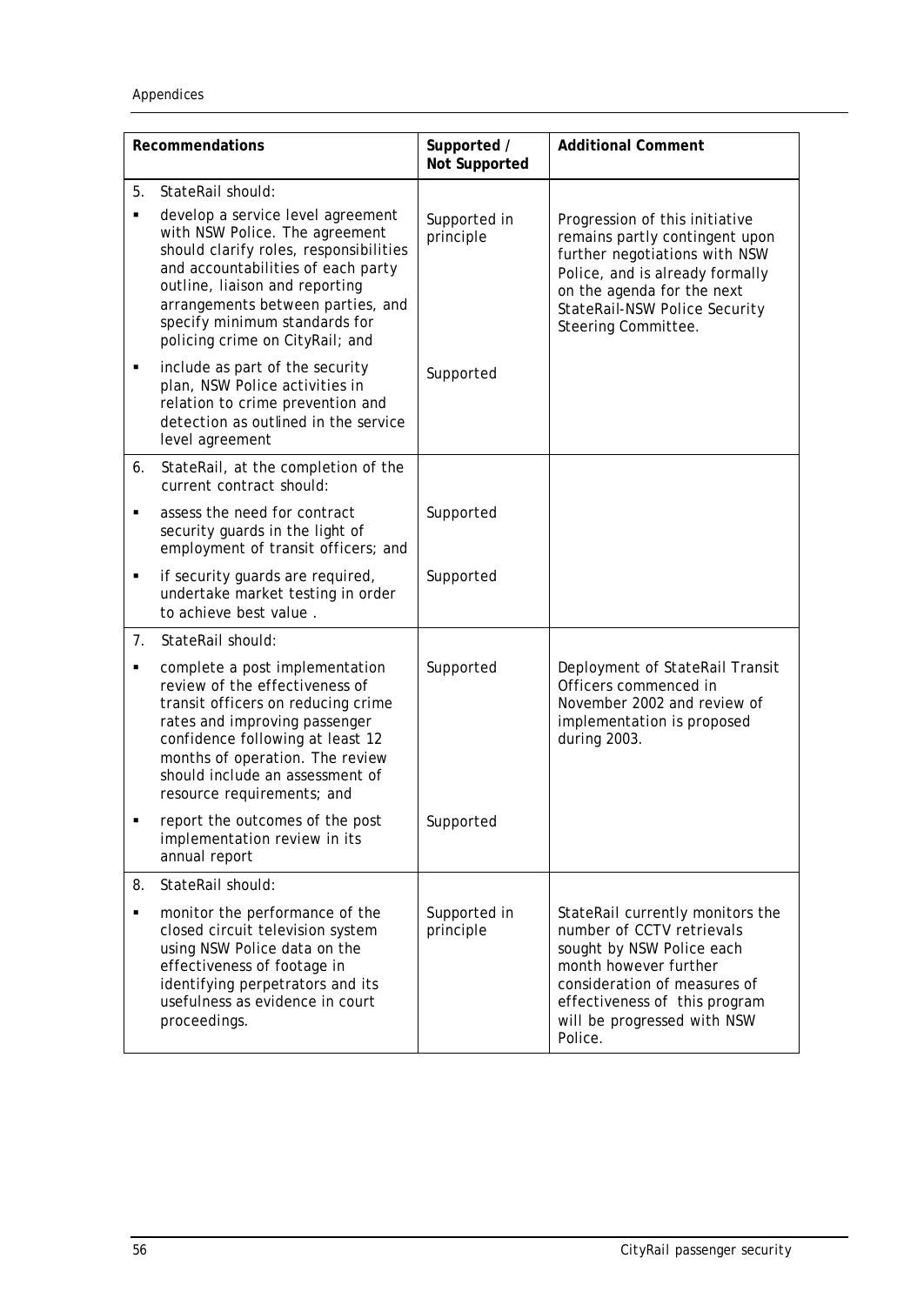| <b>Recommendations</b> |                                                                                                                                                                                               | Supported /<br><b>Not Supported</b> | <b>Additional Comment</b>                                                                                                                                                                       |
|------------------------|-----------------------------------------------------------------------------------------------------------------------------------------------------------------------------------------------|-------------------------------------|-------------------------------------------------------------------------------------------------------------------------------------------------------------------------------------------------|
| 9.                     | StateRail should:<br>ensure that a financial or economic<br>appraisal is conducted for capital<br>projects in accordance with NSW<br>Treasury guidelines.                                     | Supported                           | This is currently existing practice<br>in accordance with NSW<br>Government guidelines.                                                                                                         |
| ٠                      | 10. StateRail should improve the<br>quality of passenger surveys:<br>conduct surveys using a more<br>systematic and rigorous<br>methodology to ensure valid and<br>reliable data on passenger | Supported in<br>principle           | It is noted that CityRail reviewed<br>and introduced an in depth<br>customer survey methodology in<br>October 2001 to measure and<br>track trends in our customer<br>expectations across 14 key |
|                        | perceptions; and<br>include the results of surveys in the<br>annual report and on the website                                                                                                 | Supported in<br>principle           | CityRail key performance areas,<br>including personal security.                                                                                                                                 |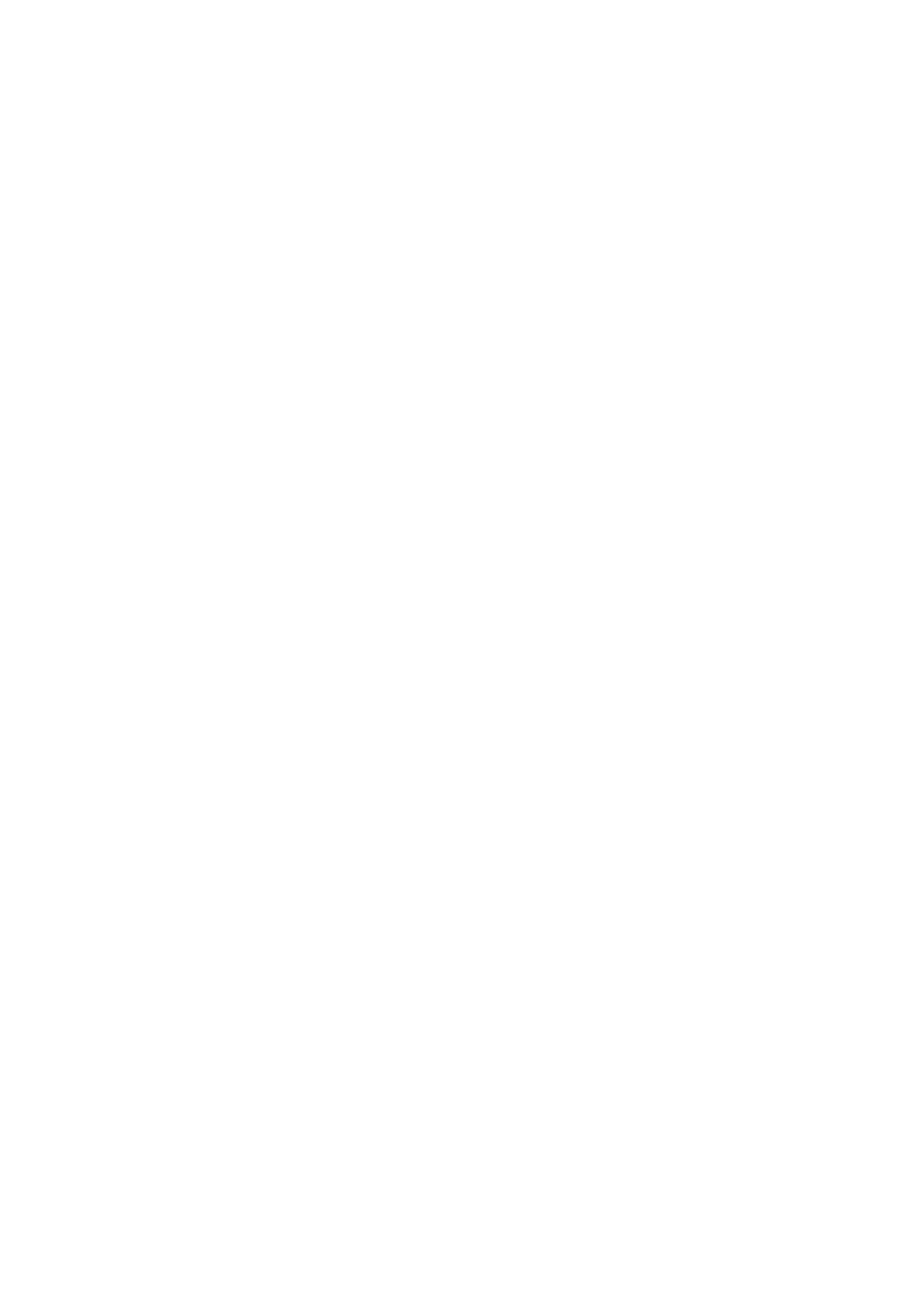## **Performance Audits by the Audit Office of New South Wales**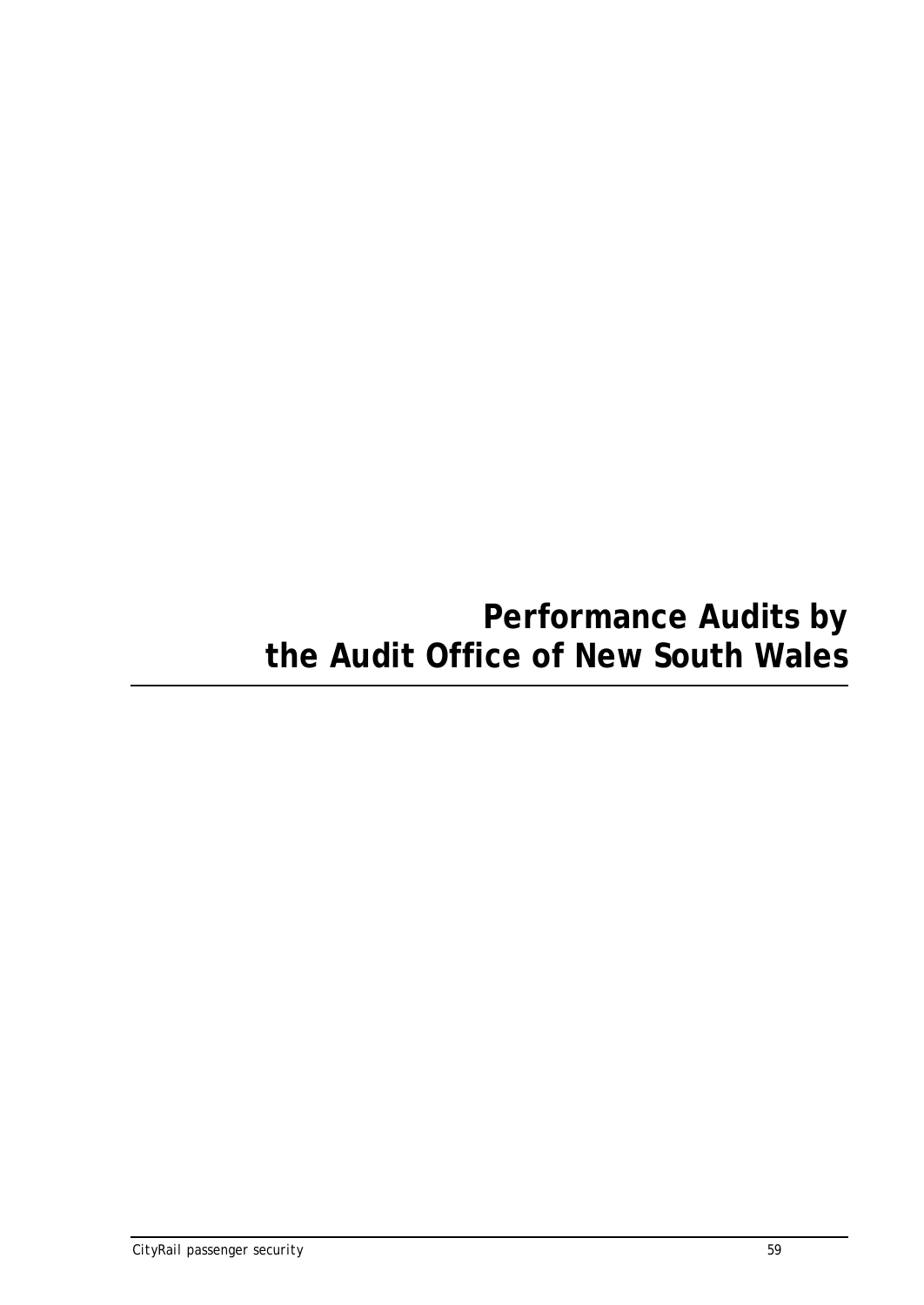## **Performance Auditing**

#### **What are performance audits?**

Performance audits are reviews designed to determine how efficiently and effectively an agency is carrying out its functions.

Performance audits may review a government program, all or part of a government agency or consider particular issues which affect the whole public sector.

Where appropriate, performance audits make recommendations for improvements relating to those functions.

#### **Why do we conduct performance audits?**

Performance audits provide independent assurance to Parliament and the public that government funds are being spent efficiently and effectively, and in accordance with the law.

They seek to improve the efficiency and effectiveness of government agencies and ensure that the community receives value for money from government services.

Performance audits also assist the accountability process by holding agencies accountable for their performance.

#### **What is the legislative basis for Performance Audits?**

The legislative basis for performance audits is contained within the *Public Finance and Audit Act 1983*, *Part 3 Division 2A*, (the Act) which differentiates such work from the Office's financial statements audit function.

Performance audits are not entitled to question the merits of policy objectives of the Government.

#### **Who conducts performance audits?**

Performance audits are conducted by specialist performance auditors who are drawn from a wide range of professional disciplines.

#### **How do we choose our topics?**

Topics for a performance audits are chosen from a variety of sources including:

- our own research on emerging issues
- suggestions from Parliamentarians, agency Chief Executive Officers (CEO) and members of the public
- ß complaints about waste of public money
- ß referrals from Parliament.

Each potential audit topic is considered and evaluated in terms of possible benefits including cost savings, impact and improvements in public administration.

The Audit Office has no jurisdiction over local government and cannot review issues relating to council activities.

If you wish to find out what performance audits are currently in progress just visit our website at www.audit@nsw.gov.au.

#### **How do we conduct performance audits?**

Performance audits are conducted in compliance with relevant Australian standards for performance auditing and our procedures are certified under international quality standard ISO 9001.

Our policy is to conduct these audits on a "no surprise" basis.

Operational managers, and where necessary executive officers, are informed of the progress with the audit on a continuous basis.

#### **What are the phases in performance auditing?**

Performance audits have three key phases: planning, fieldwork and report writing.

During the planning phase, the audit team will develop audit criteria and define the audit field work.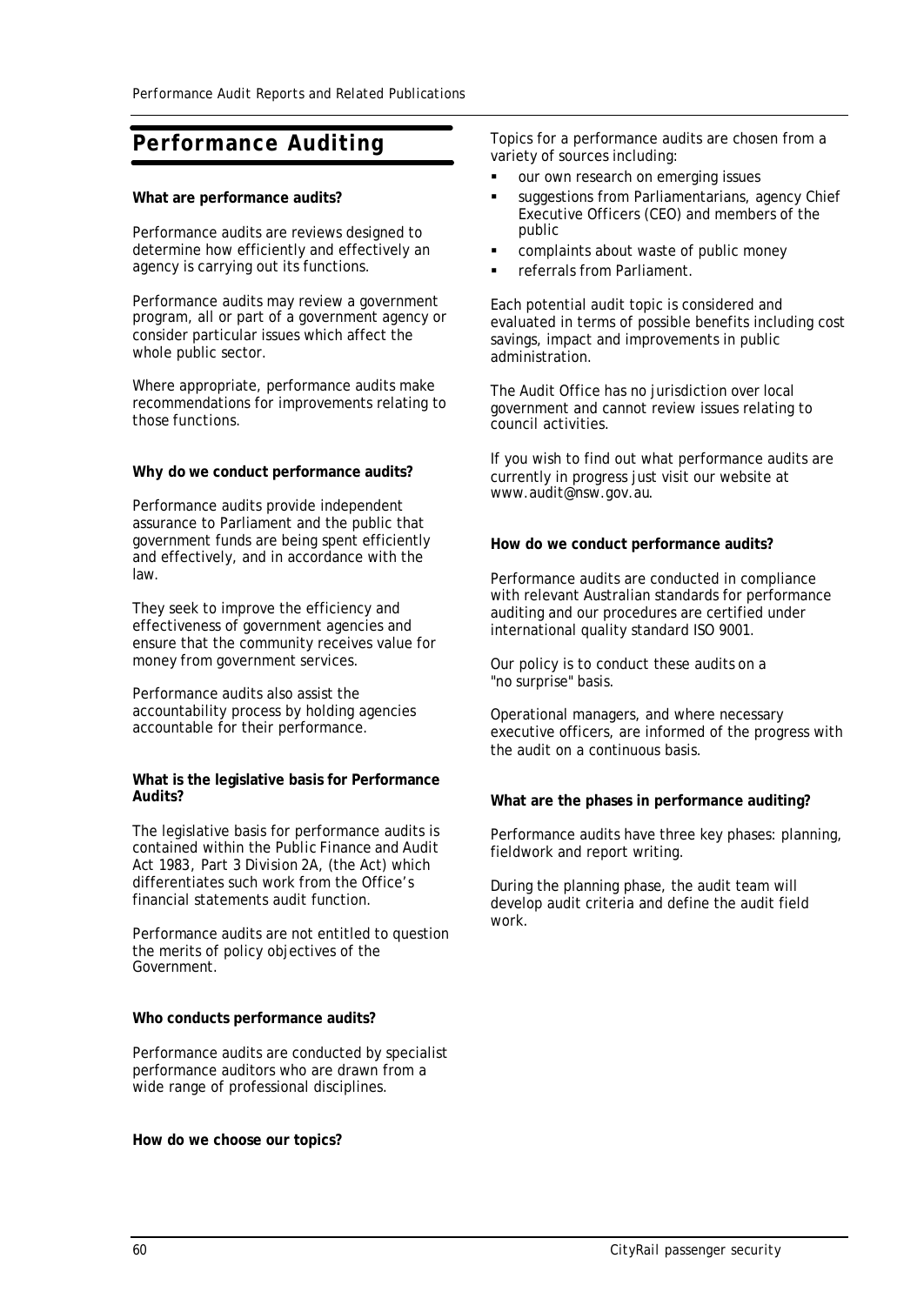At the completion of field work an exit interview is held with agency management to discuss all significant matters arising out of the audit. The basis for the exit interview is generally a draft performance audit report.

The exit interview serves to ensure that facts presented in the report are accurate and that recommendations are appropriate. Following the exit interview, a formal draft report is provided to the CEO for comment. The relevant Minister is also provided with a copy of the draft report. The final report, which is tabled in Parliament, includes any comment made by the CEO on the conclusion and the recommendations of the audit.

Depending on the scope of an audit, performance audits can take from several months to a year to complete.

Copies of our performance audit reports can be obtained from our website or by contacting our publications unit.

#### **How do we measure an agency's performance?**

During the planning stage of an audit the team develops the audit criteria. These are standards of performance against which an agency is assessed. Criteria may be based on government targets or benchmarks, comparative data, published guidelines, agencies corporate objectives or examples of best practice.

Performance audits look at:

- ß processes
- results
- costs
- due process and accountability.

#### **Do we check to see if recommendations have been implemented?**

Every few years we conduct a follow-up audit of past performance audit reports. These follow-up audits look at the extent to which recommendations have been implemented and whether problems have been addressed.

The Public Accounts Committee (PAC) may also conduct reviews or hold inquiries into matters raised in performance audit reports.

Agencies are also required to report actions taken against each recommendation in their annual report.

To assist agencies to monitor and report on the implementation of recommendations, the Audit Office has prepared a Guide for that purpose. The Guide, *Monitoring and Reporting on Performance Audits Recommendations,* is on the Internet at www.audit.nsw.gov.au/guides -bp/bpglist.htm

## **Who audits the auditors?**

Our performance audits are subject to internal and external quality reviews against relevant Australian and international standards.

The PAC is also responsible for overseeing the activities of the Audit Office and conducts reviews of our operations every three years.

## **Who pays for performance audits?**

No fee is charged for performance audits. Our performance audit services are funded by the NSW Parliament and from internal sources.

### **For further information relating to performance auditing contact:**

Tom Jambrich Assistant Auditor-General Performance Audit Branch (02) 9285 0051 email: tom.jambrich@audit.nsw.gov.au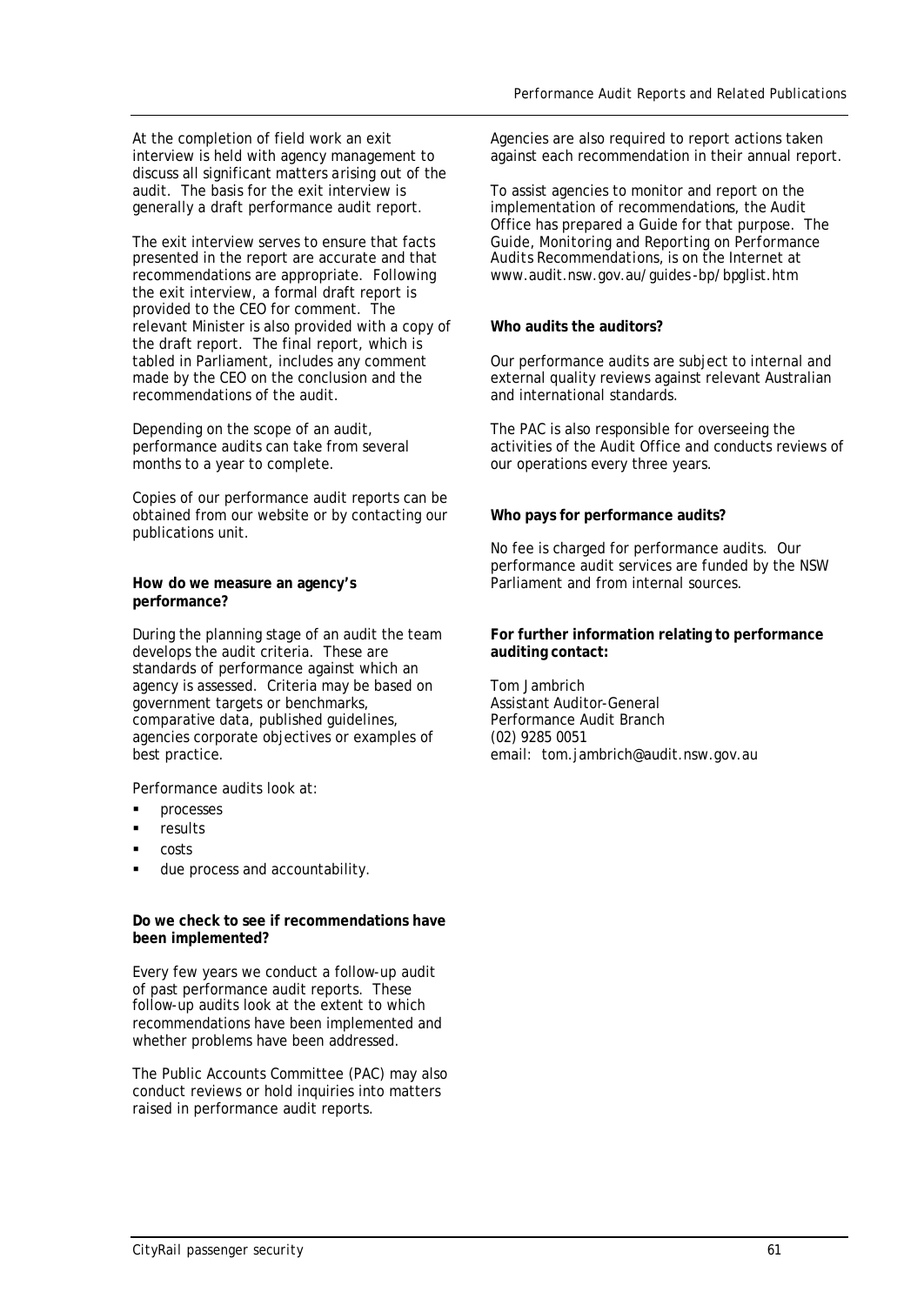## **Performance Audit Reports**

| No.   | <b>Agency or Issue Examined</b>                                           | <b>Title of Performance Audit Report</b><br>or Publication                                                                                        | Date Tabled in<br>Parliament or<br><b>Published</b> |
|-------|---------------------------------------------------------------------------|---------------------------------------------------------------------------------------------------------------------------------------------------|-----------------------------------------------------|
| $64*$ | Key Performance Indicators                                                | Government-wide Framework<br>٠<br>Defining and Measuring Performance<br>Ξ<br>(Better practice Principles)<br>Legal Aid Commission Case Study<br>٠ | 31 August 1999                                      |
| 65    | Attorney General's Department                                             | Management of Court Waiting Times                                                                                                                 | 3 September 1999                                    |
| 66    | Office of the Protective<br>Commissioner<br>Office of the Public Guardian | Complaints and Review Processes                                                                                                                   | 28 September 1999                                   |
| 67    | University of Western Sydney                                              | Administrative Arrangements                                                                                                                       | 17 November 1999                                    |
| 68    | <b>NSW Police Service</b>                                                 | <b>Enforcement of Street Parking</b>                                                                                                              | 24 November 1999                                    |
| 69    | Roads and Traffic Authority of<br><b>NSW</b>                              | Planning for Road Maintenance                                                                                                                     | 1 December 1999                                     |
| 70    | <b>NSW Police Service</b>                                                 | Staff Rostering, Tasking and Allocation                                                                                                           | 31 January 2000                                     |
| $71*$ | Academics' Paid Outside Work                                              | Administrative Procedures<br>٠<br>Protection of Intellectual Property<br>Minimum Standard Checklists<br>٠<br><b>Better Practice Examples</b><br>٠ | 7 February 2000                                     |
| 72    | Hospital Emergency<br>Departments                                         | Delivering Services to Patients                                                                                                                   | 15 March 2000                                       |
| 73    | Department of Education and<br>Training                                   | Using computers in schools for teaching<br>and learning                                                                                           | 7 June 2000                                         |
| 74    | Ageing and Disability<br>Department                                       | Group Homes for people with<br>disabilities in NSW                                                                                                | 27 June 2000                                        |
| 75    | NSW Department of Transport                                               | Management of Road Passenger<br><b>Transport Regulation</b>                                                                                       | 6 September 2000                                    |
| 76    | Judging Performance from<br>Annual Reports                                | Review of eight Agencies' Annual<br>Reports                                                                                                       | 29 November 2000                                    |
| $77*$ | Reporting Performance                                                     | <b>Better Practice Guide</b><br>A guide to preparing performance<br>information for annual reports                                                | 29 November 2000                                    |
| 78    | State Rail Authority (CityRail)<br>State Transit Authority                | Fare Evasion on Public Transport                                                                                                                  | 6 December 2000                                     |
| 79    | <b>TAFE NSW</b>                                                           | Review of Administration                                                                                                                          | 6 February 2001                                     |
| 80    | Ambulance Service of New<br>South Wales                                   | Readiness to Respond                                                                                                                              | 7 March 2001                                        |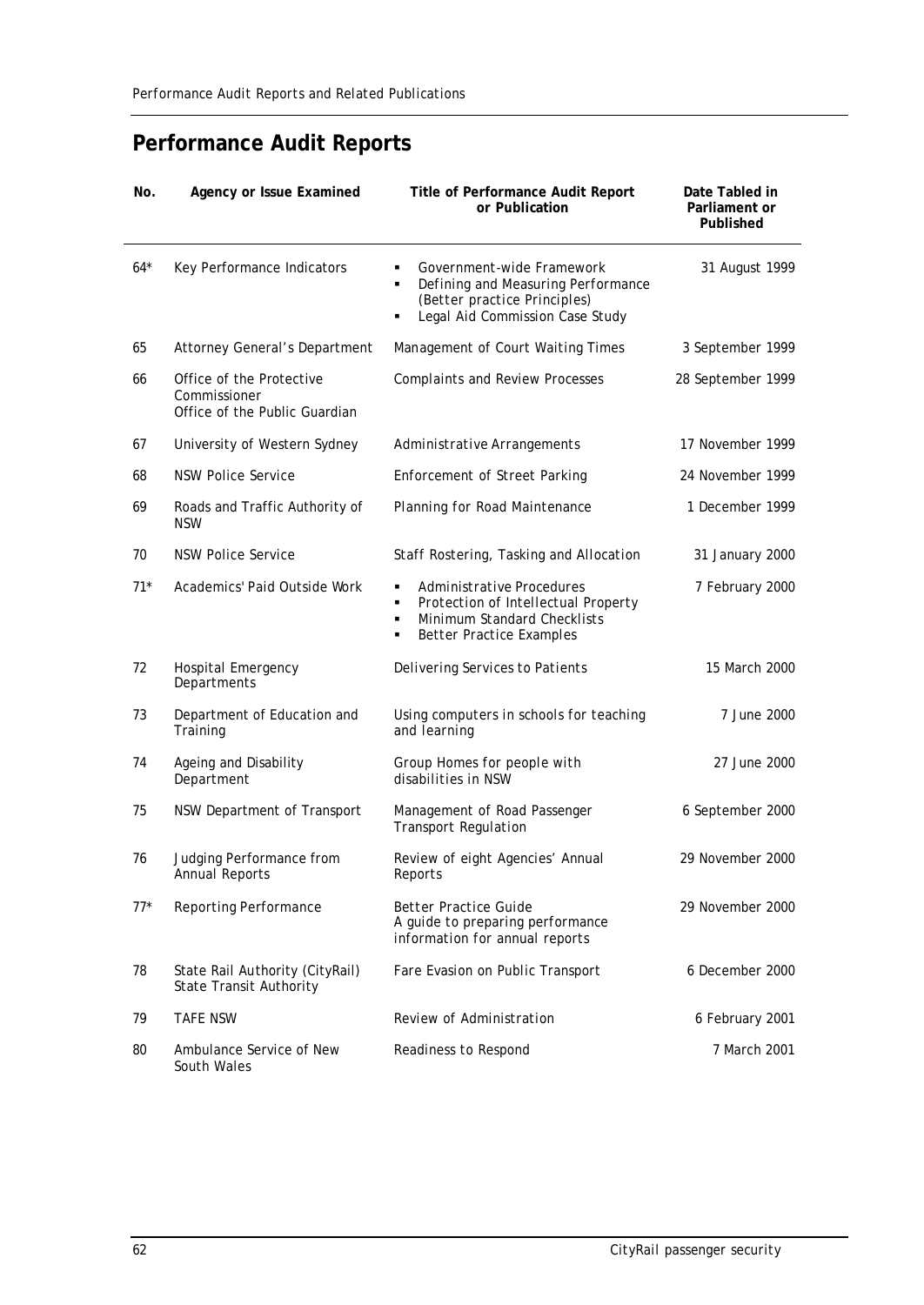*Performance Audit Reports and Related Publications*

| No.   | <b>Agency or Issue Examined</b>                        | <b>Title of Performance Audit Report</b><br>or Publication                                                                           | Date Tabled in<br>Parliament or<br><b>Published</b> |
|-------|--------------------------------------------------------|--------------------------------------------------------------------------------------------------------------------------------------|-----------------------------------------------------|
| 81    | Department of Housing                                  | Maintenance of Public Housing                                                                                                        | 11 April 2001                                       |
| 82    | <b>Environment Protection</b><br>Authority             | Controlling and Reducing Pollution from<br>Industry                                                                                  | 18 April 2001                                       |
| 83    | Department of Corrective<br>Services                   | <b>NSW Correctional Industries</b>                                                                                                   | 13 June 2001                                        |
| 84    | Follow-up of Performance<br>Audits                     | Police Response to Calls for Assistance<br>The Levying and Collection of Land Tax<br>Coordination of Bushfire Fighting<br>Activities | 20 June 2001                                        |
| $85*$ | Internal Financial Reporting                           | Internal Financial Reporting<br>including a Better Practice Guide                                                                    | 27 June 2001                                        |
| 86    | Follow-up of Performance<br>Audits                     | The School Accountability and<br>Improvement Model (May 1999)<br>The Management of Court Waiting<br>Times (September 1999)           | 14 September 2001                                   |
| 87    | E-government                                           | Use of the Internet and related<br>technologies to improve public sector<br>performance                                              | 19 September 2001                                   |
| 88*   | E-government                                           | e-ready, e-steady, e-government:<br>e-government readiness assessment<br>guide                                                       | 19 September 2001                                   |
| 89    | Intellectual Property                                  | Management of Intellectual Property                                                                                                  | 17 October 2001                                     |
| $90*$ | <b>Better Practice Guide</b>                           | Management of Intellectual Property                                                                                                  | 17 October 2001                                     |
| 91    | University of New South Wales                          | <b>Educational Testing Centre</b>                                                                                                    | 21 November 2001                                    |
| 92    | Department of Urban Affairs<br>and Planning            | Environmental Impact Assessment of<br>Major Projects                                                                                 | 28 November 2001                                    |
| 93    | Department of Information<br>Technology and Management | Government Property Register                                                                                                         | 31 January 2002                                     |
| 94    | State Debt Recovery Office                             | Collecting Outstanding Fines and<br>Penalties                                                                                        | 17 April 2002                                       |
| 95    | Roads and Traffic Authority                            | Managing Environmental Issues                                                                                                        | 29 April 2002                                       |
| 96    | <b>NSW Agriculture</b>                                 | Managing Animal Disease Emergencies                                                                                                  | 8 May 2002                                          |
| 97    | State Transit Authority<br>Department of Transport     | <b>Bus Maintenance and Bus Contracts</b>                                                                                             | 29 May 2002                                         |
| 98    | Risk Management                                        | Managing Risk in the NSW Public Sector                                                                                               | 19 June 2002                                        |
| 99    | E-government                                           | <b>User-friendliness of Websites</b>                                                                                                 | 26 June 2002                                        |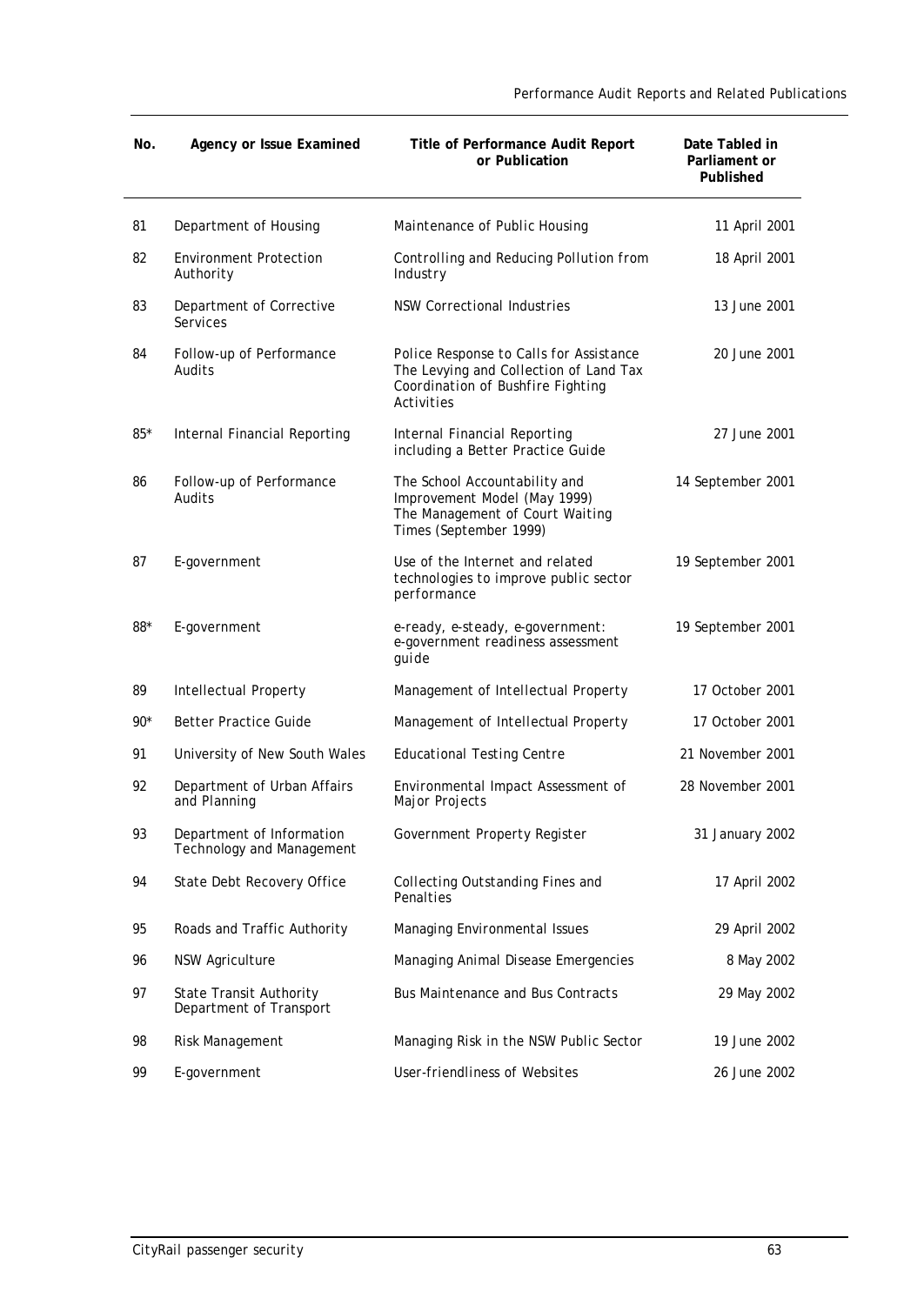*Performance Audit Reports and Related Publications*

| No. | <b>Agency or Issue Examined</b>                                                                       | <b>Title of Performance Audit Report</b><br>or Publication | Date Tabled in<br>Parliament or<br><b>Published</b> |
|-----|-------------------------------------------------------------------------------------------------------|------------------------------------------------------------|-----------------------------------------------------|
| 100 | <b>NSW Police</b><br>Department of Corrective<br>Services                                             | Managing Sick Leave                                        | 23 July 2002                                        |
| 101 | Department of Land and Water<br>Conservation                                                          | Regulating the Clearing of Native<br>Vegetation            | 20 August 2002                                      |
| 102 | E-government                                                                                          | Electronic Procurement of Hospital<br>Supplies             | 25 September 2002                                   |
| 103 | NSW Public Sector                                                                                     | <b>Outsourcing Information Technology</b>                  | 23 October 2002                                     |
| 104 | Ministry for the Arts<br>Department of Community<br>Services<br>Department of Sport and<br>Recreation | Managing Grants                                            | 4 December 2002                                     |
| 105 | Department of Health<br>Including Area Health Services<br>and Hospitals                               | Managing Hospital Waste                                    | 10 December 2002                                    |
| 106 | State Rail Authority                                                                                  | CityRail Passenger Security                                | February 2003                                       |

\* Better Practice Guides

#### **Performance Audits on our website**

A list of performance audits tabled or published since March 1997, as well as those currently in progress, can be found on our website www.audit.nsw.gov.au